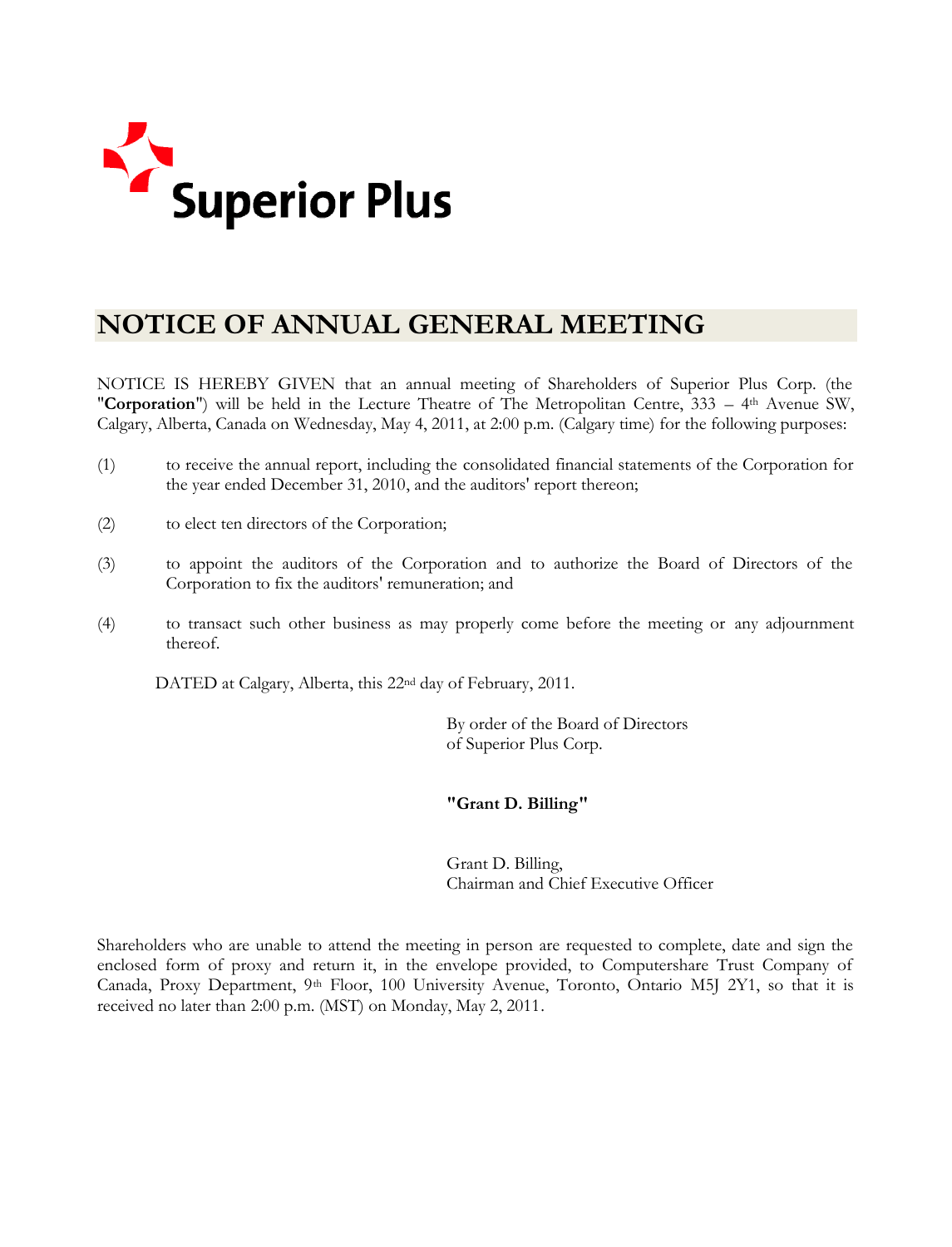# **INFORMATION CIRCULAR**

## TABLE OF CONTENTS

| 1. |  |
|----|--|
| 2. |  |
|    |  |
|    |  |
|    |  |
|    |  |
|    |  |
|    |  |
|    |  |
|    |  |
|    |  |
|    |  |
|    |  |
|    |  |
|    |  |
|    |  |
|    |  |
| 3. |  |
|    |  |
|    |  |
|    |  |
|    |  |
|    |  |
|    |  |
|    |  |
|    |  |
|    |  |
|    |  |
|    |  |
|    |  |
|    |  |
|    |  |
|    |  |
|    |  |
|    |  |
|    |  |
|    |  |
|    |  |
|    |  |
|    |  |
|    |  |
|    |  |
|    |  |
|    |  |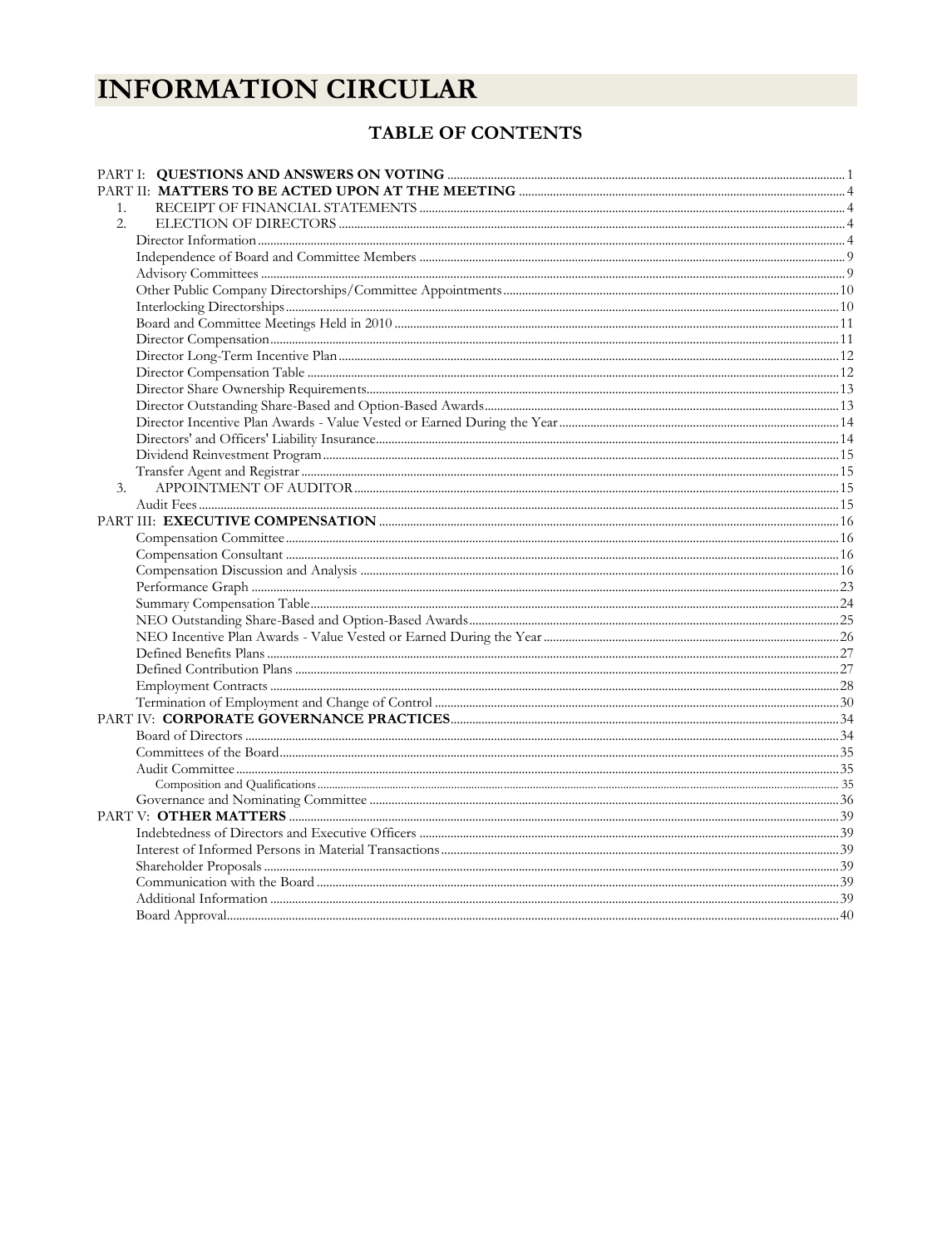## **PART I: QUESTIONS AND ANSWERS ON VOTING**

**This Information Circular is furnished in connection with the solicitation of proxies by management of Superior Plus Corp. (the "Corporation" or "Superior"), for use at the annual general meeting (the "Meeting") of shareholders ("Shareholders") of the Corporation called for May 4, 2011.** This Information Circular and a form of proxy will be mailed on or about March 18, 2011, to the Shareholders of record on March 8, 2011. Information contained herein is given as of February 22, 2011, unless otherwise specifically stated.

Only persons who are holders of record of common shares of the Corporation ("**Common Shares**") on March 8, 2011 shall be entitled to attend the Meeting and to vote thereat. On February 22, 2011, the Corporation had 108,203,388 Common Shares issued and outstanding. Holders of Common Shares are entitled to one vote for each Common Share held at all Meetings of Shareholders of the Corporation. A quorum for the transaction of business at the Meeting is at least two individuals present in person at the commencement of the Meeting holding, or representing by proxy, holders of Common Shares carrying in the aggregate not less than 5% of the votes eligible to be cast at the Meeting.

To the best of the knowledge of the directors and officers of the Corporation, no person beneficially owns, controls or directs, directly or indirectly, Common Shares carrying more than 10% of all the votes attached to the outstanding Common Shares of the Corporation.

## **Q: Am I entitled to vote?**

**A:** If you are a holder of Common Shares at the close of business on March 8, 2011, you are entitled to vote at the Meeting, or at any adjournment of that Meeting, on the items of business set forth in the Notice of the Meeting of Shareholders.

## **Q: Am I a registered or beneficial Shareholder?**

**A:** You are a *registered Shareholder* if you hold Common Shares in your own name. These Common Shares will be represented by a common share certificate.

You are a *beneficial Shareholder* if you hold Common Shares which are registered in the name of a nominee (a bank, trust company, securities broker or other). These Common Shares are not typically represented by a common share certificate, but rather, are recorded on an electronic system.

## **Q: How many votes am I entitled to?**

**A:** You are entitled to one vote for every Common Share you hold.

## **Q: What items of business am I voting on?**

**A:** The following items of business will be voted upon at the Meeting:

- 1) election of directors of the Corporation to hold office until the next annual meeting of Shareholders, or until his or her successor is duly elected or appointed;
- 2) appointment of auditors of the Corporation and authorization to the Board of Directors of the Corporation to fix the auditors' remuneration; and
- 3) any other business that may be properly brought before the Meeting or any adjournment thereof.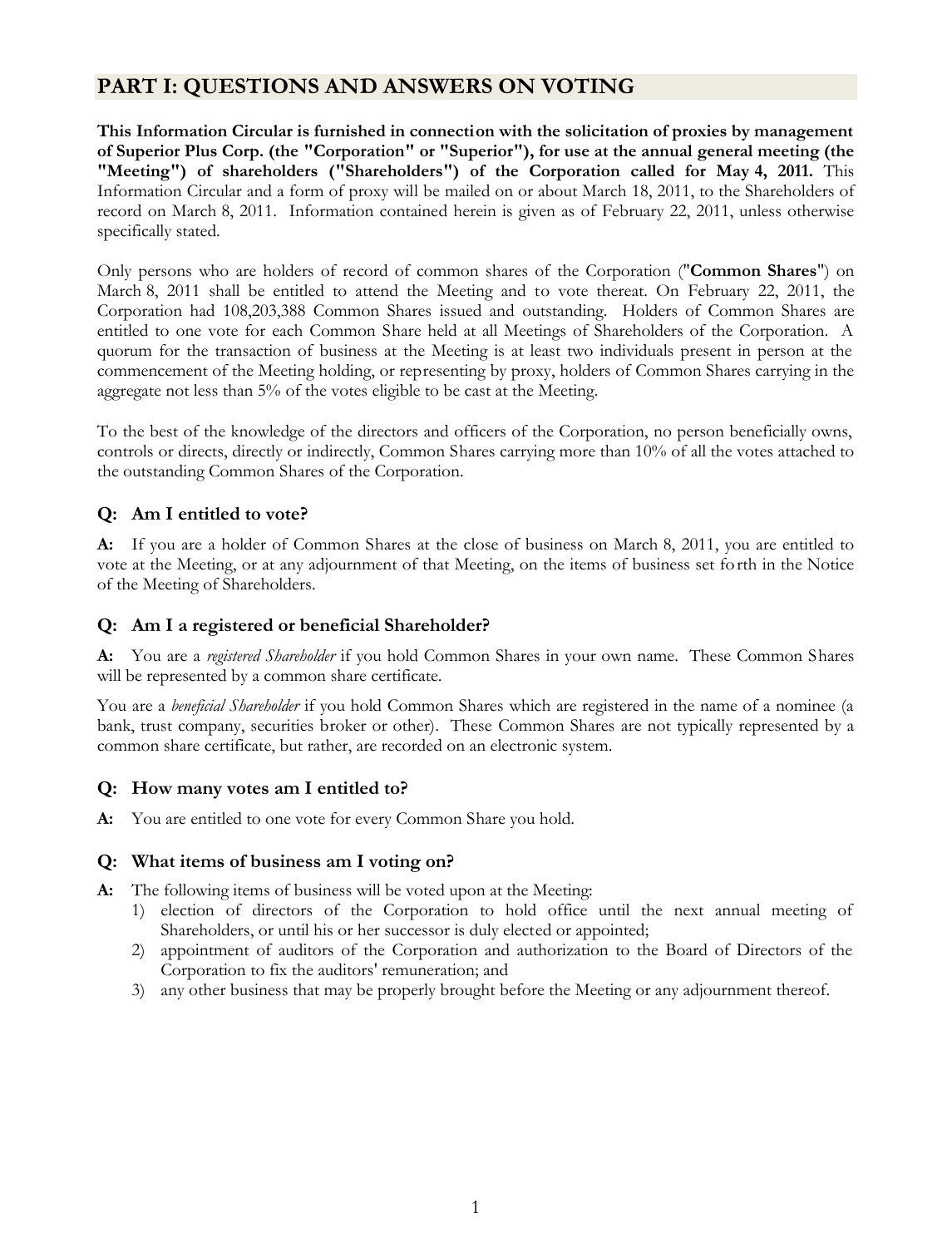## **Q: How will these items of business be decided at the Meeting?**

**A:** A simple majority of votes cast (50% plus one vote), by the Shareholders present, in person or represented by proxy, will constitute approval of the election of directors and the appointment of auditors.

## **Q: How do I vote?**

- **A:** If you are a *registered Shareholder*, you can vote in person at the Meeting or by proxy.
	- 1) *To vote in person* Do not complete and return the form of proxy but simply attend the Meeting where your vote will be taken and counted. Be sure to register with Computershare Trust Company of Canada ("**Computershare**"), the Corporation's transfer agent and registrar, when you arrive at the Meeting.
	- 2) *To vote by proxy* You can convey your voting instructions by mail, internet, telephone or facsimile and by doing so your Common Shares will be voted at the Meeting. Instructions as to how to convey your voting instructions by any of these means are set forth on the back of the form of proxy and should be carefully followed.

#### **Your voting instructions must be received by 2:00 p.m. (MST) on Monday, May 2, 2011**.

If you are a *beneficial Shareholder*, your Common Shares will likely be registered under the name of your broker or an agent of that broker. In Canada, the vast majority of such Common Shares are registered under the name of CDS & Co. (the registration name for CDS Clearing and Depository Services Inc.), which acts as nominee for many Canadian brokerage firms. Common shares held by brokers or their nominees can only be voted (for or against resolutions) upon the instructions of the beneficial Shareholder. Without specific instructions, the broker/nominees are prohibited from voting Common Shares for their clients. The Corporation does not know for whose benefit the Common Shares registered in the name of CDS & Co. are held.

Applicable regulatory policy requires intermediaries/brokers to seek voting instructions from beneficial Shareholders in advance of shareholders' meetings. Every intermediary/broker has its own mailing procedures and provides its own return instructions, which should be carefully followed by beneficial Shareholders in order to ensure that their Common Shares are voted at the Meeting. Often, the form of proxy supplied to a beneficial Shareholder by its broker is identical to the form of proxy provided to registered Shareholders; however, its purpose is limited to instructing the registered Shareholder (the nominee) on how to vote on behalf of the beneficial Shareholder. The majority of brokers now delegate responsibility for obtaining instructions from clients to Broadridge Financial Solutions, Inc. ( "**Broadridge**"). Broadridge typically mails a Voting Instruction Form in lieu of the form of proxy. The beneficial Shareholder is requested to complete and return the Voting Instruction Form to Broadridge by mail or facsimile. Alternatively, the beneficial Shareholder can follow specific telephone or other voting procedures to vote the Common Shares held by the beneficial Shareholder. Broadridge then tabulates the results of all instructions received and provides appropriate instructions respecting the voting of Common Shares to be represented at the Meeting. A beneficial Shareholder receiving a Voting Instruction Form from Broadridge cannot use that Voting Instruction Form to vote Common Shares directly at the Meeting as the Voting Instruction Form must be returned as directed by Broadridge, or the alternate voting procedures must be completed, well in advance of the Meeting in order to have the Common Shares voted.

## **Q: As a beneficial Shareholder can I vote in person at the Meeting?**

**A:** Yes, however, the Corporation does not have the names of the beneficial Shareholders. As such, if you attend the Meeting, you must ensure that your nominee has appointed you as proxyholder. To be appointed, you should insert your own name in the space provided on the Voting Instruction Form provided to you by your nominee and carefully follow the instructions provided. Do not otherwise complete the form. This will allow you to attend the Meeting and vote your Common Shares in person. Be sure to register with Computershare when you arrive at the Meeting.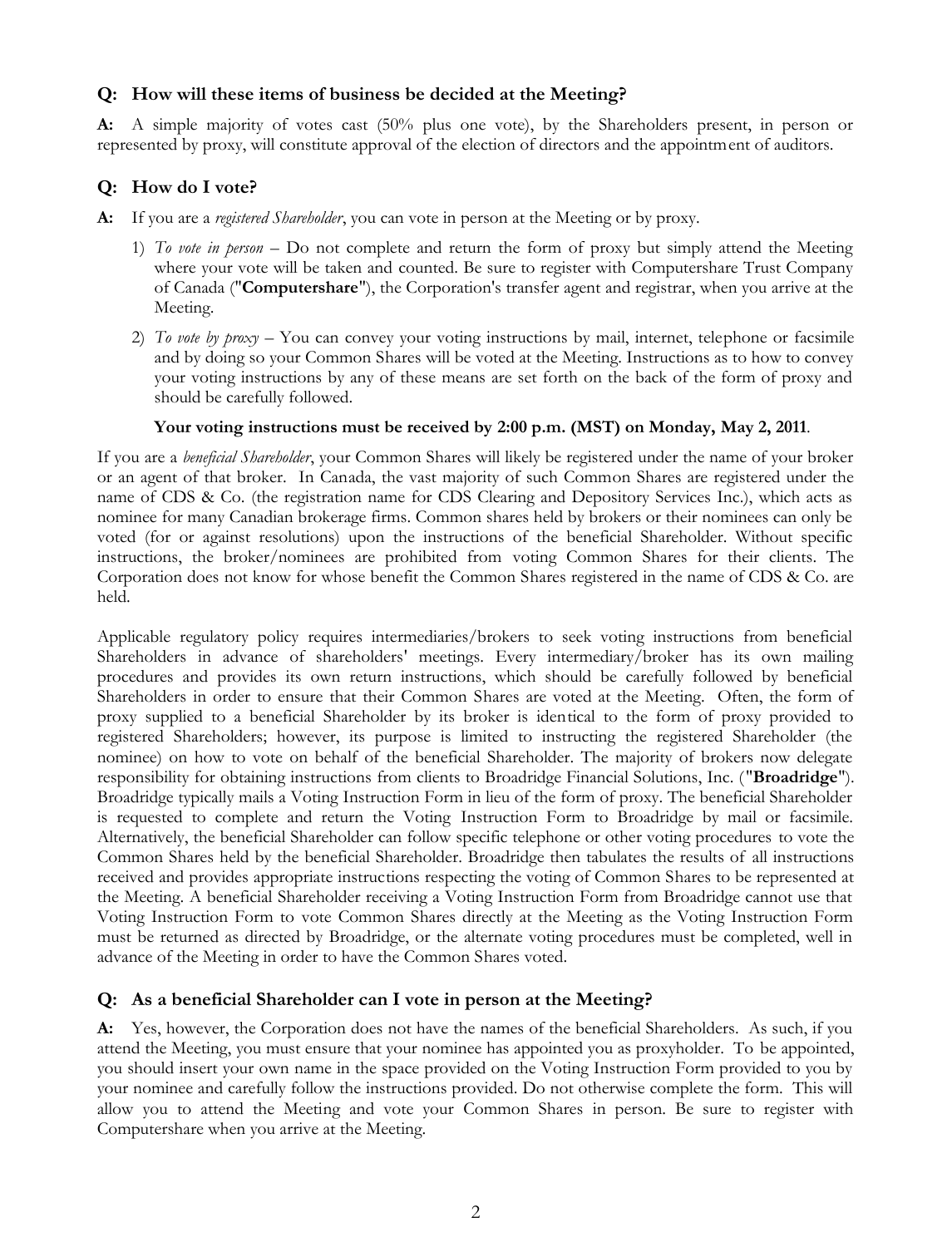## **Q: Can I appoint someone other than the management nominees, Grant D. Billing and Wayne M. Bingham, to act as my proxyholder at the Meeting?**

**A:** Each of the persons named in the enclosed form of proxy to represent Shareholders at the Meeting is a director or officer of the Corporation. **Each Shareholder has the right to appoint some other person to represent him/her at the Meeting and may exercise this right by inserting such other person's name in the blank space provided in the enclosed form of proxy or by completing another form of proxy.** A person so appointed to represent a Shareholder at the Meeting need not be a Shareholder.

## **Q: Who is soliciting my proxy?**

**A:** The Corporation is soliciting your proxy and the cost of this solicitation will be borne by the Corporation. It is expected that the solicitation of proxies from the Shareholders for use at the Meeting will be primarily by mail, but proxies may also be solicited personally by the directors and officers of the Corporation.

## **Q: How will my proxy be voted?**

**A:** On any ballot that may be called for at the Meeting, all Common Shares in respect of which the persons named in the enclosed form of proxy have been appointed to act will be voted or withheld from voting in accordance with the specifications made in the proxy. **If a specification is not made with respect to any matter, the Common Shares will be voted FOR the election of ten directors as specified in this Information Circular and FOR the appointment of Deloitte & Touche LLP as auditors of the Corporation as set forth in this Information Circular.**

## **Q: What if there are amendments or variations to the items of business set forth in the Notice of Meeting or other matters are brought before the Meeting?**

**A:** The form of proxy confers discretionary authority upon the persons appointed with respect to amendments to the matters identified in the Notice of Meeting and with respect to any other matt ers which may properly come before the Meeting. The Corporation knows of no matters to come before the Meeting other than the matters identified in the Notice of Meeting. If any matters which are not known should properly come before the Meeting, the persons named in the enclosed form of proxy will vote on such matters in accordance with their best judgment.

## **Q: Can I change my mind once I have submitted my proxy?**

**A:** Yes, you can revoke your proxy at any time before it is acted upon. As a registered Shareholder, if your proxy was submitted by facsimile or mail, you can revoke it by instrument in writing executed by you, or by your attorney authorized in writing, or if the Shareholder is a corporation, under corporate seal or by an officer or attorney duly authorized, and deposit such instrument in writing at the registered office of the Corporation. If you conveyed your voting instructions by telephone or internet, then conveying new instructions will revoke prior instructions.

Instructions can be revoked at any time up to and including 2:00 p.m. (MST) on Monday, May 2, 2011, or by depositing the revoking instrument with the Chair of the Meeting on the day of the Meeting, or any adjournment of that Meeting; or in any other manner permitted by law, including personal attendance at the Meeting, or any adjournment of that Meeting.

If an instrument of revocation is deposited with the Chair of the Meeting, it will not be effective with respect to any item of business that has been voted upon prior to the deposit.

If you are a beneficial Shareholder, you should contact your nominee for instructions on how to revoke your proxy.

## **Q: Who counts the votes?**

**A:** Computershare, as the Corporation's transfer agent and registrar, who will also act as scrutineer at the Meeting.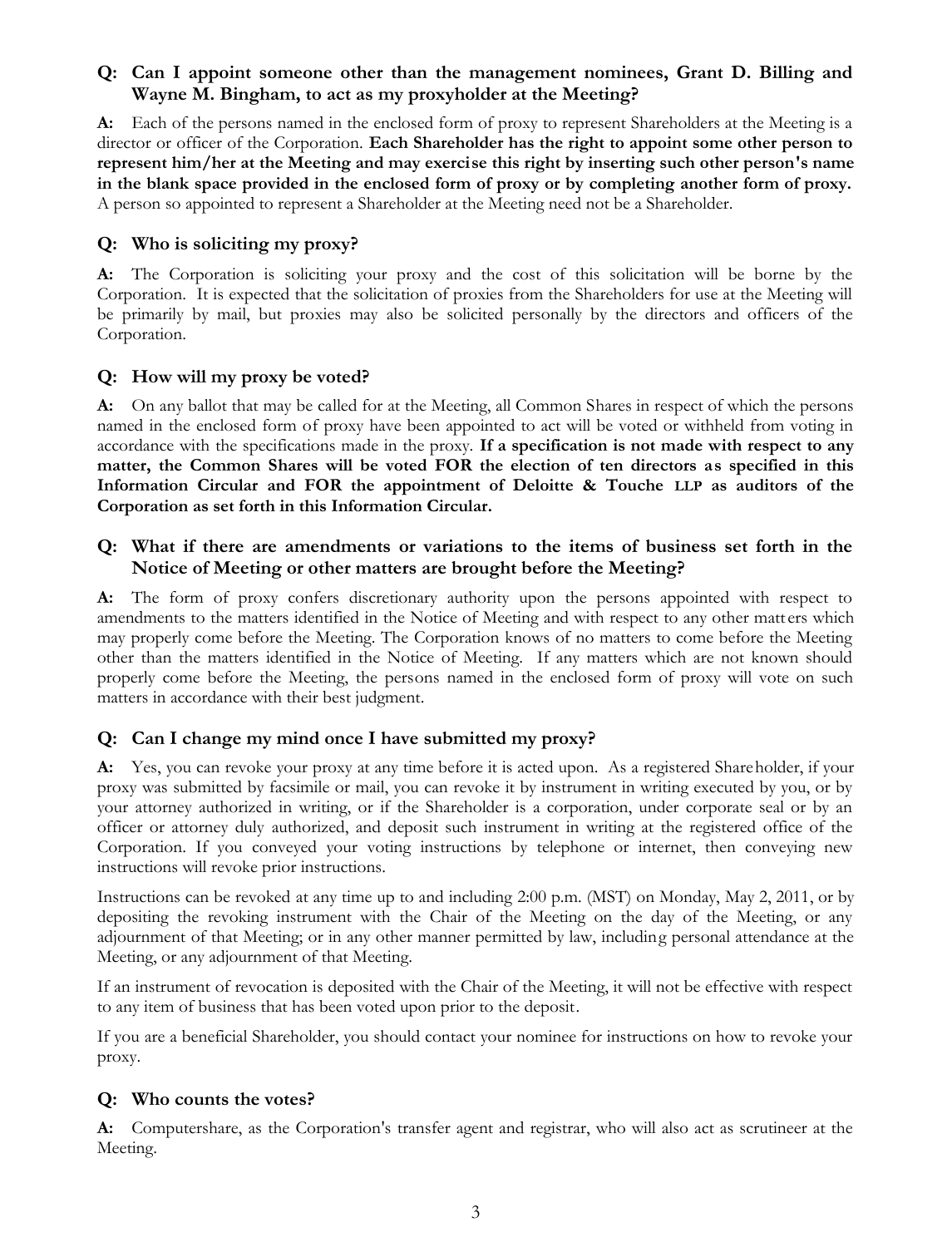## **Q: How are my Common Shares voted if a ballot is called at the Meeting on any of the items of business?**

**A:** Your Common Shares will be voted as you specified in your proxy. If no such specification is made, then your Common Shares will be voted FOR the election of directors and the appointment of auditors.

## **Q: Who can I contact if I have any further questions on voting at the Meeting?**

**A:** You may contact Computershare, our transfer agent and registrar by telephone at (800) 564-6253.

*All dollar amounts expressed in this Information Circular are in Canadian dollars, unless otherwise specified.*

## **PART II: MATTERS TO BE ACTED UPON AT THE MEETING**

## **1. RECEIPT OF FINANCIAL STATEMENTS**

The audited consolidated financial statements of the Corporation for the year ended December 31, 2010 will be placed before the Shareholders at the Meeting. These financial statements were audited by Deloitte & Touche, LLP, Chartered Accountants, of Calgary, Alberta.

## **2. ELECTION OF DIRECTORS**

The Board of Directors of the Corporation (the "**Board**") is responsible for overseeing the management of the business and affairs of the Corporation and Shareholders are entitled to elect the directors of the Corporation at each annual meeting of the Corporation.

At the Meeting, Shareholders will be asked to elect the persons listed in the following table as directors of the Corporation. To be approved, such resolution must be passed by the affirmative votes cast by holders of more than 50% of the Common Shares represented in person or by proxy at the Meeting that vote on such resolution. Each of the proposed nominees has consented to be named in this Information Circular and to serve as a director of the Corporation, if elected. In the election of directors, votes are cast in favour or withheld from voting for each director individually. The Corporation has no reason to believe that any proposed nominee will be unable to serve as a director, but should any such nominee become unable to do so for any reason prior to the Meeting, the persons named in the enclosed form of proxy, unless directed to withhold from voting, reserve the right to vote for other nominees in their discretion.

## **Director Information**

The following pages set out information for each of the persons proposed to be nominated for election as a director, including the names, municipalities of residence, ages, and the year each current director first became a director of the Corporation or its predecessor, as well as the number and value of Common Shares, restricted share units ("**RSUs**") and, in the case of the Chairman and Chief Executive Officer, the performance share units ("**PSUs**") held as at December 31, 2010 and for the prior year. The principal occupations for the five preceding years, career experience and qualifications of the directors of the Corporation, Board and committee membership, meeting attendance, and director compensation received for services provided during the past two years are also shown. Each current director was appointed to serve until the next annual meeting of the Corporation or until a successor is elected or appointed.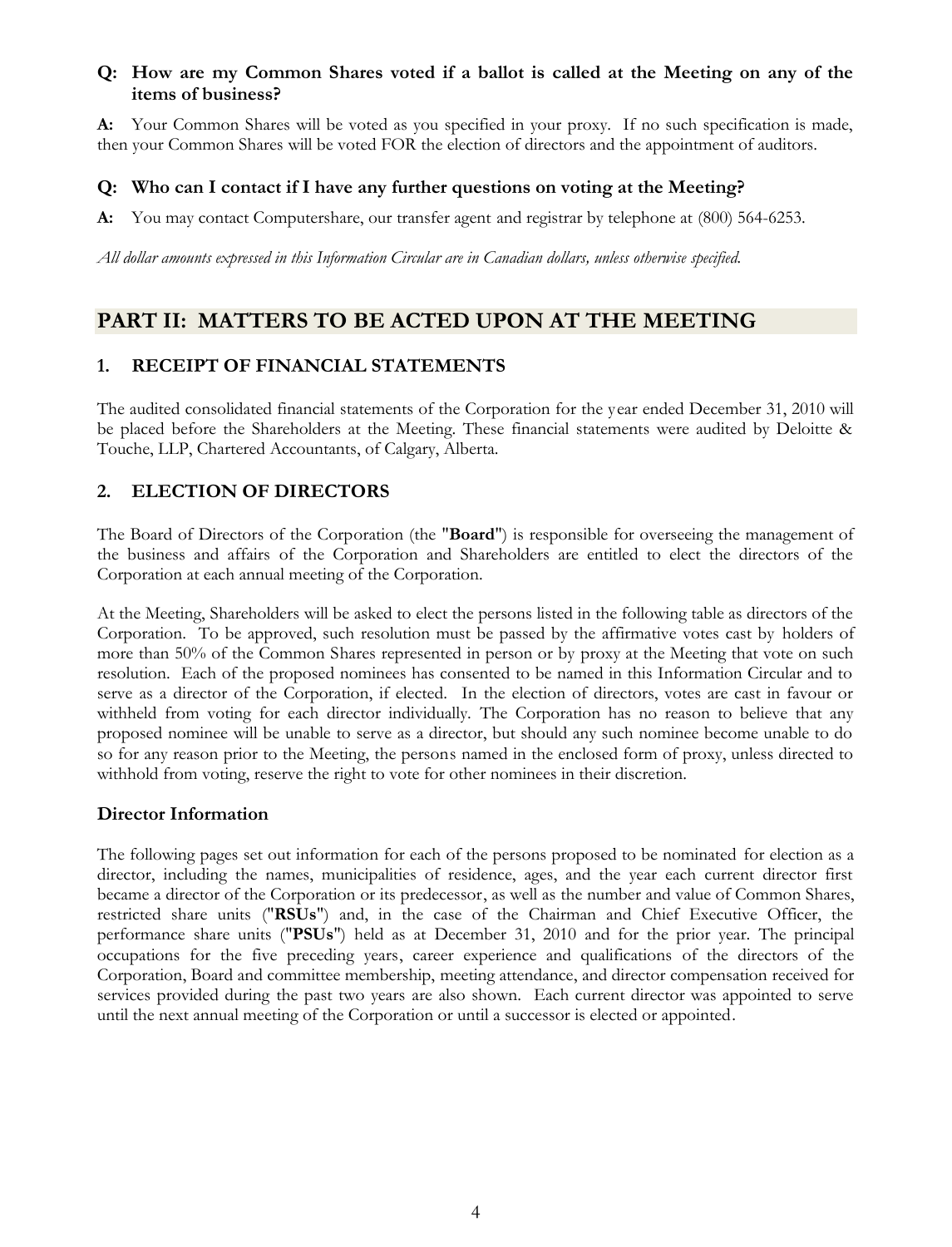|                                   | Catherine (Kay) M. Best<br>B.Comm., FCA, ICD.D<br>Age: 57<br>Calgary, Alberta, Canada<br>Director since: 2007 |  | Ms. Best is a corporate director and consultant. She was Executive<br>Vice-President, Risk Management and Chief Financial Officer of the<br>Calgary Health Region from 2000 to 2008, and Executive Vice-<br>President and Chief Financial Officer of Alberta Health Services until<br>March, 2009. Prior to that, Ms. Best was a partner with Ernst & Young<br>in Calgary. |                                                     |  |  |
|-----------------------------------|---------------------------------------------------------------------------------------------------------------|--|----------------------------------------------------------------------------------------------------------------------------------------------------------------------------------------------------------------------------------------------------------------------------------------------------------------------------------------------------------------------------|-----------------------------------------------------|--|--|
|                                   | Independent                                                                                                   |  | In addition to her extensive experience in the areas of finance, audit,<br>strategic planning, and human resources/compensation, Ms. Best has<br>oil & gas production and development, as well as chemical business<br>experience.                                                                                                                                         |                                                     |  |  |
| <b>Board/Committee Membership</b> |                                                                                                               |  | Attendance <sup>(4)</sup>                                                                                                                                                                                                                                                                                                                                                  | Value of Total Compensation Received <sup>(5)</sup> |  |  |

|                                                                                                                      | bourd, commutee membership   |              |                                     | 1.1.0.01.0.01.00.00.00.00 |      | $\frac{1}{2}$ and $\frac{1}{2}$ and $\frac{1}{2}$ competition increased $\frac{1}{2}$ |  |
|----------------------------------------------------------------------------------------------------------------------|------------------------------|--------------|-------------------------------------|---------------------------|------|---------------------------------------------------------------------------------------|--|
| Board of Directors                                                                                                   |                              |              | 7 <sub>of</sub> 9                   | 78%                       | 2009 | \$89,750                                                                              |  |
|                                                                                                                      | Audit Committee              |              |                                     | $100\%$                   | 2010 | \$89,500                                                                              |  |
| 2010 Securities Held as at December 31, 2010 (at a Market Value of \$11.08 per Common Share as at December 31, 2010) |                              |              |                                     |                           |      |                                                                                       |  |
|                                                                                                                      |                              |              | <b>Total Market Value of Common</b> |                           |      |                                                                                       |  |
| Year                                                                                                                 | Common Shares <sup>(7)</sup> | $RSUs^{(8)}$ | Shares and $RSUs(9)$                |                           |      | Meets Ownership Requirements <sup>(10)</sup>                                          |  |
| 2009                                                                                                                 | 7.000                        | 8.206        |                                     | \$222,768                 |      | Yes                                                                                   |  |
| 2010                                                                                                                 | 7,000                        | 8,592        |                                     | \$172,759                 |      | Yes                                                                                   |  |

|                                                                                                                                     |                                   | BSc., CA<br>Age: 59 | Grant D. Billing<br>Calgary, Alberta, Canada<br>Director since: 1994<br>Not Independent |                                     | Mr. Billing is the Chairman and Chief Executive Officer of Superior.<br>Prior to his current position, Mr. Billing was the Executive Chairman of<br>Superior, since 1998.<br>Mr. Billing has extensive strategic and business experience gained over a<br>period of more than 30 years in various CEO/senior management<br>capacities, including as president and CEO of Norcen Energy<br>Resources Ltd. He has served as chairman and director of a number of<br>public companies and as director and chairman of the Canadian<br>Association of Petroleum Producers. |                  |      |                                                     |  |  |
|-------------------------------------------------------------------------------------------------------------------------------------|-----------------------------------|---------------------|-----------------------------------------------------------------------------------------|-------------------------------------|------------------------------------------------------------------------------------------------------------------------------------------------------------------------------------------------------------------------------------------------------------------------------------------------------------------------------------------------------------------------------------------------------------------------------------------------------------------------------------------------------------------------------------------------------------------------|------------------|------|-----------------------------------------------------|--|--|
|                                                                                                                                     | <b>Board/Committee Membership</b> |                     |                                                                                         |                                     |                                                                                                                                                                                                                                                                                                                                                                                                                                                                                                                                                                        | Attendance $(4)$ |      | Value of Total Compensation Received <sup>(5)</sup> |  |  |
|                                                                                                                                     | Board of Directors (Chair)        |                     |                                                                                         | 9 <sub>of</sub> 9                   |                                                                                                                                                                                                                                                                                                                                                                                                                                                                                                                                                                        | $100\%$          | 2009 | \$1,811,000                                         |  |  |
|                                                                                                                                     |                                   |                     |                                                                                         |                                     |                                                                                                                                                                                                                                                                                                                                                                                                                                                                                                                                                                        |                  | 2010 | \$2,111,225                                         |  |  |
| 2010 Securities Held as at December 31, 2010 <sup>(6)</sup> (at a Market Value of \$11.08 per Common Share as at December 31, 2010) |                                   |                     |                                                                                         |                                     |                                                                                                                                                                                                                                                                                                                                                                                                                                                                                                                                                                        |                  |      |                                                     |  |  |
|                                                                                                                                     |                                   |                     |                                                                                         | <b>Total Market Value of Common</b> |                                                                                                                                                                                                                                                                                                                                                                                                                                                                                                                                                                        |                  |      |                                                     |  |  |

| Year | Common Shares(7) | $RSUs/PSUs^{(8)}$ | Total Market Value of Common<br>Shares and RSUs/PSUs <sup>(9)</sup> | Meets Ownership Requirements <sup>(10)</sup> |
|------|------------------|-------------------|---------------------------------------------------------------------|----------------------------------------------|
| 2009 | l.811.511        | 230,090           | \$29,909,454                                                        | Υes                                          |
| 2010 | .977.674         | 306,102           | \$25,304,238                                                        | Yes                                          |

|                                     | Robert J. Engbloom<br>BA., LLB, Q.C.<br>Age: $60$<br>Calgary, Alberta, Canada<br>Director since: 1996<br>Independent |                   | Mr. Engbloom has been a partner of Macleod Dixon LLP since 1999.<br>Mr. Engbloom practices primarily corporate, mergers and acquisitions<br>and securities law for a board range of businesses operating in Canada<br>and internationally in the natural resource industry, including the oil<br>sands sector, as well as a number of other industries. Mr. Engbloom<br>acts a lead counsel on a wide variety of significant transactions and has<br>extensive experience in providing advice on mergers and acquisitions,<br>reorganizations and related party transactions. Mr. Engbloom's practice<br>includes advising boards of directors and special committees on both<br>governance matters and substantive transactions. He is a corporate<br>secretary or director of a number of public and private corporations. |      |                                                                                                                      |  |  |
|-------------------------------------|----------------------------------------------------------------------------------------------------------------------|-------------------|------------------------------------------------------------------------------------------------------------------------------------------------------------------------------------------------------------------------------------------------------------------------------------------------------------------------------------------------------------------------------------------------------------------------------------------------------------------------------------------------------------------------------------------------------------------------------------------------------------------------------------------------------------------------------------------------------------------------------------------------------------------------------------------------------------------------------|------|----------------------------------------------------------------------------------------------------------------------|--|--|
| <b>Board/Committee Membership</b>   |                                                                                                                      |                   | Attendance <sup>(4)</sup>                                                                                                                                                                                                                                                                                                                                                                                                                                                                                                                                                                                                                                                                                                                                                                                                    |      | Value of Total Compensation Received <sup>(5)</sup>                                                                  |  |  |
| Board of Directors                  |                                                                                                                      | 9 <sub>of</sub> 9 | $100\%$                                                                                                                                                                                                                                                                                                                                                                                                                                                                                                                                                                                                                                                                                                                                                                                                                      | 2009 | \$86,750                                                                                                             |  |  |
| Governance and Nominating Committee |                                                                                                                      |                   | $100\%$                                                                                                                                                                                                                                                                                                                                                                                                                                                                                                                                                                                                                                                                                                                                                                                                                      | 2010 | \$89,500                                                                                                             |  |  |
|                                     |                                                                                                                      |                   |                                                                                                                                                                                                                                                                                                                                                                                                                                                                                                                                                                                                                                                                                                                                                                                                                              |      | 2010 Securities Held as at December 31, 2010 (at a Market Value of \$11.08 per Common Share as at December 31, 2010) |  |  |
|                                     |                                                                                                                      |                   | Total Market Value of Common                                                                                                                                                                                                                                                                                                                                                                                                                                                                                                                                                                                                                                                                                                                                                                                                 |      |                                                                                                                      |  |  |

|      | 2010 SCCurrities Freita as at December 91, 2010 (at a mannet Value of VIII,00 per Common Share as at December 91, 2010) |              |                                            |                                              |  |  |  |  |  |
|------|-------------------------------------------------------------------------------------------------------------------------|--------------|--------------------------------------------|----------------------------------------------|--|--|--|--|--|
|      |                                                                                                                         |              | <b>Total Market Value of Common</b>        |                                              |  |  |  |  |  |
| Year | Common Shares <sup>(7)</sup>                                                                                            | $RSUs^{(8)}$ | Shares and RSU <sub>s</sub> <sup>(9)</sup> | Meets Ownership Requirements <sup>(10)</sup> |  |  |  |  |  |
| 2009 | 7.010                                                                                                                   | 8.206        | \$369.414                                  | Yes                                          |  |  |  |  |  |
| 2010 | .7.352                                                                                                                  | 8.592        | \$287,460                                  | Yes                                          |  |  |  |  |  |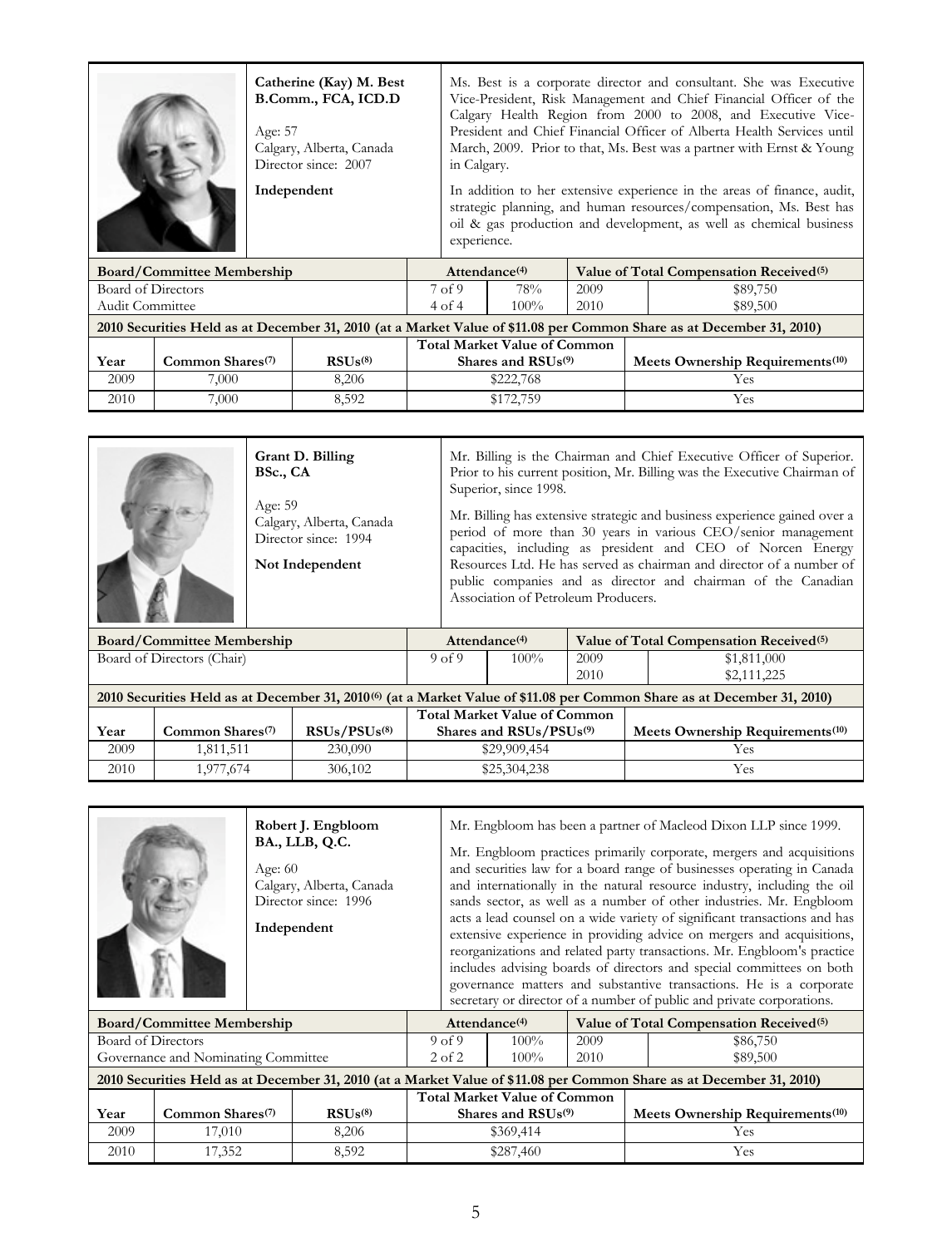|                                     | Randall J. Findlay<br>BASc., P.Eng.<br>Age: $60$<br>Calgary, Alberta, Canada<br>Director since: 2007<br>Independent |                   | Mr. Findlay is a corporate director. He was the President of Provident<br>Energy Ltd. from 2001 until his retirement in 2006. <sup>(1)</sup><br>Mr. Findlay has extensive strategic and business experience, including<br>oil and natural gas experience with focus in the exploration and<br>production, transportation, midstream and marketing sectors. He was a<br>senior vice president and member of the executive leadership team at<br>TransCanada Pipelines and president of TransCanada's North<br>American mid-stream business. Mr. Findlay currently serves on the<br>board of a number of public companies and non-profit organizations.<br>Attendance $(4)$ |      |                                                     |  |  |  |
|-------------------------------------|---------------------------------------------------------------------------------------------------------------------|-------------------|---------------------------------------------------------------------------------------------------------------------------------------------------------------------------------------------------------------------------------------------------------------------------------------------------------------------------------------------------------------------------------------------------------------------------------------------------------------------------------------------------------------------------------------------------------------------------------------------------------------------------------------------------------------------------|------|-----------------------------------------------------|--|--|--|
| <b>Board/Committee Membership</b>   |                                                                                                                     |                   |                                                                                                                                                                                                                                                                                                                                                                                                                                                                                                                                                                                                                                                                           |      | Value of Total Compensation Received <sup>(5)</sup> |  |  |  |
| Board of Directors                  |                                                                                                                     | 9 <sub>of</sub> 9 | $100\%$                                                                                                                                                                                                                                                                                                                                                                                                                                                                                                                                                                                                                                                                   | 2009 | \$89,750                                            |  |  |  |
| Governance and Nominating Committee |                                                                                                                     | $2$ of $2$        | 100%                                                                                                                                                                                                                                                                                                                                                                                                                                                                                                                                                                                                                                                                      | 2010 | \$89,500                                            |  |  |  |

|      | 2010 Securities Held as at December 31, 2010 (at a Market Value of \$11.08 per Common Share as at December 31, 2010) |              |                                            |                                              |  |  |  |  |  |
|------|----------------------------------------------------------------------------------------------------------------------|--------------|--------------------------------------------|----------------------------------------------|--|--|--|--|--|
|      |                                                                                                                      |              |                                            |                                              |  |  |  |  |  |
| Year | Common Shares <sup>(7)</sup>                                                                                         | $RSUs^{(8)}$ | Shares and RSU <sub>s</sub> <sup>(9)</sup> | Meets Ownership Requirements <sup>(10)</sup> |  |  |  |  |  |
| 2009 | 20,000                                                                                                               | 9.530        | \$432.615                                  | Yes.                                         |  |  |  |  |  |
| 2010 | 20,000                                                                                                               | 8.592        | \$316,799                                  | Yes                                          |  |  |  |  |  |

| Norman R. Gish<br>BA., LLB<br>Age: 75<br>Calgary, Alberta, Canada<br>Director since: 2003<br>Independent |  | Mr. Gish is an independent businessman and corporate director. He<br>served as trustee of the Corporation from September 2000 to October<br>2003 and as Chairman of ICG Propane Inc. ("ICG"), a predecessor<br>entity to Superior from December 1998 to September 2000. (2)<br>Mr. Gish has extensive business experience, including international<br>business expertise. He served as a Canadian Government Trade<br>Commissioner in Hong Kong and is a past managing director of<br>Fracmaster China. As a past senior executive of British Columbia<br>Forest Products Limited, Mr. Gish has valuable business experience in<br>the pulp and paper business; and as past Chairman, President & CEO<br>of the Alliance group of companies, he also has expertise in national gas |  |
|----------------------------------------------------------------------------------------------------------|--|------------------------------------------------------------------------------------------------------------------------------------------------------------------------------------------------------------------------------------------------------------------------------------------------------------------------------------------------------------------------------------------------------------------------------------------------------------------------------------------------------------------------------------------------------------------------------------------------------------------------------------------------------------------------------------------------------------------------------------------------------------------------------------|--|
|                                                                                                          |  | liquids extraction, fractionation and distribution.                                                                                                                                                                                                                                                                                                                                                                                                                                                                                                                                                                                                                                                                                                                                |  |
|                                                                                                          |  |                                                                                                                                                                                                                                                                                                                                                                                                                                                                                                                                                                                                                                                                                                                                                                                    |  |

|                                                                                                                                     | <b>Board/Committee Membership</b> |                   |                      | Attendance <sup>(4)</sup>           | Value of Total Compensation Received <sup>(5)</sup> |                                              |  |
|-------------------------------------------------------------------------------------------------------------------------------------|-----------------------------------|-------------------|----------------------|-------------------------------------|-----------------------------------------------------|----------------------------------------------|--|
| Board of Directors                                                                                                                  |                                   | 9 <sub>of</sub> 9 | $100\%$              | 2009                                | \$99,250                                            |                                              |  |
| Compensation Committee (Chair)                                                                                                      |                                   | 4 of 4            | $100\%$              | 2010                                | \$98,500                                            |                                              |  |
| 2010 Securities Held as at December 31, 2010 <sup>(6)</sup> (at a Market Value of \$11.08 per Common Share as at December 31, 2010) |                                   |                   |                      |                                     |                                                     |                                              |  |
|                                                                                                                                     |                                   |                   |                      | <b>Total Market Value of Common</b> |                                                     |                                              |  |
| Year                                                                                                                                | Common Shares <sup>(7)</sup>      | $RSUs^{(8)}$      | Shares and $RSUs(9)$ |                                     |                                                     | Meets Ownership Requirements <sup>(10)</sup> |  |
| 2009                                                                                                                                | 30.910                            | 8.206             | \$573,049            |                                     |                                                     | Yes                                          |  |

2010 39,640 8,592 \$534,411 Yes

|                                             | Peter A.W. Green<br>Age: 73<br>Campbellville, Ontario, Canada<br>Director since: 1996<br>Independent |  | 2003.             | global pharmaceutical company. |      | Mr. Green is Chairman of the Frog Hollow Group Inc. (international<br>business advisors), a position he has held for the past 15 years. (3)<br>Mr. Green was appointed Lead Director of Superior on August 11,<br>Mr. Green is a chartered accountant (UK) and international business<br>advisor with over 30 years of experience in senior executive roles,<br>including 25 years as CEO or in chief operating officer roles of<br>international companies. He is also past chairman of Patheon Inc., a |
|---------------------------------------------|------------------------------------------------------------------------------------------------------|--|-------------------|--------------------------------|------|----------------------------------------------------------------------------------------------------------------------------------------------------------------------------------------------------------------------------------------------------------------------------------------------------------------------------------------------------------------------------------------------------------------------------------------------------------------------------------------------------------|
| <b>Board/Committee Membership</b>           |                                                                                                      |  |                   | Attendance <sup>(4)</sup>      |      | Value of Total Compensation Received <sup>(5)</sup>                                                                                                                                                                                                                                                                                                                                                                                                                                                      |
| Board of Directors (Lead Director)          |                                                                                                      |  | 9 <sub>of</sub> 9 | $100\%$                        | 2009 | \$138,250                                                                                                                                                                                                                                                                                                                                                                                                                                                                                                |
| Audit Committee                             |                                                                                                      |  | 4 of 4            | $100\%$                        | 2010 | \$140,500                                                                                                                                                                                                                                                                                                                                                                                                                                                                                                |
| Governance and Nominating Committee (Chair) |                                                                                                      |  | $2$ of $2$        | $100\%$                        |      |                                                                                                                                                                                                                                                                                                                                                                                                                                                                                                          |
|                                             |                                                                                                      |  |                   |                                |      | 0010 $0.1000$ $0.11000$ $0.11000$ $0.1000$ $0.1000$ $0.1000$ $0.1000$ $0.1000$ $0.1000$ $0.1000$ $0.1000$ $0.1000$                                                                                                                                                                                                                                                                                                                                                                                       |

|      | 2010 Securities Held as at December 31, 2010 (at a Market Value of \$11.08 per Common Share as at December 31, 2010) |              |                                     |                                              |  |  |  |
|------|----------------------------------------------------------------------------------------------------------------------|--------------|-------------------------------------|----------------------------------------------|--|--|--|
|      |                                                                                                                      |              | <b>Total Market Value of Common</b> |                                              |  |  |  |
| Year | Common Shares <sup>(7)</sup>                                                                                         | $RSUs^{(8)}$ | Shares and $RSUs(9)$                | Meets Ownership Requirements <sup>(10)</sup> |  |  |  |
| 2009 | 20,466                                                                                                               | 8.206        | \$420,045                           | Yes                                          |  |  |  |
| 2010 | 20,466                                                                                                               | 8.592        | \$321,963                           | Yes                                          |  |  |  |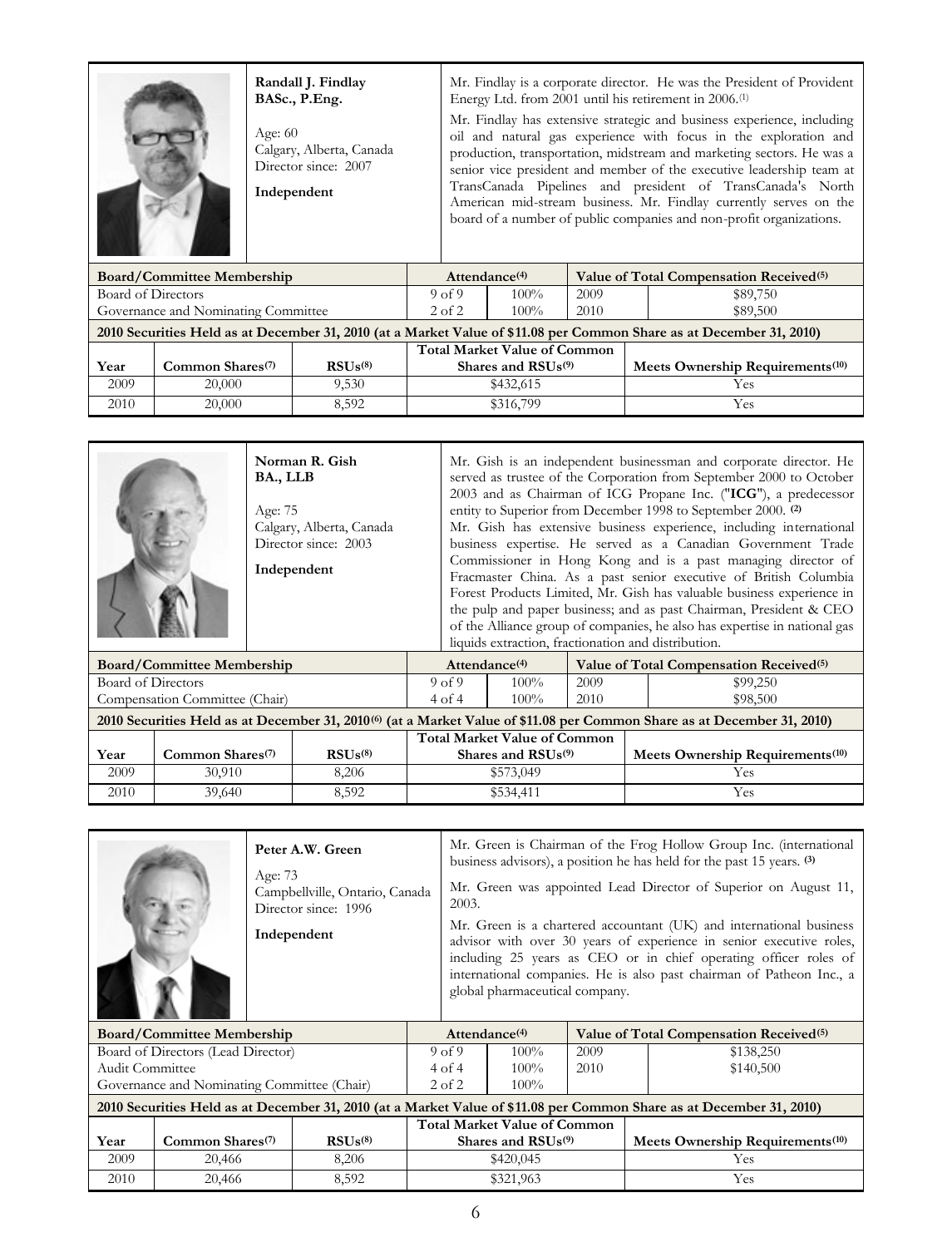|                    |                                   | James S.A. MacDonald<br>BA(Hons), MBA<br>Age: $65$<br>Toronto, Ontario, Canada<br>Director since: 2000<br>Independent |                      | Mr. MacDonald is non-executive Chairman of Cormark Securities Inc.<br>and a corporate director. Prior thereto, he was Managing Partner of<br>Enterprise Capital Management Inc., (an investment management<br>company).<br>From May 1998 to September 2000, he served as a director of ICG.<br>Mr. MacDonald has extensive investment banking and management<br>experience and has served on the board of a number of public and<br>private companies throughout his career. He also served as Deputy<br>Chairman of Scotia McLeod Inc. with responsibilities for merger and<br>acquisition advisory activities. |                                                     |      |            |                                                                                                                                     |
|--------------------|-----------------------------------|-----------------------------------------------------------------------------------------------------------------------|----------------------|------------------------------------------------------------------------------------------------------------------------------------------------------------------------------------------------------------------------------------------------------------------------------------------------------------------------------------------------------------------------------------------------------------------------------------------------------------------------------------------------------------------------------------------------------------------------------------------------------------------|-----------------------------------------------------|------|------------|-------------------------------------------------------------------------------------------------------------------------------------|
|                    | <b>Board/Committee Membership</b> |                                                                                                                       | Attendance $(4)$     |                                                                                                                                                                                                                                                                                                                                                                                                                                                                                                                                                                                                                  | Value of Total Compensation Received <sup>(5)</sup> |      |            |                                                                                                                                     |
| Board of Directors |                                   |                                                                                                                       | 9 <sub>of</sub> 9    |                                                                                                                                                                                                                                                                                                                                                                                                                                                                                                                                                                                                                  | $100\%$                                             | 2009 |            | \$92,750                                                                                                                            |
|                    | <b>Compensation Committee</b>     |                                                                                                                       | $4$ of $4$           |                                                                                                                                                                                                                                                                                                                                                                                                                                                                                                                                                                                                                  | $100\%$                                             | 2010 |            | \$92,500                                                                                                                            |
|                    |                                   |                                                                                                                       |                      |                                                                                                                                                                                                                                                                                                                                                                                                                                                                                                                                                                                                                  |                                                     |      |            | 2010 Securities Held as at December 31, 2010 <sup>(6)</sup> (at a Market Value of \$11.08 per Common Share as at December 31, 2010) |
|                    |                                   |                                                                                                                       |                      |                                                                                                                                                                                                                                                                                                                                                                                                                                                                                                                                                                                                                  | <b>Total Market Value of Common</b>                 |      |            |                                                                                                                                     |
| Year               | Common Shares $(7)$               | $RSUs^{(8)}$                                                                                                          | Shares and $RSUs(9)$ |                                                                                                                                                                                                                                                                                                                                                                                                                                                                                                                                                                                                                  |                                                     |      |            | Meets Ownership Requirements <sup>(10)</sup>                                                                                        |
| 2009               | 137,437                           | 8,206                                                                                                                 |                      | \$2,133,670                                                                                                                                                                                                                                                                                                                                                                                                                                                                                                                                                                                                      |                                                     |      | <b>Yes</b> |                                                                                                                                     |
| 2010               | 147,811                           | 8,592                                                                                                                 |                      | \$1,732,945                                                                                                                                                                                                                                                                                                                                                                                                                                                                                                                                                                                                      |                                                     |      | Yes        |                                                                                                                                     |

| Walentin (Val) Mirosh<br>BSc., MASc., LLB<br>Age: $65$<br>Calgary, Alberta, Canada<br>Director since: 2007<br>Independent | Mr. Mirosh is a corporate director and President of Mircan Resources<br>Ltd. (a private investment and consulting company).<br>Mr. Mirosh has extensive experience in business development and<br>corporate strategy. From 2003 to 2009, he was Vice-President of<br>NOVA Chemicals Corp., a producer and marketer of ethylene,<br>polyethylene and styrenics. He also served as special advisor to the<br>president and COO of Nova. Previously, Mr. Mirosh was a partner at<br>the law firm of Macleod Dixon LLP where he practiced primarily in the<br>areas of energy and international law, with specialization in oil and gas<br>marketing, midstream, pipeline and regulatory matters and project<br>development. |
|---------------------------------------------------------------------------------------------------------------------------|--------------------------------------------------------------------------------------------------------------------------------------------------------------------------------------------------------------------------------------------------------------------------------------------------------------------------------------------------------------------------------------------------------------------------------------------------------------------------------------------------------------------------------------------------------------------------------------------------------------------------------------------------------------------------------------------------------------------------|
|                                                                                                                           |                                                                                                                                                                                                                                                                                                                                                                                                                                                                                                                                                                                                                                                                                                                          |

| <b>Board/Committee Membership</b>                                                                                                   |                              |              |                   | Attendance $(4)$                    | Value of Total Compensation Received <sup>(5)</sup> |                                              |  |
|-------------------------------------------------------------------------------------------------------------------------------------|------------------------------|--------------|-------------------|-------------------------------------|-----------------------------------------------------|----------------------------------------------|--|
| Board of Directors                                                                                                                  |                              |              | 9 <sub>of</sub> 9 | $100\%$                             | 2009                                                | \$92,750                                     |  |
| <b>Compensation Committee</b>                                                                                                       |                              |              | 4 of 4            | $100\%$                             | 2010                                                | \$92,500                                     |  |
| 2010 Securities Held as at December 31, 2010 <sup>(6)</sup> (at a Market Value of \$11.08 per Common Share as at December 31, 2010) |                              |              |                   |                                     |                                                     |                                              |  |
|                                                                                                                                     |                              |              |                   | <b>Total Market Value of Common</b> |                                                     |                                              |  |
| Year                                                                                                                                | Common Shares <sup>(7)</sup> | $RSUs^{(8)}$ |                   | Shares and $RSUs$ <sup>(9)</sup>    |                                                     | Meets Ownership Requirements <sup>(10)</sup> |  |
| 2009                                                                                                                                | 2,000                        | 9.530        | \$168,915         |                                     |                                                     | Yes                                          |  |
| 2010                                                                                                                                | 3,000                        | 8.592        | \$128,439         |                                     |                                                     | Y es                                         |  |

| David P. Smith<br><b>CFA</b> |                                   |                                                                                                                      |  | Mr. Smith is a corporate director. Prior thereto, he was Managing<br>Partner of Enterprise Capital Management Inc.                                                                                                                                             |                                            |      |     |                                                     |
|------------------------------|-----------------------------------|----------------------------------------------------------------------------------------------------------------------|--|----------------------------------------------------------------------------------------------------------------------------------------------------------------------------------------------------------------------------------------------------------------|--------------------------------------------|------|-----|-----------------------------------------------------|
|                              |                                   | Age: 52<br>Toronto, Ontario, Canada<br>Director since: 1998                                                          |  | Mr. Smith has almost 30 years of experience in the investment banking,<br>investment research and management industry. His areas of expertise<br>include investment research, mergers & acquisitions, project finance,<br>privatization and corporate finance. |                                            |      |     |                                                     |
|                              |                                   | Independent                                                                                                          |  |                                                                                                                                                                                                                                                                |                                            |      |     |                                                     |
|                              | <b>Board/Committee Membership</b> |                                                                                                                      |  | Attendance <sup>(4)</sup>                                                                                                                                                                                                                                      |                                            |      |     | Value of Total Compensation Received <sup>(5)</sup> |
| Board of Directors           |                                   |                                                                                                                      |  | 8 of 9                                                                                                                                                                                                                                                         | 89%                                        | 2009 |     | \$102,750                                           |
|                              | Audit Committee (Chair)           |                                                                                                                      |  | $4$ of $4$                                                                                                                                                                                                                                                     | $100\%$                                    | 2010 |     | \$102,000                                           |
|                              |                                   | 2010 Securities Held as at December 31, 2010 (at a Market Value of \$11.08 per Common Share as at December 31, 2010) |  |                                                                                                                                                                                                                                                                |                                            |      |     |                                                     |
|                              |                                   |                                                                                                                      |  |                                                                                                                                                                                                                                                                | <b>Total Market Value of Common</b>        |      |     |                                                     |
| Year                         | Common Shares <sup>(7)</sup>      | $RSUs^{(8)}$                                                                                                         |  |                                                                                                                                                                                                                                                                | Shares and RSU <sub>s</sub> <sup>(9)</sup> |      |     | Meets Ownership Requirements <sup>(10)</sup>        |
| 2009                         | 31,048                            | 8,206                                                                                                                |  |                                                                                                                                                                                                                                                                | \$575,071                                  |      |     | Yes.                                                |
| 2010                         | 31,048                            | 8,592                                                                                                                |  | \$439,211                                                                                                                                                                                                                                                      |                                            |      | Yes |                                                     |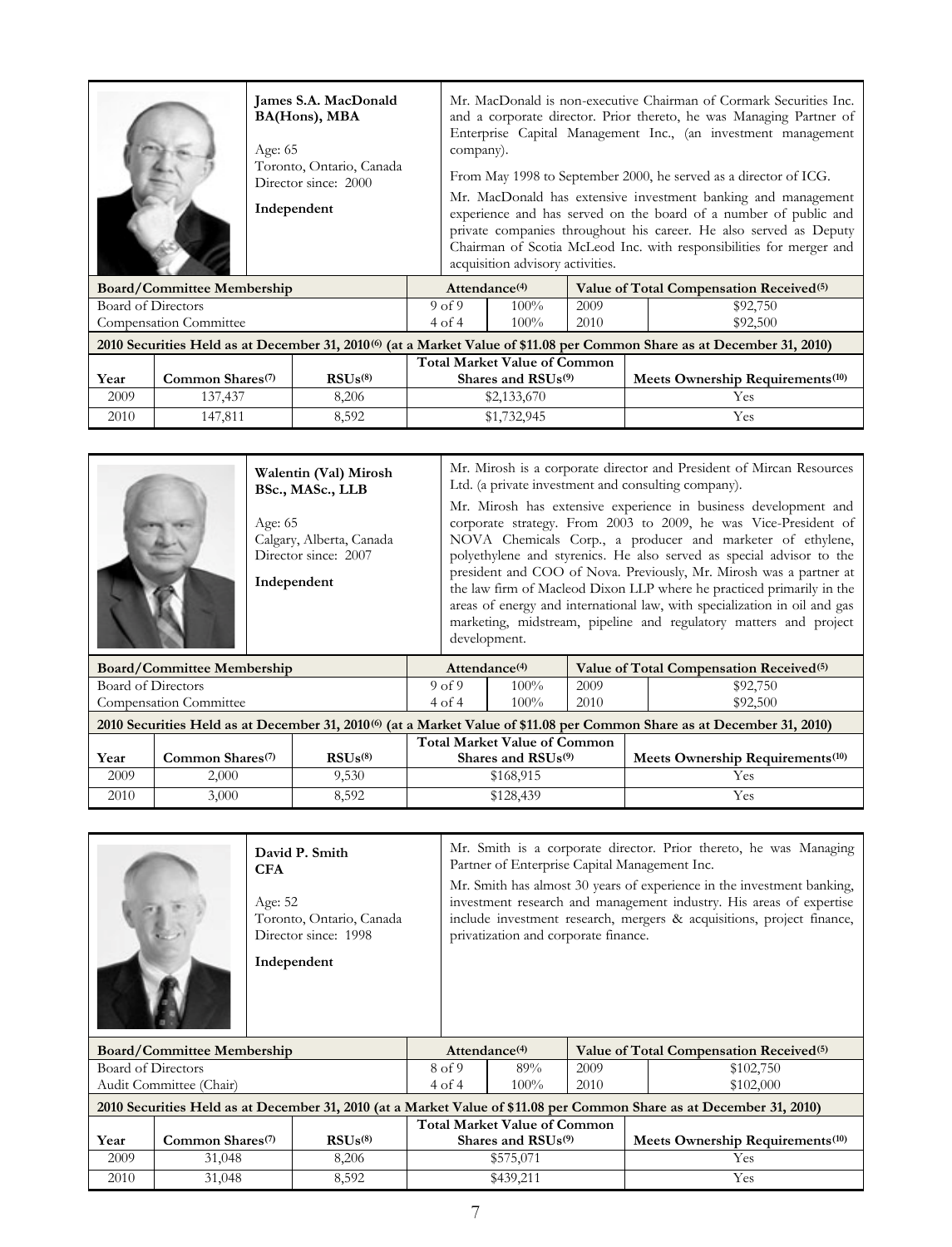|                           |                                   | <b>Peter Valentine</b><br>B.Comm., FCA, ICD.D<br>Age: 74<br>Calgary, Alberta, Canada<br>Director since: 2004<br>Independent | Mr. Valentine is a corporate director and consultant.<br>Mr. Valentine served as Auditor General of Alberta from 1995 to 2002<br>and held various senior accounting, audit and advisory positions with<br>KPMG LLP over a 38-year period. He served as a member of the<br>Accounting Standards Board and the Public Sector Accounting<br>Standards Board of the Canadian Institute of Chartered Accountants.<br>Mr. Valentine also served as senior advisor to the CEO, Calgary Health<br>Region and senior advisor to the Dean of Medicine, University of<br>Calgary until 2007. In 2005, he served as interim chair of the Alberta<br>Securities Commission. |                                            |                                     |      |                                                                                                                                     |  |
|---------------------------|-----------------------------------|-----------------------------------------------------------------------------------------------------------------------------|----------------------------------------------------------------------------------------------------------------------------------------------------------------------------------------------------------------------------------------------------------------------------------------------------------------------------------------------------------------------------------------------------------------------------------------------------------------------------------------------------------------------------------------------------------------------------------------------------------------------------------------------------------------|--------------------------------------------|-------------------------------------|------|-------------------------------------------------------------------------------------------------------------------------------------|--|
|                           | <b>Board/Committee Membership</b> |                                                                                                                             |                                                                                                                                                                                                                                                                                                                                                                                                                                                                                                                                                                                                                                                                | Attendance $(4)$                           |                                     |      | Value of Total Compensation Received <sup>(5)</sup>                                                                                 |  |
| <b>Board of Directors</b> |                                   |                                                                                                                             |                                                                                                                                                                                                                                                                                                                                                                                                                                                                                                                                                                                                                                                                | 8 of 9                                     | 89%                                 | 2009 | \$92,750                                                                                                                            |  |
| Audit Committee           |                                   |                                                                                                                             |                                                                                                                                                                                                                                                                                                                                                                                                                                                                                                                                                                                                                                                                | $3$ of $4$                                 | 75%                                 | 2010 | \$88,000                                                                                                                            |  |
|                           |                                   |                                                                                                                             |                                                                                                                                                                                                                                                                                                                                                                                                                                                                                                                                                                                                                                                                |                                            |                                     |      | 2010 Securities Held as at December 31, 2010 <sup>(6)</sup> (at a Market Value of \$11.08 per Common Share as at December 31, 2010) |  |
|                           |                                   |                                                                                                                             |                                                                                                                                                                                                                                                                                                                                                                                                                                                                                                                                                                                                                                                                |                                            | <b>Total Market Value of Common</b> |      |                                                                                                                                     |  |
| Year                      | Common Shares <sup>(7)</sup>      | RSUs <sup>(8)</sup>                                                                                                         |                                                                                                                                                                                                                                                                                                                                                                                                                                                                                                                                                                                                                                                                | Shares and RSU <sub>s</sub> <sup>(9)</sup> |                                     |      | Meets Ownership Requirements <sup>(10)</sup>                                                                                        |  |
| 2009                      | 2,048                             | 8,206                                                                                                                       |                                                                                                                                                                                                                                                                                                                                                                                                                                                                                                                                                                                                                                                                |                                            | \$150,221                           |      | <b>Yes</b>                                                                                                                          |  |
| 2010                      | 4,220                             | 8,592                                                                                                                       |                                                                                                                                                                                                                                                                                                                                                                                                                                                                                                                                                                                                                                                                | \$141,957                                  |                                     |      | Yes                                                                                                                                 |  |

#### **Notes:**

- (1) Randall J. Findlay was a director of Wellpoint Systems Inc. ("**Wellpoint**") from June 2008 to January 31, 2011. Wellpoint was placed into receivership by two of its lenders on January 31, 2011. Wellpoint is a Toronto Stock Exchange ("**TSX**") Venture Exchange company, supplying software to the energy industry in Canada, the U.S. and internationally.
- (2) Norman R. Gish was until August 20, 2009 a director of 4504020 Canada Inc. (formerly Railpower Technologies Corp. ("**Railpower**")), a reporting issuer in all provinces and territories of Canada that filed for court protection under the *Companies' Creditors Arrangement Act (Canada)* in Canada and under Chapter 15 of the *U.S. Bankruptcy Code* with the United States Bankruptcy Court for the Western District of Pennsylvania on February 4, 2009 and February 6, 2009, respectively. On May 29, 2009, Railpower concluded the sale of all of its assets, except cash on hand and on deposit in financial institutions, the land and property located in St-Jean-sur-Richelieu (Québec) and two road switching locomotives, to R.J. Corman Railroad Group, LLC, a Kentucky limited liability company. The largest creditor, Ontario Teacher's Pension Plan, subsequently filed a Petition in Bankruptcy against Railpower which was granted on March 8, 2010.
- (3) Peter A.W. Green has been appointed as a director and officer of companies that have financial difficulties to assist such companies with financial restructuring, proposals or compromise arrangements. In this capacity, Mr. Green briefly became the Chairman and Chief Executive Officer of Norigen Inc. which went into receivership in August, 2001.
- (4) For details of Board and committee meetings held during 2010 and each director's attendance, see "Board and Committee Meetings Held in 2010" in this Information Circular.
- (5) For details of the total amount of compensation paid to the independent directors in respect of services provided during the years ended December 31, 2009 and 2010, see "Director Compensation Table" and for details of the total amount of compensation for the Chairman and Chief Executive Officer for the three years ended December 31, 2010, see "Summary Compensation Table" in this Information Circular.
- (6) As of December 31, 2010, in addition to the stated securities, the following directors also own:

| <b>Director</b>       | <b>Convertible Debentures (\$)</b> | <b>Senior Unsecured Debentures (\$)</b> |
|-----------------------|------------------------------------|-----------------------------------------|
| Grant D. Billing      | 3,030,000                          | 1.000.000                               |
| Norman R. Gish        | 100,000                            |                                         |
| James S.A. MacDonald  | $\overline{\phantom{0}}$           | 250,000                                 |
| Walentin (Val) Mirosh | 45,000                             |                                         |
| Peter Valentine       |                                    | 150,000                                 |

(7) The number of Common Shares beneficially owned, or controlled or directed by each director as at the date of this Information Circular is the same as shown in the respective table as at December 31, 2010, except for the following directors whose Common Shares as of the date hereof are as follows: Grant D. Billing 2,002,636 Common Shares, James S.A. MacDonald 149,676 Common Shares, David P. Smith 21,048 Common Shares and Peter Valentine 4,257 Common Shares. As of February 22, 2011, the directors as a group beneficially owned or controlled, or directed, directly or indirectly, 2,285,075 Common Shares of the Corporation, representing approximately 2% of the outstanding Common Shares. The information as to the ownership or control or direction of Common Shares, not being within the knowledge of the Corporation, has been furnished by the directors and nominees individually.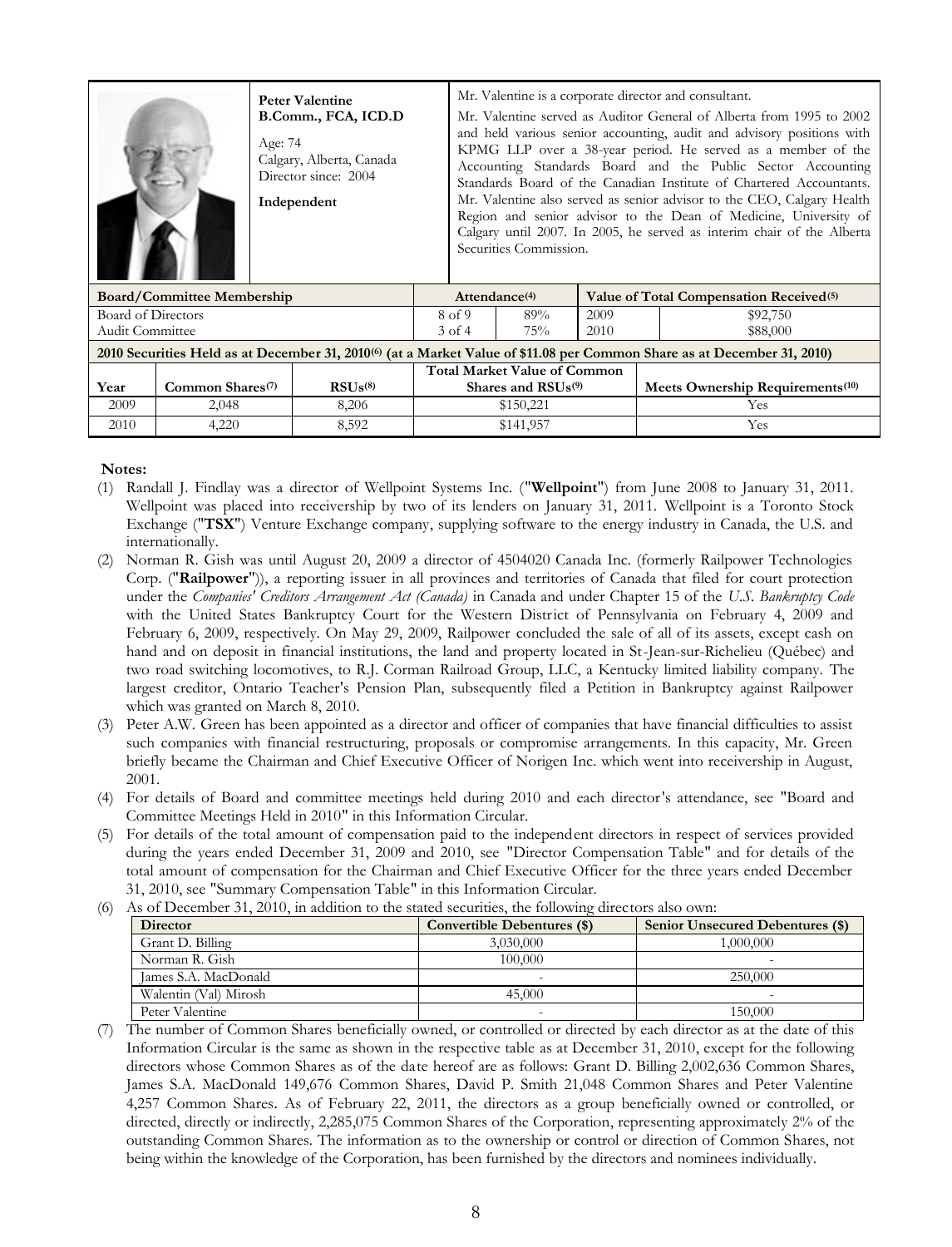- (8) For details, including the terms of RSUs and PSUs see "Director Long-Term Incentive Plan", "Director Compensation Table", "Director Outstanding Share-Based and Option-Based Awards" and "Director Incentive Plan Awards - Value Vested or Earned During the Year" and "Long-Term Incentive and Retention Programs" in this Information Circular.
- (9) The value of RSUs reflect the accounting for the notional reinvestment of dividends since the date of grant, multiplied by the closing market price of the Common Shares on the TSX at December 31, 2009 (\$14.65) and 2010 (\$11.08). The value of Mr. Billing's PSUs, as disclosed in the above table, is the sum of the number of PSUs granted, adjusted to reflect notional reinvestment of distributions and dividends since the date of grant, multiplied by the closing market price of the Common Shares on the TSX at December 31, 2009 and 2010, and assumes a performance multiplier of 1. The value of Superior PSUs upon actual vesting is dependent on both the market pric e of the Common Shares (as calculated under the terms of the LTIP) as at the vesting date, as well as a performance multiplier. For calculation of the performance multiplier see page 21 of this Information Circular. Therefore, the value of the PSUs as stated in this Information Circular may vary significantly over the respective vesting period.
- (10) For details on the ownership requirements, see "Director Share Ownership Requirements" in this Information Circular.

#### **Independence of Board and Committee Members**

Director independence is determined by the Board based on the definition of independence in National Instrument 52-110 - "Audit Committees" (the "**Audit Committee Rule**"), which is incorporated by reference in National Instrument 58-101 – "Disclosure of Corporate Governance Practices" (the "Corporate Governance Rule") and National Policy 58-201 - "Corporate Governance Guidelines".

Of the ten members of the Board, nine are independent. Mr. Billing, Chairman and Chief Executive Officer, is a non-independent director. Mr. Green serves as Lead Director to ensure greater independence of the Board from management.

All members of the Audit Committee, Governance and Nominating Committee and the Compensation Committee are independent. All members of the Audit Committee are independent under additional regulatory requirements for audit committee members.

|                                         | Independent |                        |           | Governance and |              |
|-----------------------------------------|-------------|------------------------|-----------|----------------|--------------|
|                                         |             |                        | Audit     | Nominating     | Compensation |
| <b>Director</b>                         | <b>Yes</b>  | $\mathbf{N}\mathbf{o}$ | Committee | Committee      | Committee    |
| Catherine (Kay) M. Best                 |             |                        |           |                |              |
| Grant D. Billing                        |             | ✓                      |           |                |              |
| Chairman and Chief Executive            |             |                        |           |                |              |
| Officer                                 |             |                        |           |                |              |
| Robert J. Engbloom, Q.C. <sup>(1)</sup> |             |                        |           |                |              |
| Randall J. Findlay                      |             |                        |           |                |              |
| Norman R. Gish                          |             |                        |           |                | Chair        |
| Peter A.W. Green                        | ✓           |                        |           | Chair          |              |
| Lead Director                           |             |                        |           |                |              |
| James S.A. MacDonald                    |             |                        |           |                |              |
| Walentin (Val) Mirosh                   |             |                        |           |                |              |
| David P. Smith                          |             |                        | Chair     |                |              |
| Peter Valentine                         |             |                        |           |                |              |

**Notes:**

- (1) The Board has considered the circumstances of Mr. Engbloom, a partner in a law firm that provides legal services to the Corporation and has determined that he meets the independence requirements of the Corporate Governance Rule, other than for purposes of membership on the Audit Committee.
- (2) The Corporation does not have an Executive Committee.

## **Advisory Committees**

In August, 2006, Superior formed Advisory Committees for each of its businesses. The Advisory Committees are composed of three independent directors and senior corporate management. The Advisory Committees were formed with the intent of allowing for more detailed operational reviews at the different business levels which would result in a more focused strategic review at the Board level. Although not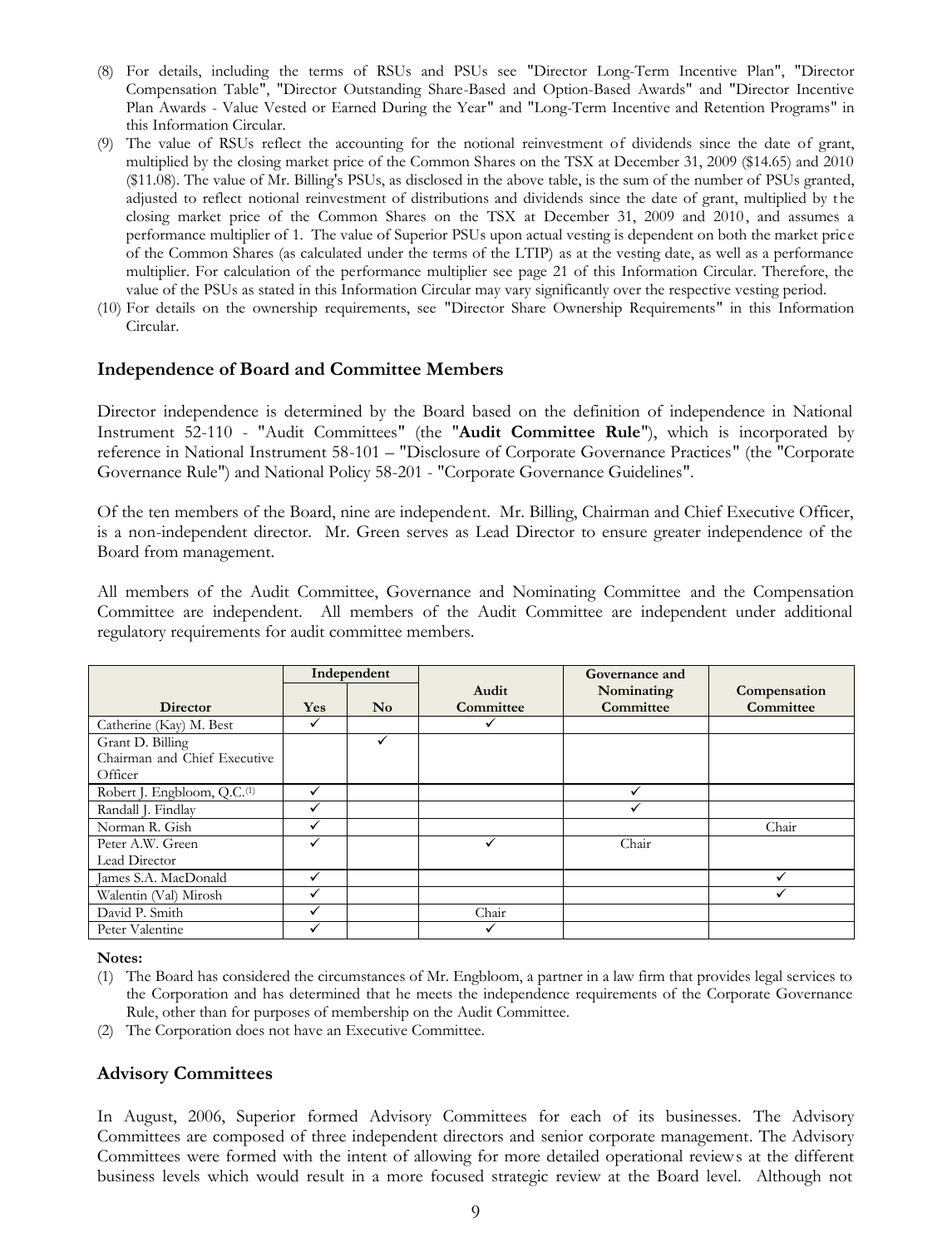formal Board committees, the Advisory Committee structure provides the directors with additional time to address business opportunities, risks, strategies and challenges and allows the members of the Advisory Committee to provide advice where appropriate and act as the sounding board prior to bringing strategic matters and initiatives to the Board. Membership rotation for the Advisory Committees occurs from time to time in order to provide each Board member with maximum exposure to each of the businesses of Superior.

|                                         | <b>Other Public</b>                          |                                                                                                     |
|-----------------------------------------|----------------------------------------------|-----------------------------------------------------------------------------------------------------|
| <b>Director</b>                         | <b>Company Directorships</b>                 | <b>Committee Appointments</b>                                                                       |
| Catherine (Kay) M. Best                 | Canadian Natural Resources Limited           | Chair of Audit Committee                                                                            |
|                                         |                                              | Member of Compensation Committee                                                                    |
|                                         | Enbridge Income Fund Holdings                | Chair of Audit Committee                                                                            |
| Grant D. Billing                        | Provident Energy Ltd.                        | Chair of Audit Committee                                                                            |
| Robert J. Engbloom, Q.C. <sup>(1)</sup> | Parex Resources Inc.                         | Member of the Operations Committee and the<br>Corporate Governance and Human Resources<br>Committee |
| Randall J. Findlay                      | Provident Energy Ltd.                        | Member of Environmental, Health and Safety<br>Committee                                             |
|                                         | Canadian Helicopters Income Trust            | Chair of Board                                                                                      |
|                                         |                                              | Member of Governance, Compensation and Audit<br>Committees                                          |
|                                         | Pembina Pipeline Corporation                 | Chair of Human Resources and Compensation<br>Committee                                              |
| Norman R. Gish                          | Provident Energy Ltd.                        | Chair of Governance and Human Resources Committee                                                   |
| Peter A.W. Green                        | Gore Mutual Insurance Company <sup>(2)</sup> | Chair of Investment Committee                                                                       |
|                                         |                                              | Member of Audit Committee                                                                           |
|                                         |                                              | Member of Human Resources Committee                                                                 |
| James S.A. MacDonald                    | Cinram International Income Fund             | Trustee and Chair of Audit Committee                                                                |
|                                         | Cymbria Inc.                                 | Not applicable                                                                                      |
| Walentin (Val) Mirosh                   | TC Pipelines, LP                             | Member of Audit Committee                                                                           |
| David P. Smith                          | Xinergy Ltd.                                 | Chair of Governance Committee<br>Member of Audit and Compensation Committees                        |
| Peter Valentine                         | Canada School for Public Service             | Governor<br>Vice-Chair, Audit Committee                                                             |

## **Other Public Company Directorships/Committee Appointments**

**Note:**

(1) Mr. Engbloom acts as Corporate Secretary to Vermillion Energy Inc. and CE Franklin Ltd.

## **Interlocking Directorships**

Messrs. Billing, Findlay and Gish each serve as a member of the board of directors of Provident Energy Inc. but do not sit on the same committees.

The Board is of the view that this does not adversely impact the effectiveness of these directors.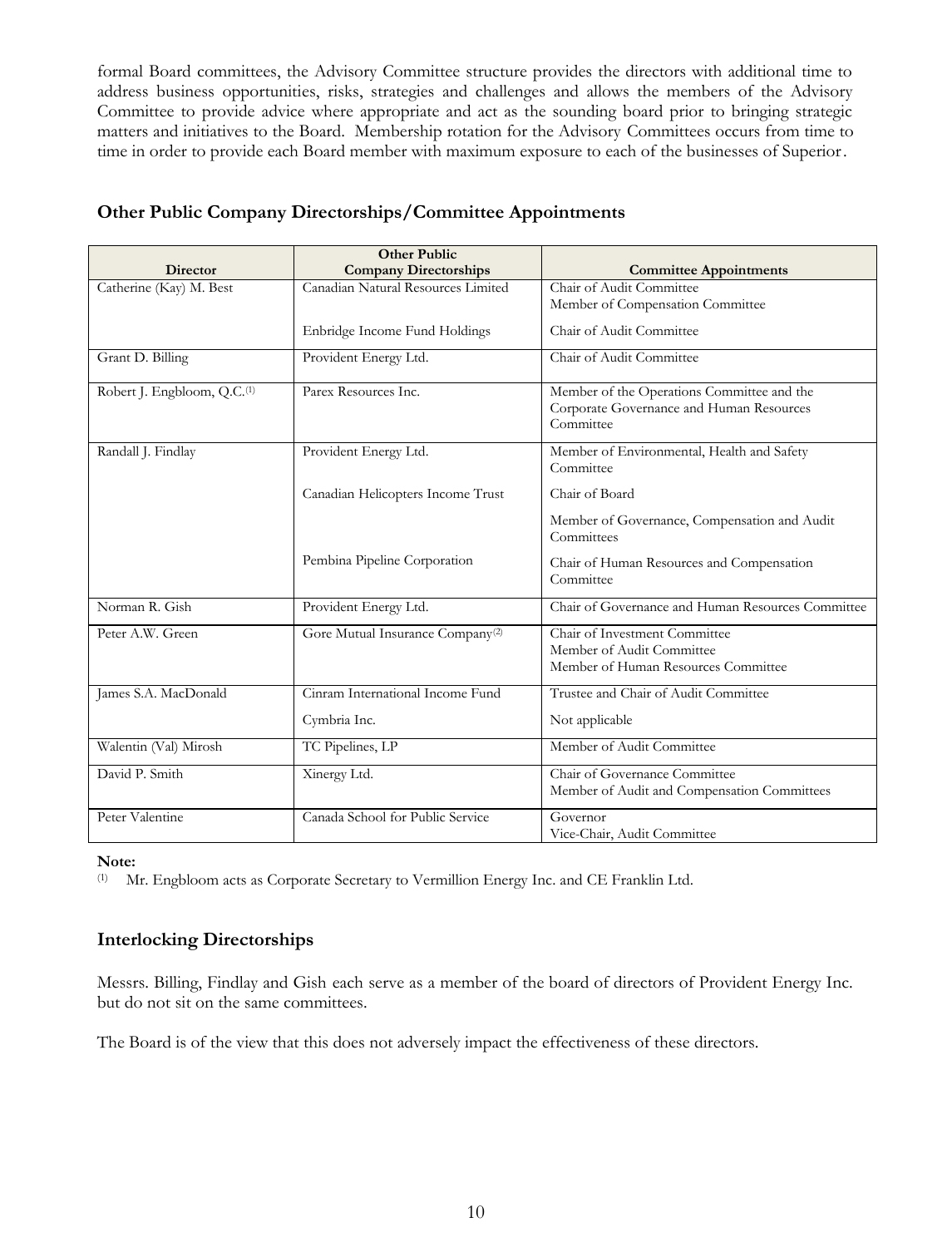## **Board and Committee Meetings Held in 2010**

The following tables provide a summary of Board and committee meetings held during 2010, and each director's attendance relating to same. Although not committees of the Board, the attendance of the Advisory Committee meetings has been added for informational purposes. In-camera meetings without management present were held at every regular meeting of the Board and each committee meeting during 2010.

| Meeting                                                      | <b>Total Number of Meetings Held</b> |
|--------------------------------------------------------------|--------------------------------------|
| Board of Directors                                           |                                      |
| Audit Committee                                              |                                      |
| Governance and Nominating Committee                          |                                      |
| <b>Compensation Committee</b>                                |                                      |
| <b>Energy Services Advisory Committee</b>                    |                                      |
| Specialty Chemicals Advisory Committee                       |                                      |
| <b>Construction Products Distribution Advisory Committee</b> |                                      |

|                                                           |                         | Audit                    | G&N            | Compensation  |                   |
|-----------------------------------------------------------|-------------------------|--------------------------|----------------|---------------|-------------------|
|                                                           | <b>Board</b>            | Committee                | Committee      | Committee     | <b>Advisory</b>   |
| <b>Director</b>                                           | Mectings <sup>(1)</sup> | (Chair: Smith)           | (Chair: Green) | (Chair: Gish) | <b>Committees</b> |
| Catherine (Kay) M. Best                                   | 7 <sub>of</sub> 9       | 4 of 4                   |                |               | 4 of 4            |
| Grant D. Billing                                          | 9 <sub>of</sub> 9       | -                        |                |               | 12 of 12          |
| Robert J. Engbloom                                        | 9 <sub>of</sub> 9       | $\overline{\phantom{a}}$ | $2$ of $2$     |               | 4 of 4            |
| Randall J. Findlav                                        | 9 <sub>of</sub> 9       | $\equiv$                 | $2$ of $2$     |               | $4$ of $4$        |
| Norman R. Gish                                            | 9 <sub>of</sub> 9       |                          |                | 4 of 4        | $4$ of $4$        |
| Peter A.W. Green                                          | 9 <sub>of</sub> 9       | 4 of 4                   | $2$ of $2$     |               | 4 of 4            |
| James S.A. MacDonald                                      | 9 <sub>of</sub> 9       |                          |                | 4 of 4        | 4 of 4            |
| Walentin (Val) Mirosh                                     | 9 <sub>of</sub> 9       | $\overline{\phantom{a}}$ |                | 4 of 4        | 4 of 4            |
| David P. Smith                                            | 8 of 9                  | 4 of 4                   |                |               | $4$ of $4$        |
| Peter Valentine                                           | 8 of 9                  | $3$ of $4$               |                |               | $3$ of $4$        |
| Total                                                     | 86/90                   | 15/16                    | 6 of 6         | 16 of 16      | 47 of 48          |
|                                                           | 96%                     | 94%                      | $100\%$        | $100\%$       | 98%               |
| <b>Overall Number and Percentage of Meetings Attended</b> | 123 of 128              |                          |                |               |                   |
| (excluding Advisory Committee Meetings)                   | 96%                     |                          |                |               |                   |

**Note:**

(1) Includes a two-day strategy session of the Board, at which all of the directors were present.

## **Director Compensation**

The objectives of Superior's compensation program for independent directors are to attract and retain highly qualified Board members by providing market competitive compensation which recognizes the increasing responsibilities, time commitment and accountability of Board members; appropriately reflect the risks, size and complexity of the businesses; and aligns the interests of the directors with the Shareholders. The Compensation Committee is responsible for conducting periodic reviews of the compensation program and recommends any adjustments to the Board for its consideration.

In 2010, the Compensation Committee reviewed two broadly available Canadian industry surveys, based on which an increase in certain areas would have been warranted to maintain director compensation levels targeted at the median or middle of the market place. Due to economic challenges and the difficult operating environments in some of the Superior's businesses that prevailed during 2010, and considering that there were no salary increases at the senior management levels, no changes were made to the independent director compensation levels for 2010, consistent with the general restraints made throughout the organization.

Independent directors receive an annual retainer for membership on the Board, any Board committe e and the Advisory Committee, as well as a fee for each meeting attended. The Lead Director and the chair of the three Board committees receive an additional annual retainer. Superior reimburses the directors for out-ofpocket expenses incurred to attend meetings.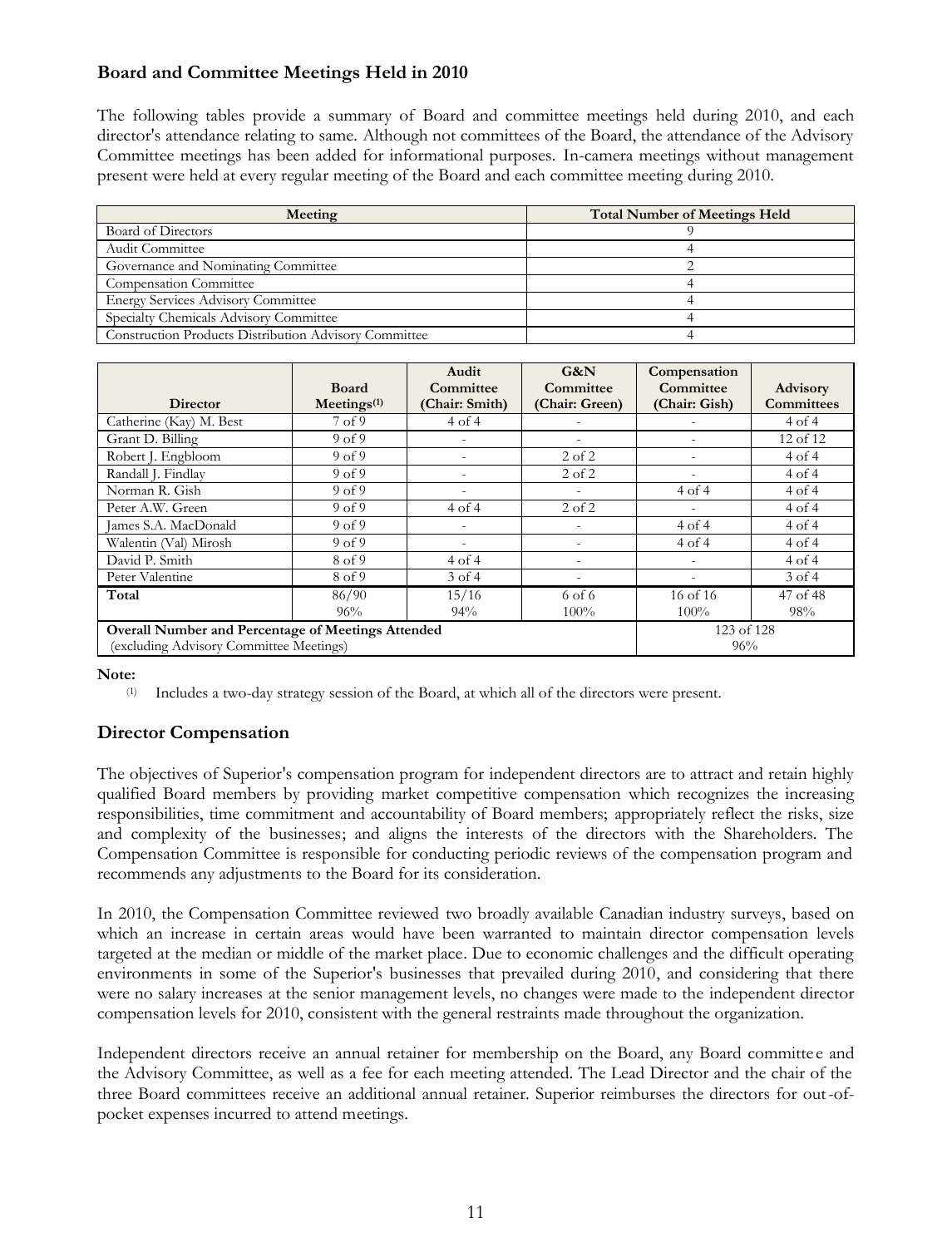For 2010, the schedule of annual retainers and meeting fees for independent directors was as follows:

| Item                                                                               | <b>Annual Compensation (\$)</b> |
|------------------------------------------------------------------------------------|---------------------------------|
| Annual Board Retainer                                                              | 30,000                          |
| Lead Director Retainer                                                             | 35,000                          |
| Attendance per Board Meeting and Committee Meeting (non-Chair)(1)                  | 1,500                           |
| Attendance per Board Meeting and Committee Meeting (teleconference) <sup>(1)</sup> | 1,500                           |
| Annual Committee Retainer <sup>(1)</sup>                                           | 5,000                           |
| Annual Committee Chair Retainer (in addition to Annual Committee Retainer)         | 9,000                           |
| Annual Audit Committee Chair Retainer (in addition to Annual Committee Retainer)   | 14,000                          |
| Attendance per Committee Meeting (Chair)                                           | 2,000                           |

**Note:**

(1) Includes Advisory Committee retainers/meeting fees.

## **Director Long-Term Incentive Plan**

In August 2006, the Board approved the Long-Term Incentive Plan ("**LTIP**"), under the terms of which independent directors would receive a grant of RSUs as part of their total compensation package. Independent directors are granted RSUs on an annual basis. For more information on the terms of the RSUs or the LTIP, see "Compensation Discussion and Analysis - Long Term Incentive and Retention Programs" in this Information Circular. Director's RSU grants will be determined on an annual basis but are not guaranteed to be granted in any one year.

## **Director Compensation Table**

The following table sets forth the total amount of compensation paid to the independent directors of the Corporation in respect of services provided during the year ended December 31, 2010. Compensation to independent directors for services provided during the year ended December 31, 2009 is included for comparative purposes.

|                                 | Fees Earned $(1)$ (\$) |                |         | Share-Based Awards $(2)(3)$ (\$) | Total $(\$)$ |         |
|---------------------------------|------------------------|----------------|---------|----------------------------------|--------------|---------|
| Name                            | 2009                   | 2010           | 2009    | 2010                             | 2009         | 2010    |
| Catherine (Kay) M. Best         | 62,750                 | 62,500         | 27,000  | 27,000                           | 89,750       | 89,500  |
| Grant D. Billing <sup>(4)</sup> |                        | $\overline{a}$ |         | $\overline{\phantom{a}}$         |              |         |
| Robert J. Engbloom              | 59,750                 | 62,500         | 27,000  | 27,000                           | 86,750       | 89,500  |
| Randall J. Findlay              | 62,750                 | 62,500         | 27,000  | 27,000                           | 89,750       | 89,500  |
| Norman R. Gish                  | 72,250                 | 71,500         | 27,000  | 27,000                           | 99,250       | 98,500  |
| Peter A.W. Green                | 111,250                | 113,500        | 27,000  | 27,000                           | 138,250      | 140,500 |
| James S.A. MacDonald            | 65,750                 | 65,500         | 27,000  | 27,000                           | 92,750       | 92,500  |
| Walentin (Val) Mirosh           | 65,750                 | 65,500         | 27,000  | 27,000                           | 92,750       | 92,500  |
| David P. Smith                  | 75,750                 | 75,000         | 27,000  | 27,000                           | 102,750      | 102,000 |
| Peter Valentine                 | 65,750                 | 61,000         | 27,000  | 27,000                           | 92,750       | 88,000  |
| Total                           | 641,750                | 639,500        | 243,000 | 243,000                          | 884,750      | 882,500 |

#### **Notes:**

- (1) Includes both annual retainers and meeting attendance fees.
- (2) On August 6, 2009 and on November 11, 2010 each of the directors, with the exception of Mr. Billing, received 2,457 and 2,542 RSUs, respectively.
- (3) RSUs in this table are valued as at the date of grant. The closing market price on the TSX (as calculated under the terms of the LTIP) on August 6, 2009 and November 11, 2010 was \$10.988 and \$10.62, respectively. Please refer to Director Information in this Information Circular which indicates the value of the director RSU grants as at December 31, 2010, after accounting for the notional reinvestment of distributions and dividends since the date of grant.
- (4) Mr. Billing is the Chairman and Chief Executive Officer of the Corporation and does not receive any compensation for serving as a director of the Corporation. Information relating to the compensation r eceived by Mr. Billing for acting as an officer of the Corporation for the 2010 fiscal year is included in the "Summary Compensation Table" found on page 24 of this Information Circular.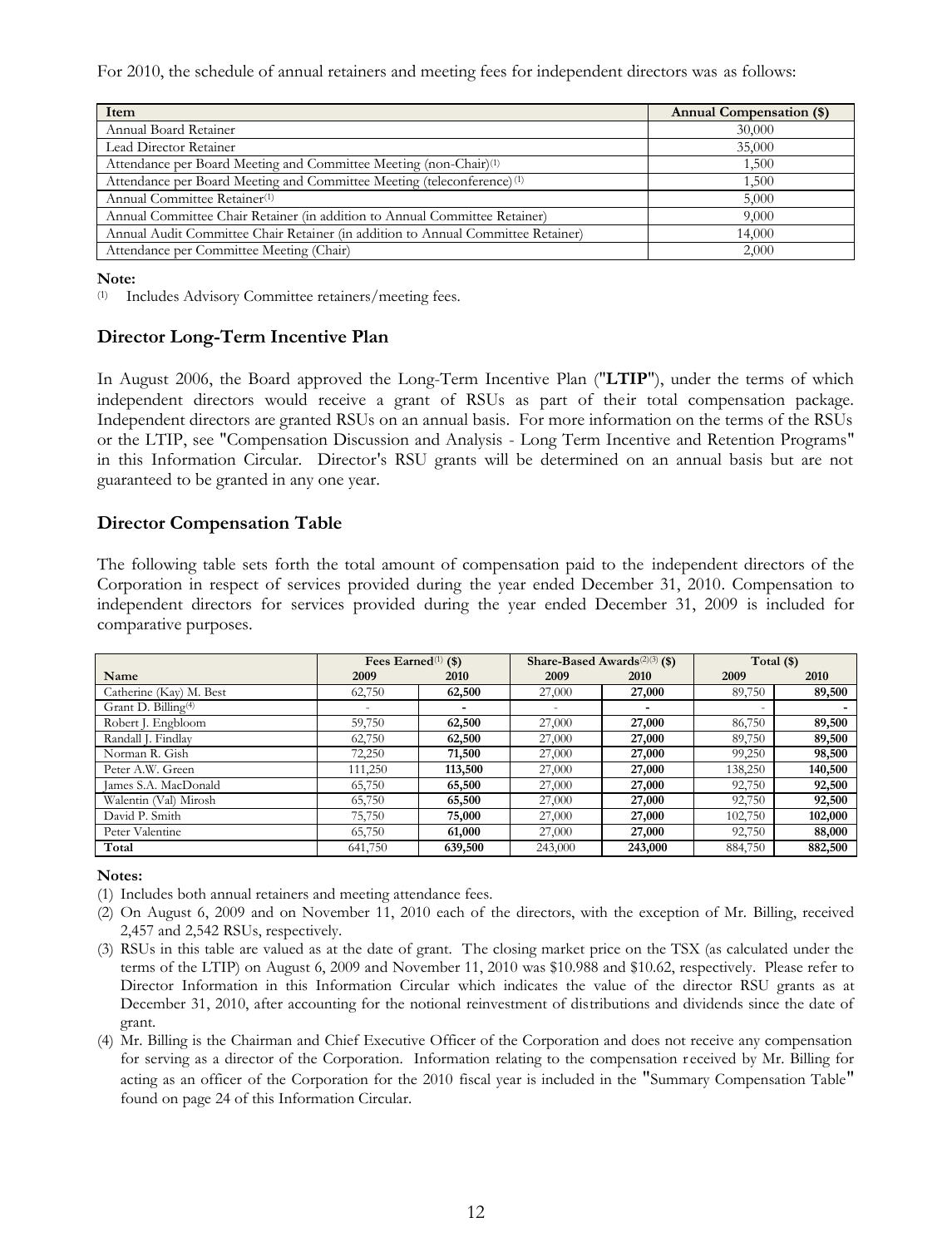Each director of the Board is compensated for all reasonable out-of-pocket expenses incurred incidental to attending Board/committee meetings. For the 2009 and 2010 fiscal years, an aggregate of \$83,398 and \$87,285 respectively, was reimbursed to the directors for such out-of-pocket expenses.

## **Director Share Ownership Requirements**

Effective March 6, 2007, Superior Plus Income Fund (the "**Fund**"), the predecessor to the Corporation, adopted trust unit ownership guidelines for its independent directors. The ownership guidelines were adopted by the Corporation upon completion of the conversion from an income trust to a corporation on December 31, 2008 (the "**Conversion**"). Independent directors are required to own Common Shares and RSUs equivalent to three years' Board annual retainer fees (currently \$30,000 per year), of which directors must own at least a number of Common Shares equivalent in value to the current annual retainer. The required shareholdings must be attained no later than three years after the implementation of the ownership guidelines or the effective date of the appointment of such director.

The Chairman and Chief Executive Officer (the only non-independent director) is also subject to share ownership requirements. The Chairman and Chief Executive Officer is required to hold five times his annual salary in Common Shares, PSUs and RSUs, of which the Chairman and Chief Executive Officer must own a number of Common Shares equivalent in value to his current annual salary (currently \$600,000). For further information on share ownership requirements of the Chairman and Chief Executive Officer and other executives, please refer to page 21 of this Information Circular.

## **Director Outstanding Share-Based and Option-Based Awards**

The following table sets forth information with respect to the outstanding awards granted under the LTIP to the Corporation's directors as of December 31, 2010, which includes awards granted prior to January 1, 2010.

|                                 |                                                                                | <b>Option-Based Awards</b>           | <b>Share-Based Awards</b>    |                                                             |                                                                                               |                                                                                                                                    |
|---------------------------------|--------------------------------------------------------------------------------|--------------------------------------|------------------------------|-------------------------------------------------------------|-----------------------------------------------------------------------------------------------|------------------------------------------------------------------------------------------------------------------------------------|
| Name                            | Number of<br><b>Securities</b><br>Underlying<br>Unexercised<br>Options<br>(# ) | Option<br>Exercise<br>Price<br>$($)$ | Option<br>Expiration<br>Date | Value of<br>Unexercised<br>In-the-Money<br>Options<br>$($)$ | Number<br>of Shares<br>or Units<br>of Shares that<br><b>Have Not</b><br><b>Vested</b><br>(# ) | Market or<br>Payout<br>Value of<br><b>Share-Based</b><br><b>Awards That</b><br><b>Have Not</b><br>$Vested$ <sup>(1)</sup><br>$($)$ |
| Catherine (Kay) M. Best         | $\overline{\phantom{a}}$                                                       |                                      | $\overline{\phantom{a}}$     | $\overline{\phantom{m}}$                                    | 8,592 RSUs                                                                                    | 95,199                                                                                                                             |
| Grant D. Billing <sup>(2)</sup> |                                                                                |                                      | $\overline{a}$               | $\overline{\phantom{a}}$                                    |                                                                                               | $\overline{\phantom{a}}$                                                                                                           |
| Robert J. Engbloom              | $\overline{\phantom{a}}$                                                       |                                      | $\overline{\phantom{a}}$     |                                                             | 8,592 RSUs                                                                                    | 95,199                                                                                                                             |
| Randall J. Findlay              | $\overline{a}$                                                                 |                                      | $\overline{a}$               | $\overline{a}$                                              | 8,592 RSUs                                                                                    | 95,199                                                                                                                             |
| Norman R. Gish                  | $\sim$                                                                         | $\overline{a}$                       | $\overline{\phantom{a}}$     |                                                             | 8,592 RSUs                                                                                    | 95,199                                                                                                                             |
| Peter A.W. Green                | $\overline{\phantom{a}}$                                                       | $\overline{a}$                       | $\overline{\phantom{a}}$     |                                                             | 8,592 RSUs                                                                                    | 95,199                                                                                                                             |
| James S.A. MacDonald            | $\overline{\phantom{a}}$                                                       | $\overline{a}$                       | $\overline{\phantom{a}}$     |                                                             | 8,592 RSUs                                                                                    | 95,199                                                                                                                             |
| Walentin (Val) Mirosh           | $\overline{a}$                                                                 | $\overline{a}$                       | $\overline{\phantom{a}}$     |                                                             | 8,592 RSUs                                                                                    | 95,199                                                                                                                             |
| David P. Smith                  | $\overline{a}$                                                                 | $\overline{a}$                       | $\overline{a}$               | $\overline{a}$                                              | 8,592 RSUs                                                                                    | 95,199                                                                                                                             |
| Peter Valentine                 | $\overline{\phantom{a}}$                                                       | $\overline{a}$                       | $\overline{\phantom{a}}$     | $\overline{a}$                                              | 8,592 RSUs                                                                                    | 95,199                                                                                                                             |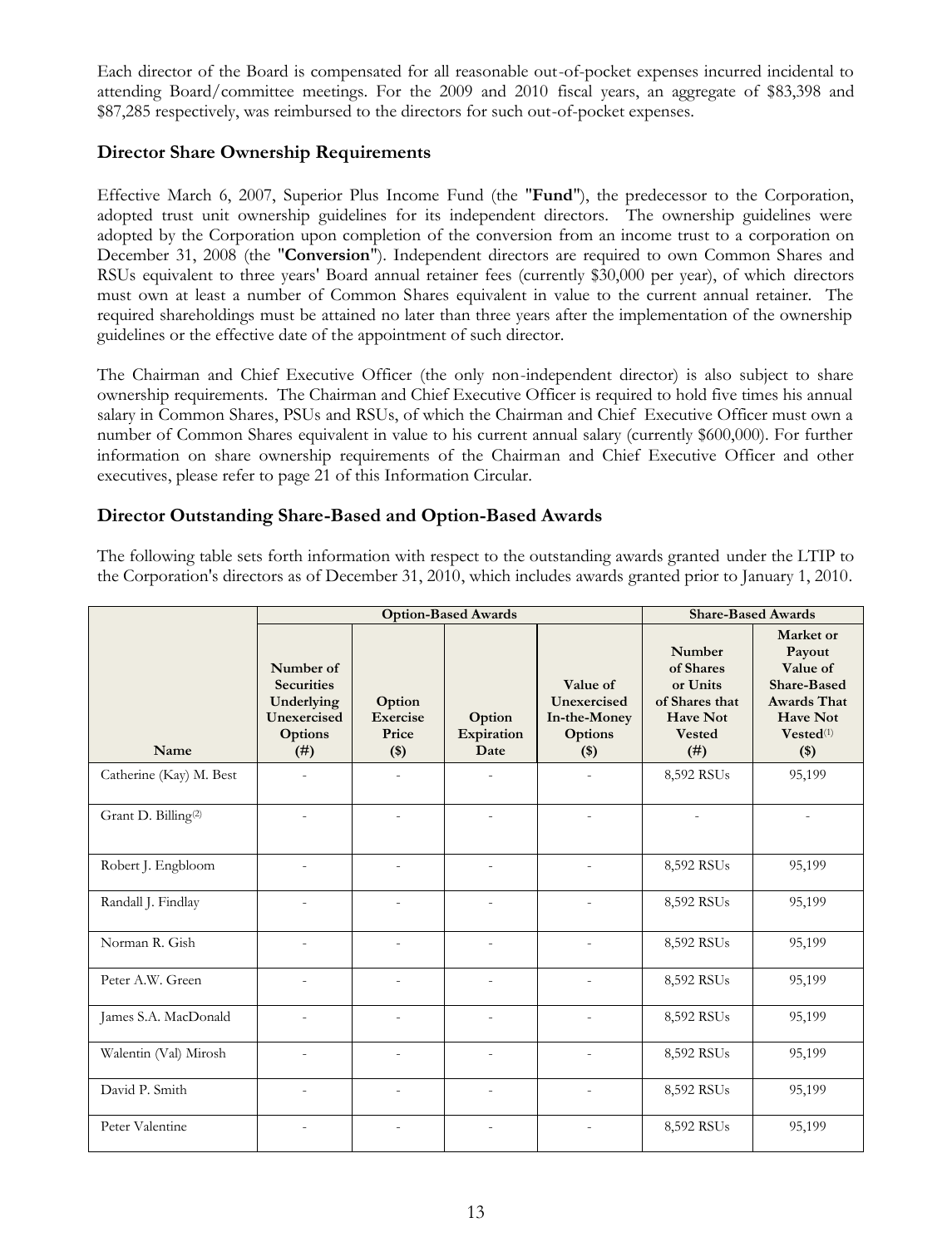**Notes:**

- (1) Based on the closing market price of the Common Shares on the TSX on December 31, 2010 of \$11.08 per Common Share. The number of RSUs disclosed take into consideration the notional reinvestment of dividends from the date of grant to December 31, 2010.
- (2) Mr. Billing is the Chairman and Chief Executive Officer of the Corporation and does not receive any compensation for serving as a director of the Corporation. Information relating to outstanding awards granted to Mr. Billing under the LTIP is included in the "NEO Outstanding Share-Based and Option-Based Awards Table" found on page 25 of this Information Circular.

## **Director Incentive Plan Awards - Value Vested or Earned During the Year**

The following table sets forth information with respect to the value of RSUs granted to the Corporation's directors pursuant to the directors' LTIP that have vested during the year ended December 31, 2010.

| Name                    | Option-Based Awards -<br><b>Value Vested During Year</b><br>$(\$)$ | <b>Share-Based Awards -</b><br>Value Vested During Year <sup>(1)</sup><br>$(\$)$ | Non-Equity Incentive Plan<br>Compensation-<br><b>Value Earned During Year</b><br>$($ \$) |
|-------------------------|--------------------------------------------------------------------|----------------------------------------------------------------------------------|------------------------------------------------------------------------------------------|
| Catherine (Kay) M. Best |                                                                    | 36,210                                                                           | ۰                                                                                        |
| Grant D. Billing (2)    |                                                                    |                                                                                  |                                                                                          |
| Robert J. Engbloom      |                                                                    | 36,210                                                                           |                                                                                          |
| Randall J. Findlay      | $\overline{\phantom{0}}$                                           | 55,050                                                                           | $\overline{\phantom{0}}$                                                                 |
| Norman R. Gish          |                                                                    | 36,210                                                                           |                                                                                          |
| Peter A.W. Green        |                                                                    | 36,210                                                                           |                                                                                          |
| James S.A. MacDonald    |                                                                    | 36,210                                                                           |                                                                                          |
| Walentin (Val) Mirosh   |                                                                    | 55,050                                                                           | ۰                                                                                        |
| David P. Smith          | $\overline{\phantom{a}}$                                           | 36,210                                                                           | $\overline{\phantom{0}}$                                                                 |
| Peter Valentine         |                                                                    | 36,210                                                                           |                                                                                          |

**Notes:**

- (1) Director RSUs are granted at the market price of the Common Shares (as calculated under the terms of the LTIP) on the day of grant and vest on the third anniversary of the date of grant. Their value upon vesting is dependent on the market price of the Common Shares, in addition to the notional reinvestment of dividends over the vesting period. The value of the director RSUs is based on the number of RSUs that have vested multiplied by the market price of the Common Shares (as calculated under the terms of the LTIP) on the TSX on the date of vesting.
- (2) Mr. Billing is the Chairman and Chief Executive Officer of the Corporation and does not receive any compensation for serving as a director of the Corporation. Information relating to value ve sted or earned during 2010 with respect to incentive awards for Mr. Billing is included in the "NEO Incentive Plan Awards – Value Vested or Earned During the Year Table" found on page 26 of this Information Circular.

## **Directors' and Officers' Liability Insurance**

The Corporation and Superior General Partner Inc. (the "**General Partner**") maintain directors' and officers' liability insurance for their respective directors and officers. Under this insurance, the insurer pays, on behalf of the Corporation and the General Partner, for losses for which each of these entities indemnifies its directors and officers and, on behalf of such persons, for losses which are suffered during the performance of their duties, which are not indemnified by the Corporation or the General Partner.

The policy has an aggregate coverage limit of US\$35,000,000, subject to a corporate deductible of US\$500,000 for losses in which the Corporation or the General Partner indemnifies its directors and officers. There is no deductible for losses which are non-indemnifiable by the Corporation or the General Partner. In addition, the Corporation has excess Side A coverage of US\$10,000,000 which preserves an additional US\$10,000,000 limit of insurance for directors and officers without increa sing the corporate reimbursement coverage.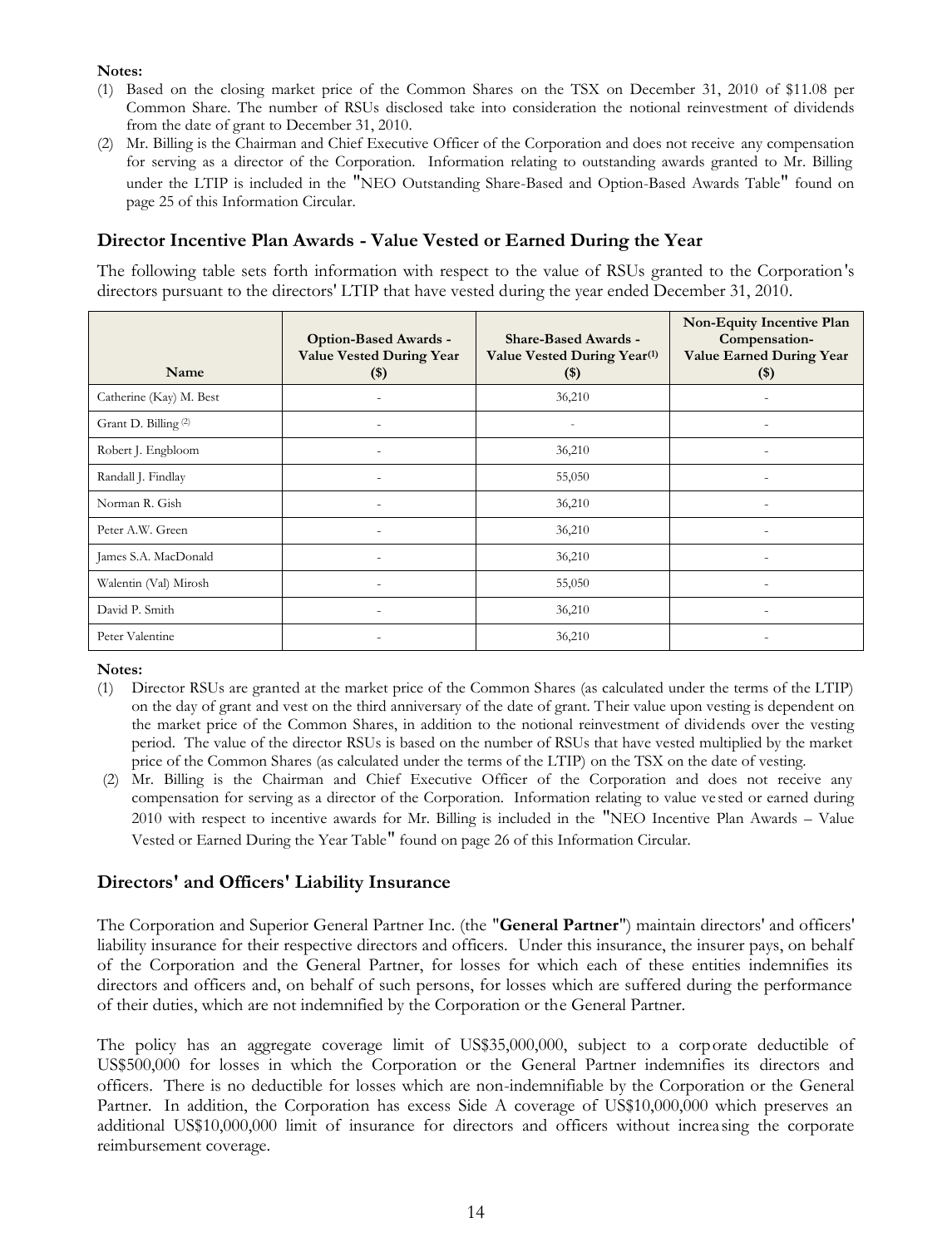The annual premium paid by Superior in 2010 in respect of its directors and officers was US\$163,125. This premium is for a 12-month term, November 1, 2010 to October 31, 2011, to coincide with the corporate insurance program.

## **Dividend Reinvestment Program**

In January 2007, the Fund implemented a Distribution Reinvestment Plan ("**DRIP**"). The DRIP allowed participants to have their monthly cash distributions reinvested in additional units of the Fund. The DRIP was terminated on December 19, 2008 in connection with the Conversion.

In May 2010, the Corporation re-started a DRIP, allowing participants to have their monthly cash dividends reinvested in additional Common Shares of the Corporation at an effective discount of 5% of the average market price of the Common Shares over the five day trading period ending on the business day immediately prior to the dividend payment date.

## **Transfer Agent and Registrar**

For each of 2009 and 2010, Computershare received an annual fee of \$16,200 for its services as transfer agent and registrar of the Corporation. Computershare was initially appointed as trustee and transfer agent of the Fund on October 7, 2003.

## **3. APPOINTMENT OF AUDITOR**

At the Meeting, the Shareholders will be asked to vote for the appointment of Deloitte & Touche LLP, Chartered Accountants, as the auditor of the Corporation until the close of the next annual general meeting, at such remuneration as may be approved by the Board. Deloitte & Touche LLP was first appointed auditor of the Fund effective August 2, 1996. To be approved, such resolution must be passed by the affirmative votes cast by holders of more than 50% of the Common Shares represented in person or by proxy at the Meeting that vote on such resolution.

## **Audit Fees**

Fees payable to Deloitte & Touche LLP for the years ended December 31, 2010 and December 31, 2009 are detailed in the following table:

|                    | Year Ended December 31, 2010 (\$) | Year Ended December 31, 2009 (\$) |
|--------------------|-----------------------------------|-----------------------------------|
| Audit fees         | 1.128.509                         | 787,868                           |
| Audit-related fees | 530,585                           | 371.140                           |
| All other fees     | 698.562                           | 327,379                           |
|                    | 2.357.656                         | .486,387                          |

Audit fees were paid for professional services rendered by the auditors for the audit of the Corporation's and the Partnership's annual financial statements or services provided in connection with statutory and regulatory filings. Audit-related fees were paid for review of quarterly financial statements of Superior, attendance at quarterly audit meetings, pension plan audits, regulatory reviews, and for services provided in connection with financings, accounts receivable securitization program requirements, including French translation services provided in connection therewith.

All permissible categories of non-audit services require approval from the Audit Committee. "All other fees" reported in the above table in respect of 2009 consists of fees paid to Deloitte and Touche LLP in connection with benchmark studies with respect to risk best practices, due diligence with respect to prospectus and tax matters, and IFRS training sessions. "All other fees" reported in the above table in respect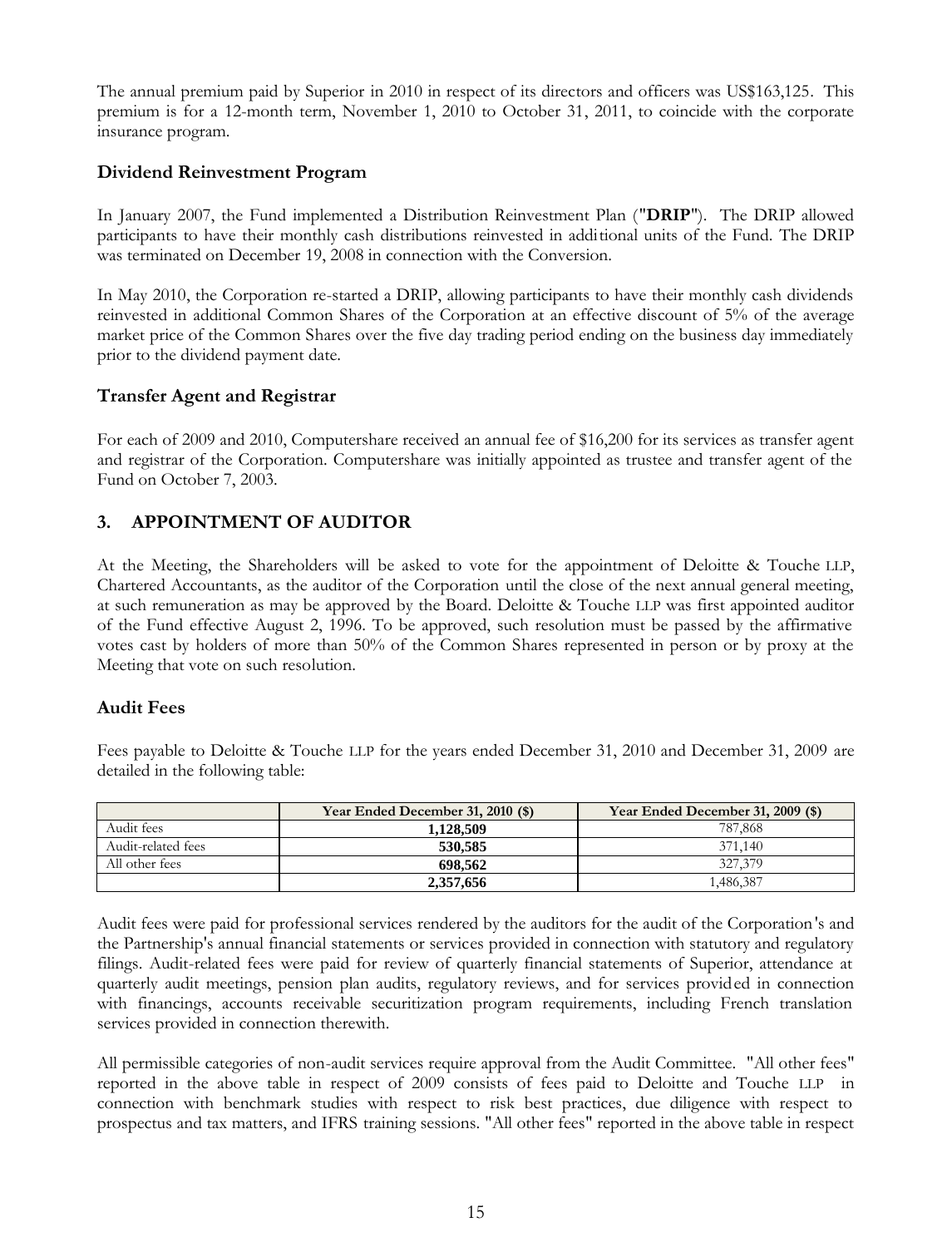of 2010 consists of fees paid to Deloitte and Touche LLP in connection with IFRS reviews and due diligence with respect to prospectus and tax matters.

## **PART III: EXECUTIVE COMPENSATION**

### **Compensation Committee**

The Compensation Committee consists of three independent directors, namely Messrs. Gish (Chair), MacDonald and Mirosh, all of whom have extensive experience in executive compensation and risk management through experience as senior leaders of diverse organizations.

The role of the Compensation Committee includes making recommendations to the Board with respect to director and executive compensation, human resources policies, as well as management succession and development. The Compensation Committee also evaluates the performance of the Chairman and Chief Executive Officer and recommends his compensation for approval by the independent directors of the Board. The mandate of the Compensation Committee is posted on the Corporation's website at *www.superiorplus.com*[.](www.superiorplus.com)

#### **Compensation Consultant**

The Compensation Committee periodically retains the services of an impendent compensation consultant to provide information, analyses, and recommendations on market conditions and appropriate competitive market practices. During 2010, the Compensation Committee did not engage an independent consultant. Executive compensation related expenses for the year ended December 31, 2010 consisted of \$5,460 paid to Towers Perrin ("**Towers**") (\$3,150 and \$5,100 for the year ended 2009 paid to Towers and Mercer Human Resources Consulting LLC ("**Mercer**"), respectively), for receipt of industry surveys and \$26,450 (\$20,000 for 2009) paid to Mercer relating to providing the Corporation with an estimate of the PSU performance multiplier.

#### **Compensation Discussion and Analysis**

#### *General*

The purpose of this Compensation Discussion and Analysis is to provide information about the Corporation's philosophy, objectives and processes regarding compensation for the Chairman and Chief Executive Officer, the Executive Vice-President and Chief Financial Officer and the other three most highly compensated executive officers of Superior and its businesses acting in such capacity as at end of the most recently completed financial year (each a "Named Executive Officer" or a "**NEO**" and collectively the "Named Executive Officers" or "NEOs"). For the period ended December 31, 2010, the Corporation had the following five NEOs:

| Grant Billing | Chairman and Chief Executive Officer                         |
|---------------|--------------------------------------------------------------|
| Wayne Bingham | Executive Vice-President and Chief Financial Officer         |
| Paul Timmons  | President, Specialty Chemicals                               |
| Greg McCamus  | President, U.S. Refined Fuels and Superior Energy Management |
| John Gleason  | Past President, Energy Services and Superior Propane         |

#### *Overview from Compensation Committee*

The Compensation Committee has reviewed, discussed and recommended the Compensation Discussion and Analysis to be included in this Information Circular.

Superior is focused on the stability of its cash flow and the generation of value growth within its businesses. In support of our corporate strategy, compensation philosophy and programs are periodically reviewed by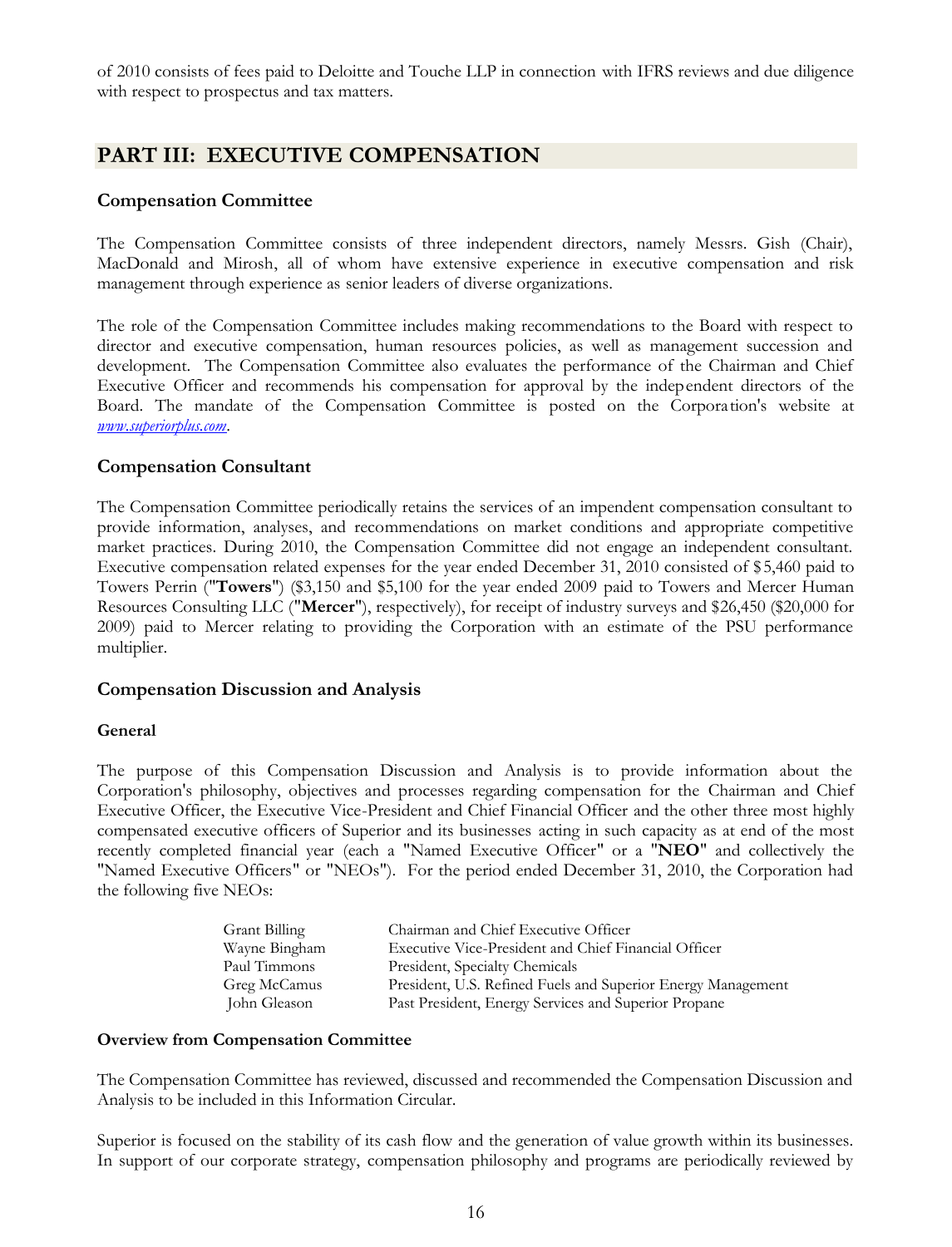the Compensation Committee to (a) assess their competitiveness, (b) be satisfied that they continue to meet the Corporation's compensation objectives, taking into account changing market conditions and Superior's risks and opportunities, and (c) improve its overall ability to recruit, retain, and motivate high-performing employees. The Compensation Committee believes that it understands the long-term implications of the Corporation's executive compensation plans and is satisfied that its current executive compensation programs and levels of compensation are aligned with Superior's performance and reflect competitive market practices.

#### *Compensation Principles, Objectives and Program Design*

The Corporation utilizes a "pay-for-performance" approach to compensation. As such, executive compensation programs focus on rewarding performance and contributions to the achievement of corporate and business goals and objectives. The programs reflect a total compensation philosophy for all employees. The guiding principle is to align employee and executive interests with those of the Shareholders of the Corporation. To this end, compensation programs are competitive and market-based within the industries from which the Corporation recruits, and base salaries and benefits are targeted at the median. The incentive programs are designed to reward performance at Superior's corporate and business level, depending on the executive's position within the organization. Sustained strong performance is rewarded through the short and long-term incentive plans with compensation that can exceed the executive's annual base salary. The compensation package for officers and senior employees, including the NEOs has three components:

- base salary and benefits;
- $\geq$  annual bonus program; and<br> $\geq$  long-term incentive program
- long-term incentive programs.

The Corporation provides a significant proportion of pay at risk through the annual bonus and long-term incentive programs. The actual compensation mix varies by executive level. Generally, the higher the level of responsibility, the greater the proportion of total target compensation that is variable or at risk.

|                                                      | <b>Fixed Compensation</b> | Variable or "At Risk" Compensation |                   |           |  |
|------------------------------------------------------|---------------------------|------------------------------------|-------------------|-----------|--|
|                                                      |                           | Annual                             | Long-Term         | Total Pay |  |
| <b>Position</b>                                      | <b>Base Salary</b>        | <b>Bonus</b>                       | <b>Incentives</b> | At-Risk   |  |
| Chairman and Chief Executive Officer                 | 30%                       | 15%                                | $55\%$            | 70%       |  |
| Executive Vice-President and Chief Financial Officer | 40%                       | 20%                                | 40%               | 60%       |  |
| Other NEOs                                           | 40%                       | 20%                                | 40%               | 60%       |  |

For 2010, approximate target compensation components for the executive officers consisted of:

A significant portion of "at risk" compensation consists of long-term incentives in the form of PSUs and RSUs which better aligns compensation with the risk horizon and focuses senior executives on generating long-term and sustainable value for Shareholders.

#### *Review Process and Benchmarking*

The performance and compensation of Grant D. Billing, Chairman and Chief Executive Officer, is reviewed annually by the Compensation Committee. Upon evaluating the Chairman and Chief Executive Officer's performance in light of established goals and objectives, the Compensation Committee makes a recommendation to the Board with respect to the compensation of the Chairman and Chief Executive Officer. The CEO annually assesses the individual performance and development of each executive officer, including the NEOs and establishes target compensation levels based on (a) individual performance and contribution, (b) strategic value to the Corporation's future plans and compensation history; and (c) relative level of total compensation compared to marketplace, which he then reviews and recommends for approval to the Compensation Committee.

In determining the appropriate range of total compensation to be paid to NEOs in respect of 2010 performance, the Compensation Committee reviewed broad Canadian industry surveys prepared by Towers and by Mercer. No peer group has been identified due to the geographic and industry diversified nature of Superior's businesses. The Towers and Mercer surveys both reflected a trend towards weighing the value of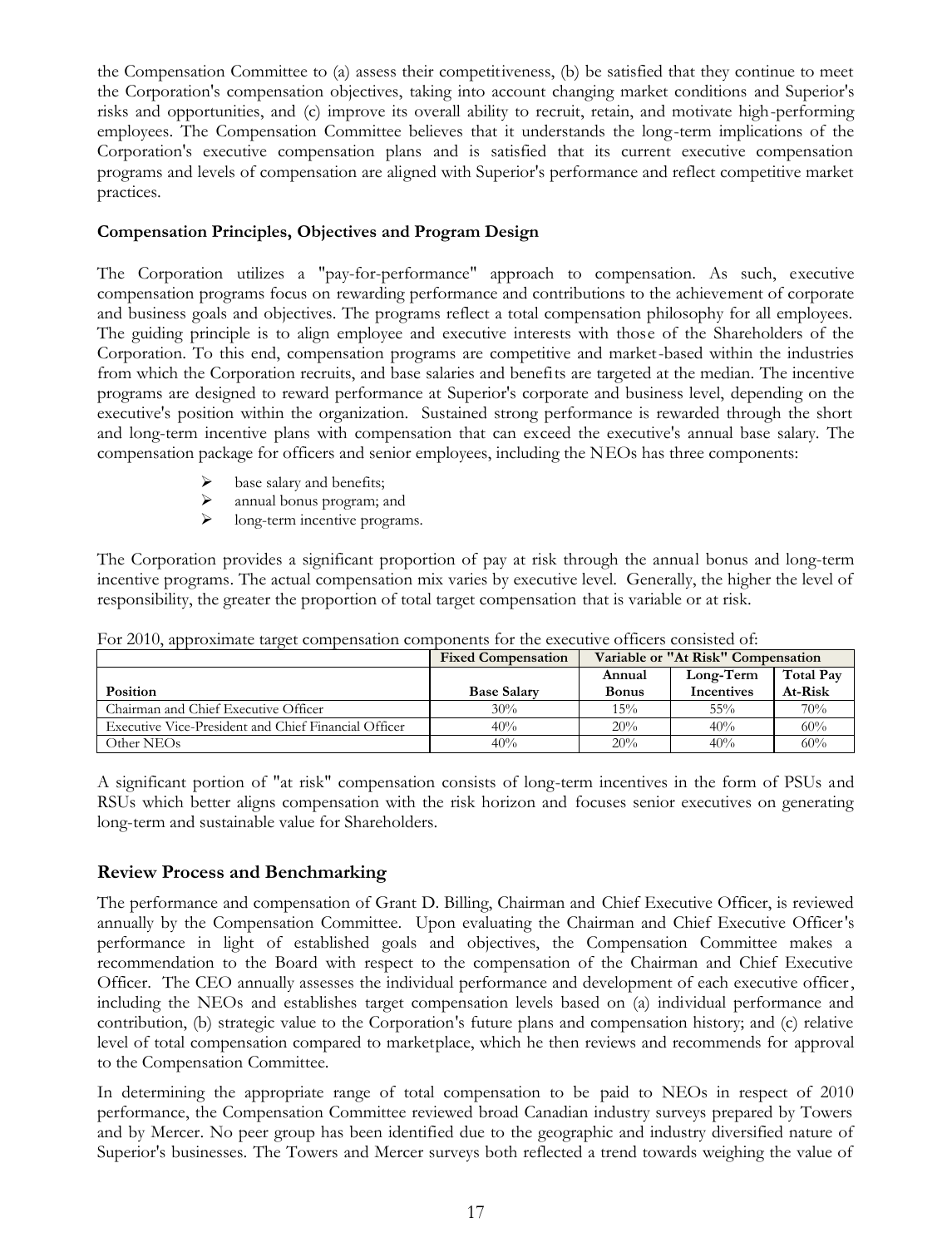total compensation in favour of long-term incentive programs and annual bonuses with less emphasis being placed on base salary and benefits.

#### *Base Salary and Benefits*

In determining base salaries, Superior and its businesses review competitive data obtained from Towers and Mercer in order to compare the Corporation's compensation programs with other companies whose operations, general business activities, number of employees and geographical location are similar. The base pay for each employee, including that of each NEO, is targeted at the median or middle of the market place and is compared to other employees and executive officers to ensure internal equity.

For 2009, in light of the difficult economic environment, Superior instituted salary control mechanisms, including salary reductions in those areas that were particularly affected by these economic challenges. Due to a slower than anticipated economic recovery and the difficult operating environment that prevailed during 2010, there were no salary increases for NEOs and management for 2010, other than for promotions and special adjustments. For 2011, modest salary increases based on competitive adjustments and a move towards normal salary progression levels are anticipated, as the economy and the performance of Superior improves.

Benefit plans provided by Superior and its businesses are in the form of group life, health and medical, pension/savings plans and other benefits. The NEOs participate in the same benefit plans as are made available to all salaried, and a majority of hourly, employees of the Corporation. Benefits are evaluated for each of Superior's businesses and are set at competitive rates. From time to time Superior's businesses conduct reviews of their benefit packages with the assistance of third party consultants.

#### *Annual Bonus Program*

The annual bonus program rewards employees for their contribution to the overall performance of Superior and in the case of the business employees, to the performance of their respective business. The principal performance measures are based on financial targets and other key objectives for the period for both corporate and business employees and if such set objectives are met, payout levels may range from 0% to 100% of base salary, depending on the employee's position. A payout band has been established to set minimum and maximum opportunities. The payout band varies for different businesses but is generally between 90% to 110% of the financial targets.

The financial targets and other key objectives used to assess bonuses are established at the beginning of each year in a goal document prepared for each NEO. Performance of the NEO is assessed against these targets and objectives by the Board, in the case of the Chairman and Chief Executive Officer, and by the Chairman and Chief Executive Officer, in the case of all other NEOs. The bonus assessments take place at the beginning of the year which follows the year in respect of performance being evaluated. The Board and the Chairman and Chief Executive Officer, as the case may be, meet with the NEOs to assess whether the prescribed key objectives have been satisfied in a given year.

In general, the achievement of financial targets is given more significance (70% - 80% of the total bonus award) than the realization of key objectives (20% - 30% of the total bonus award) in determining bonus amounts. Notwithstanding the foregoing, the Compensation Committee and the Board, at their discretion, may adjust the absolute and relative financial performance and the weight given to the achievement of financial targets and key objectives and the amount of the incentive bonus to the extent that there were elements of (a) unusual business environment challenges in which the results were achieved, (b) extraordinary, unusual or non-recurring items, and (c) performance that was not contemplated in the goal document for the particular NEO. The adjustment to the incentive bonus can be positive or negative depending on the nature of the unforeseen factor(s).

*2010 Bonus Program Payouts:* The Corporation's financial results for 2010 were impacted by a slower than anticipated economic recovery and a challenging operating environment, particularly in the energy services and construction products distribution businesses. The Compensation Committee had not previously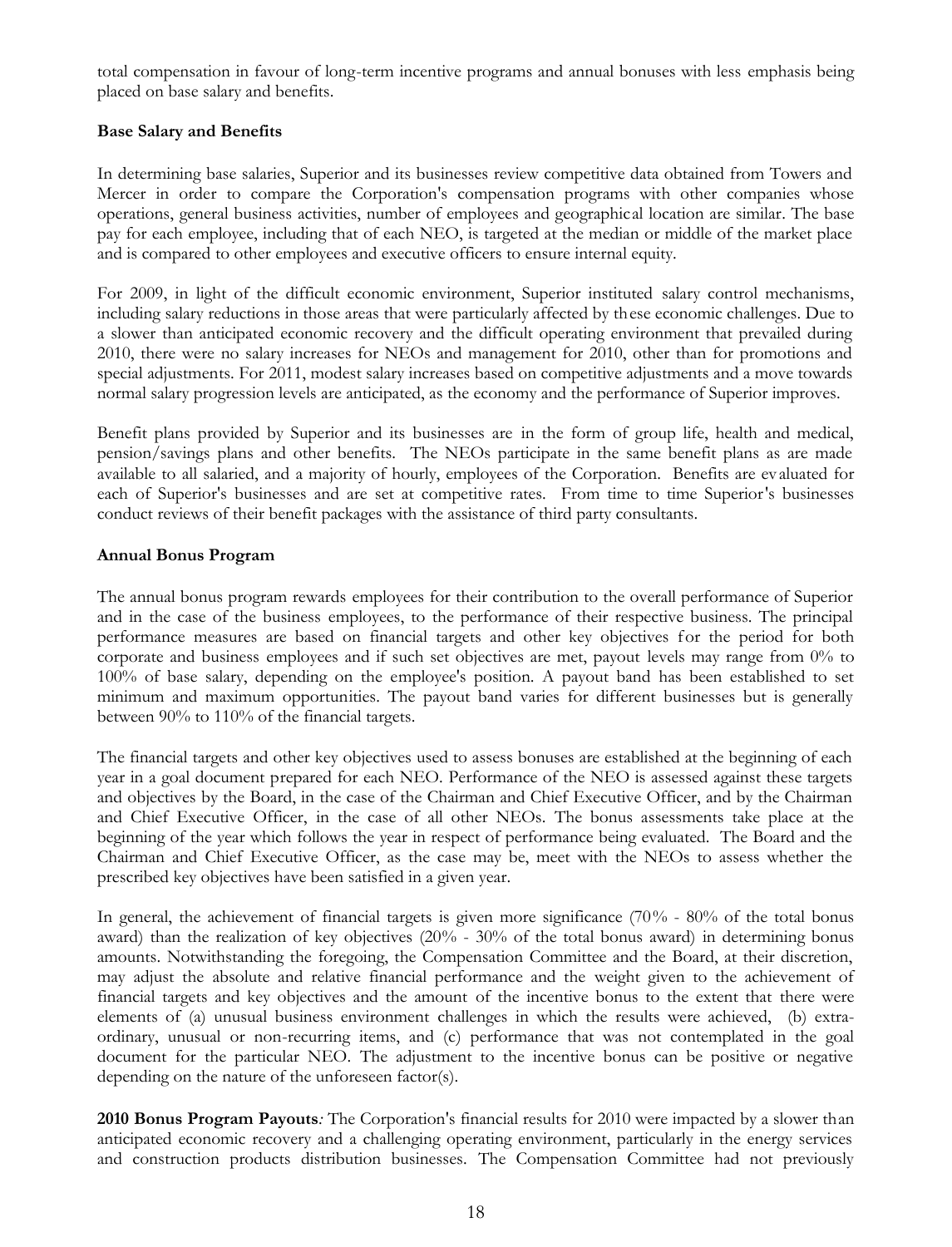exercised its discretion but considered it prudent to do so for the 2010 bonus program payouts in light of the overall achievements of the senior executives over the past two years in moving their businesses forward under difficult economic and operating conditions with little or no bonus benefits. Financial targets were reduced from the initial targets set at the start of 2010 to adapt to operating realities that could not be foreseen at the beginning of the year. The reduced targets were set high enough to require performance to exceed the more realistic budgets. Targets were also adjusted for weather impact, following extensive studies and analyses on "Heating Degree Days" for the energy services business. The Compensation Committee is currently considering the merits of a regular bonus target adjustment mechanism to partially reflect unpredictable weather components which could have positive or negative impacts on affected financial bonus targets. In exercising its discretion and making the bonus adjustments for 2010, the Committee also considered the risks with respect to (a) management fatigue and turnover when performance targets are not attainable due to circumstances that are not within their control, and (b) potential diversion of focus to reach short-term goals and compromise long-term sustainability and growth for the benefit of all stakeholders.

The bonuses paid to each NEO with respect to 2010 performance were calculated in the manner described above applying the adjusted financial targets and key objectives set forth below. Other than for the President, Specialty Chemicals, who exceeded both the financial target and his key objectives, and for the Past President of Superior Propane, who was not eligible for the 2010 bonus payout, the payout for the other NEOs compared to target was in the 30-50% range. For 2010 cash bonus amounts paid to the NEOs, see "Summary Compensation Table."

| Name                                                              |                            |   | Goals                                                                                                                                                                                                                                                             |
|-------------------------------------------------------------------|----------------------------|---|-------------------------------------------------------------------------------------------------------------------------------------------------------------------------------------------------------------------------------------------------------------------|
| <b>Grant Billing</b><br>Chairman and                              | Financial Target           |   | Achieve adjusted operating cash flow ("AOCF") per Common Share in the range of \$1.68 to \$2.05.                                                                                                                                                                  |
| <b>Chief Executive</b><br>Officer                                 | Key Objectives<br>Include: | ✓ | Achieving effective integration of the 2009 acquisitions, developing business growth initiatives and<br>continually consider strategic alternatives for and within each business, as well as for Superior.                                                        |
| Wayne Bingham<br><b>Executive Vice</b>                            | Financial Target           |   | Achieve AOCF per Common Share in the range of \$1.68 to \$2.05.                                                                                                                                                                                                   |
| President and<br><b>Chief Financial</b><br>Officer                | Key Objectives<br>Include: |   | Ensuring financial integration of 2009 acquisitions, including CSOX compliance and executing on<br>IFRS conversion plan. Completed three debt and two equity financings.                                                                                          |
| Paul Timmons                                                      | Financial Target           |   | Achieve Specialty Chemicals business EBITDA in the range of \$93 million to \$113 million.                                                                                                                                                                        |
| (President,<br>Specialty<br>Chemicals)                            | Key Objectives<br>Include: |   | Reaching full capacity of and supporting sales for chloralkali facility by June 30, 2010 and developing<br>North American sodium chlorate supply demand for the next three years, as well as developing a<br>new supply chain model and new growth opportunities. |
| Greg McCamus<br>(President of U.S.                                | Financial Target           |   | Achieve Energy Services business EBITDA in the range of \$123 million to \$150 million (including<br>specific EBITDA for U.S. Refined Fuels and Superior Energy Management).                                                                                      |
| <b>Refined Fuels and</b><br><b>Superior Energy</b><br>Management) | Key Objectives<br>Include: | ✓ | Integrating three refined fuels businesses into one operating unit, reducing operating costs,<br>establishing a structured refined fuels sales and marketing function, and launching fixed-price gas<br>and electricity services in U.S. Refined Fuels markets.   |
| John Gleason<br>(Past President of                                | Financial Target           |   | Achieve Energy Services business EBITDA in the range of \$123 million to \$150 million (including<br>specific EBITDA for Superior Propane).                                                                                                                       |
| <b>Energy Services</b><br>and Superior<br>Propane)                | Key Objectives<br>Include: |   | Completing the ERP system upgrade in April 2010 and developing and implementing customer<br>satisfaction program and cost reduction plan for Superior Propane.                                                                                                    |

#### **Denotes Goals Met or Exceeded**

**Note:**

For a description of how AOCF and EBITDA is calculated, please refer to Superior's 2010 Management Discussion and Analysis ("MD&A") for the year ended December 31, 2010.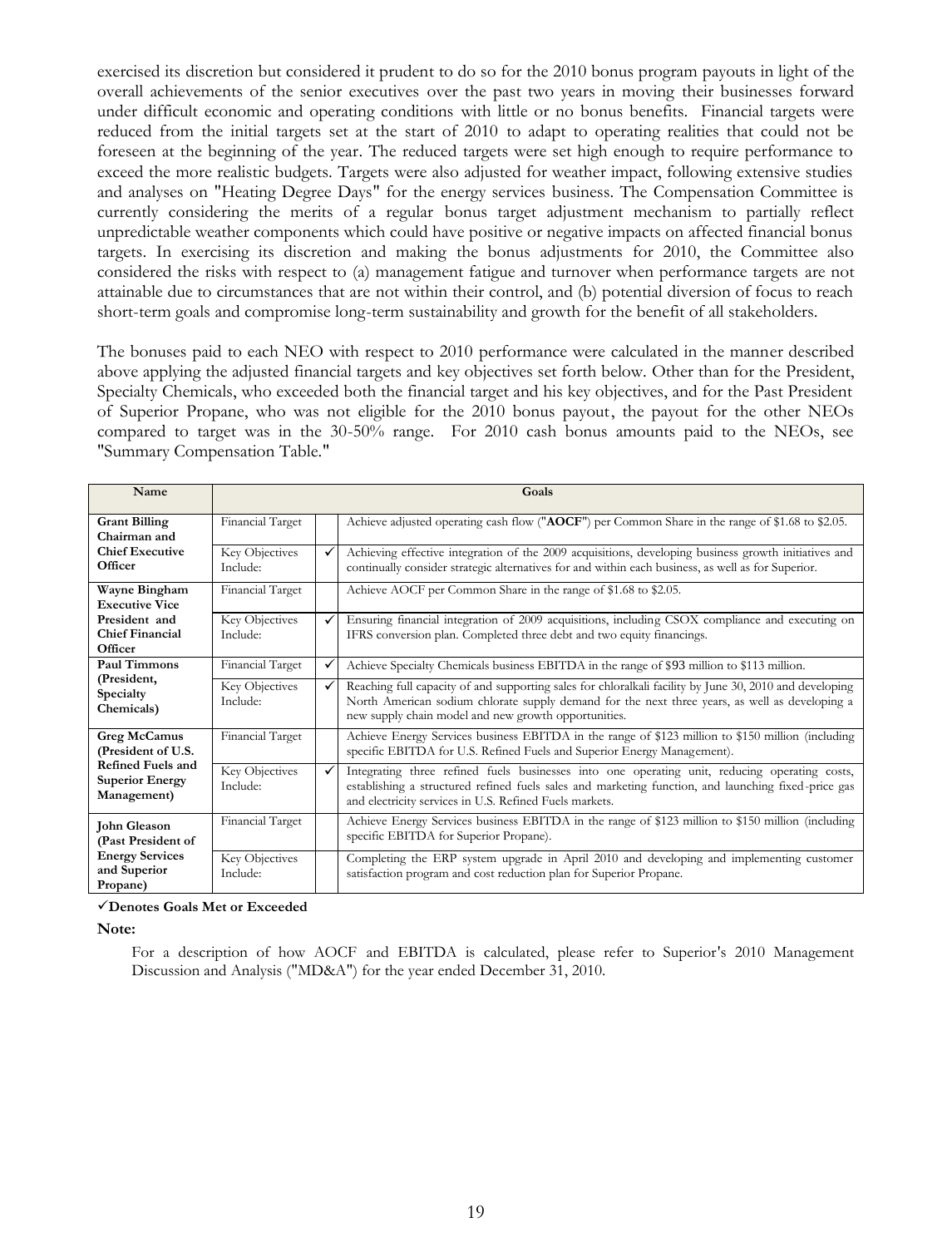#### *Long-Term Incentive and Retention Programs*

Established in 2006, the purpose of the LTIP is to attract and to provide proper incentives to retain key employees, as well as to focus management on the operating and financial performance of Superior and long term Shareholder return. The LTIP does not provide for the issuance of Common Shares or any rights to acquire Common Shares and provides only for the granting of cash awards.

The LTIP is available to employees, directors and officers of Superior and its businesses. Under the terms of the LTIP, participants are eligible to receive grants of RSUs or PSUs annually, or as otherwise may be required (i.e. executive recruitment). The number of RSUs or PSUs granted is evaluated using a combination of measures including, the desire and ability of the grantee to be promoted within Superior, the exhibition by the grantee of leadership qualities, a demonstrated competence by the grantee in the skills required to excel in his or her role and level and the market demand for the particular skills and qualifications possessed by the grantee. RSUs for employees at the Superior level ("**Superior RSUs**") are issued at the market price of the Common Shares and adjustments are made to simulate the reinvestment of dividends. For purposes of RSU grants, the market price is based on the average closing price of Common Shares on the TSX for five consecutive trading days commencing on the second day following the day of approval of the grant by the Board. RSUs for business employees ("**Business RSUs**") are issued based on a notional valuation for each business which takes into account, among other factors, the previous twelve months of cash flow for the business as well as a relative valuation of Superior Common Shares and adjustments are made to simulate the reinvestment of dividends based on the cash generated by the business after growth capital and investment in working capital. RSUs vest over a three year period (33.3% at the end of year one and half of the remaining amount at the end of year two and the remaining amount at the end of year three) except in the case of RSUs issued to directors of the Corporation which vest on the third anniversary of the date of grant. For each RSU, the market price of the Common Shares (or the value of the business) upon vesting, plus an adjustment to account for the value of the dividends (or value of the cash generated by the business) notionally reinvested into Common Shares (or notional units of the business) over the year, will be paid to the participant in cash at each vesting date which is typically, other than in the case of RSUs granted to directors, the first, second, and third anniversary from the date of the original grant. The market price of the Common Shares upon vesting is based on the closing price of the Common Shares on the TSX for the five consecutive trading days immediately prior to the vesting date. RSUs granted to the presidents of the businesses have been disclosed as "share-based awards" in the executive compensation tables in this Information Circular to provide clearer disclosure, given the nature of the instruments and to maintain consistency with the disclosure in the Corporation's financial statements.

In August, 2008, the Board approved an amendment to the LTIP which allowed holders of RSUs, other than in the case of RSUs granted to directors, to defer the payment of the award due to the holder upon vesting of RSUs (the "**Deferred RSUs**") until such date (the "**Deferral Date**") that is chosen by the holder (which date can be chosen by the holder at any time during the deferral period), provided that such date is not more than two years from the date of grant of the Deferred RSUs. Since RSUs vest over a three year period, 33.3% of the payment of an RSU award can be deferred for up to two years from the date of grant of the Deferred RSUs, half of the remaining amount can be deferred for up to one year from the date of grant of the Deferred RSUs and the remaining amount cannot be deferred. The amount to be paid by the Corporation to an officer of the Corporation upon realization of the benefit of the Deferred RSUs on the De ferral Date is based upon the average closing price of the Common Shares on the TSX for the five consecutive trading days commencing on the Deferral Date. The amount to be paid by the Corporation to an officer of one of the divisions upon the realization of the benefit of the Deferred RSUs on the Deferral Date is determined based upon the last approved quarterly business unit valuation for the division immediately prior to the Deferral Date.

During 2010, none of the payments to NEOs were deferred and effective November 1, 2010, the LTIP plan was amended to remove the ability to defer the vesting/payout provisions of the RSUs.

PSUs are granted at the market price of the Common Shares. For purposes of PSU grants, the market price is based on the average closing price of Common Shares on the TSX for five consecutive trading days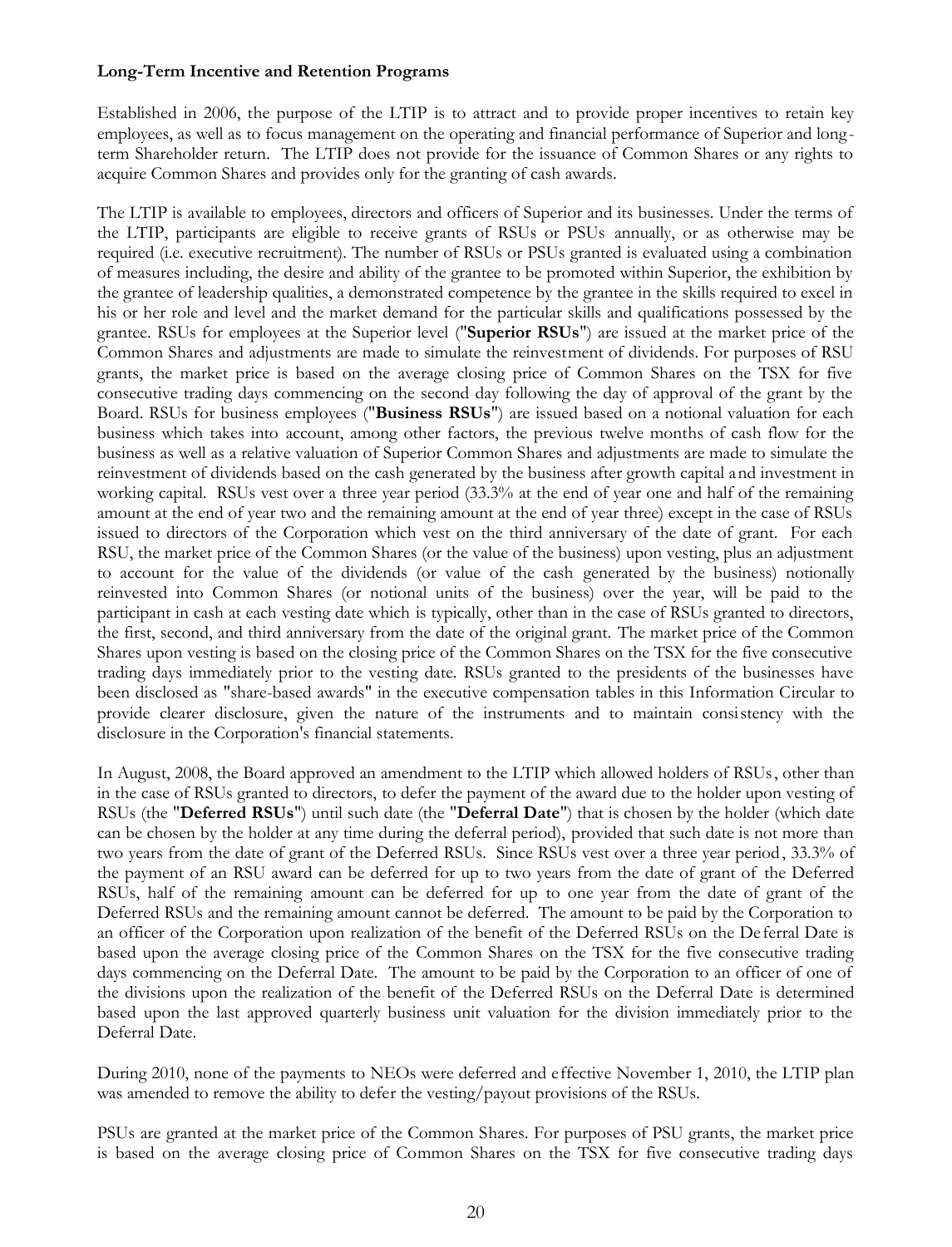commencing on the second day following the day of approval of the grant by the Board. The Corporation instituted the LTIP in 2006 and the first grant of PSUs for employees at the Superior level ("**Superior PSUs**") occurred in July, 2006. The PSUs vest on the third anniversary of the date of grant. For each PSU, the market price of the Common Shares upon vesting, plus an adjustment to account for the value of the dividends notionally reinvested into Common Shares over three years, multiplied by a performance multiplier, will be paid to the participant in cash at the end of such three year period. The market price of the Common Shares upon vesting is based on the closing price of the Common Shares on the TSX for the five consecutive trading days immediately prior to the vesting date.

*Calculation of Performance Multiplier:* The performance multiplier, in the case of Superior PSUs, was calculated in reference to the total return of the Common Shares relative to a peer group during the threeyear vesting period and can vary from 0 to 2. The Compensation Committee worked with Mercer at the time the LTIP was implemented to establish the peer group used in determining the Superior performance multiplier. If the percentile rank of the Corporation among such peer group was less than 35, the contribution of the performance measure to the weighted performance multiplier was zero and if the percentile rank was equal to or greater than 75, the contribution of the performance measure to the performance multiplier was two.

Commencing with Superior PSU grants made in 2008, the Corporation moved from a peer group analysis to targeting achieving a 10% total return on the Common Shares (the "**Total Shareholder Return Target**") during the three year vesting period for the purposes of calculating the performance multiplier to be applied upon vesting of an award, which can vary from 0 to 2. If the total shareholder return is below 50% of the Total Shareholder Return Target, the contribution of the performance measure to the weighted performance multiplier is zero. If the total shareholder return is between 50% and 150% of the Total Shareholder Return Target, the multiplier will be adjusted linearly between zero and two, and if the total shareholder return is above 150% of the Total Shareholder Return Target, the multiplier will be two. The impetus for the change included the Conversion, the resulting difficulty in making peer comparisons due to the types of businesses that Superior owns and the shrinking group of public peer markets and the fact that new awards issued in 2008 and 2009, which would mature in 2011 and 2012, will be particularly subject to uncertainty as the markets will be adjusting to trust conversions at the time such awards mature.

The first grant of PSUs for employees at the business level ("**Business PSUs**") was made in August, 2008. The performance multiplier, in the case of Business PSUs, is calculated in reference to the performance of the business, based on targeting a total return to the business on notional units of the business of 10% during the three-year vesting period and can vary from 0 to 2.

The vesting provisions attached to the RSUs and PSUs provide that in the event of any Takeover Bid Transaction (as defined in the LTIP document) payment shall be made on outstanding RSUs and PSUs on the earlier of: (i) the payment date determined in accordance with the provisions of the grant of RSUs or PSUs, and (ii) the date which is immediately prior to the date upon which a Takeover Bid Transaction is completed. The LTIP also provides for the vesting of RSU and PSU awards in the event of death of a holder and termination of RSU and PSU awards in the event of the cessation of employment. The cost of the LTIP is expensed in the consolidated financial statements of the Corporation on a quarterly basis in accordance with Canadian GAAP.

All of the NEOs received a grant of RSUs and PSUs pursuant to the LTIP in 2010. See "Common Share Ownership Guidelines", "Summary Compensation Table", "NEO Outstanding Share-Based and Option-Based Awards" and "NEO Incentive Plan Awards - Value Vested or Earned During the Year".

#### *Common Share Ownership Guidelines*

Effective March 6, 2007, Superior adopted ownership guidelines for the Chairman and Chief Executive Officer and the Executive Vice-Presidents which provide as follows: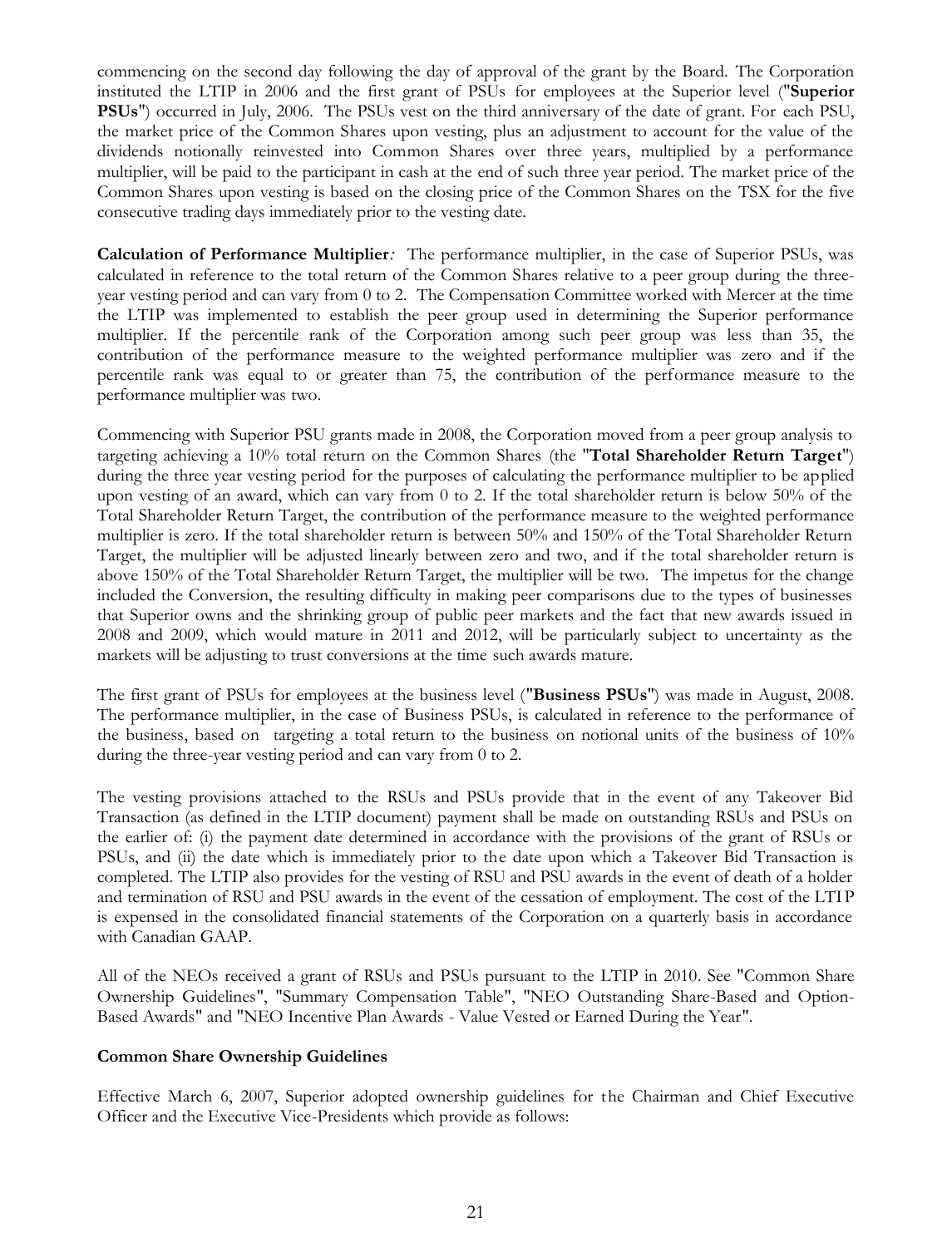*Chairman and Chief Executive Officer:* Required to hold five times annual salary in Common Shares, PSUs and RSUs. The Chairman and Chief Executive Officer must hold at least one times annual salary in Common Shares.

*Executive Vice-Presidents:* Required to hold three times annual salary in Common Shares, PSUs and RSUs. The Executive Vice-Presidents must hold at least one times annual salary in Common Shares.

Effective June 12, 2007, newly appointed Presidents of Superior's businesses have ownership requirements, as follows:

*Business Presidents:* Required to hold three times current annual salary in Common Shares, PSUs and RSUs. The business Presidents must hold at least one times current annual salary in Common Shares.

Existing business Presidents are encouraged, but not required to meet the current guideline to hold one times current annual salary in Common Shares. In calculating Common Share ownership, the current guidelines allow for the value of Common Shares, RSUs and PSUs to be considered. Any options, warrants or convertible debentures are excluded from the calculation. The required ownership must be attained no later than three years after the implementation of the respective ownership guidelines or the effective date of the appointment of such executive, as the case may be.

All of the NEOs exceed the current share ownership guidelines, as detailed below.

| Name & Position                                                                   | Common<br><b>Shares</b><br>Held | <b>RSUs</b><br>Held | <b>PSUs</b><br>Held | <b>Estimated</b><br>Value of<br>Common<br>Shares $(1)$ | Current<br>Ownership<br>Requirement<br>of Common<br><b>Shares</b> | Estimated<br><b>Value of Common</b><br>Shares, RSUs and<br>$PSUs$ (1)(2)(3)(4) | Current<br>Ownership<br>Requirement<br>of Common<br>Shares, RSUs<br>and PSUs |
|-----------------------------------------------------------------------------------|---------------------------------|---------------------|---------------------|--------------------------------------------------------|-------------------------------------------------------------------|--------------------------------------------------------------------------------|------------------------------------------------------------------------------|
| Grant Billing<br>Chairman and CEO                                                 | 1,977,674                       | 116,012             | 190,090             | \$21,912,627                                           | \$600,000                                                         | \$25,304,238                                                                   | \$3,000,000                                                                  |
| Wayne Bingham<br>Executive VP and CFO                                             | 110,786                         | 32,890              | 65,453              | \$1,227,509                                            | \$352,000                                                         | \$2,317,149                                                                    | \$1,056,000                                                                  |
| Paul Timmons<br>President, Specialty Chemicals                                    | 8,744                           | 30,390              | 62,363              | \$96,884                                               | \$350,000                                                         | \$1,124,587                                                                    | \$1,050,000                                                                  |
| Greg McCamus<br>President U.S. Refined Fuels<br>and Superior Energy<br>Management | 15,000                          | 33,658              | 65,639              | \$166,200                                              | \$350,000                                                         | \$1,266,411                                                                    | \$1,050,000                                                                  |
| John Gleason<br>Past President, Energy Services<br>and Superior Propane           | 25,000                          | 37,947              | 83,818              | \$277,000                                              | \$415,000                                                         | \$1,626,156                                                                    | \$1,245,000                                                                  |

#### **Notes:**

- (1) The estimated value of the Common Shares is the sum of the total number of Common Shares held as at December 31, 2010 multiplied by the closing market price of the Common Shares on the TSX as at December 31, 2010 (\$11.08).
- (2) The estimated value of the RSUs held by Messrs. Billing and Bingham is the sum of the total number of RSUs held as at December 31, 2010 (including the notional reinvestment of distributions and dividends since the date of grant), multiplied by the closing market price of Common Shares on the TSX as at December 31, 2010 (\$11.08).
- (3) The estimated value of the RSUs held by Messrs. Timmons, McCamus and Gleason is based on the notional valuation of the respective business as at December 31, 2010, in addition to an adjustment to account for the value of the cash generated by the business, notionally reinvested into notional shares of the business.
- (4) For the purposes of calculating the Common Share ownership requirements, the value of the PSUs is the sum of the number of PSUs granted (including the notional reinvestment of distributions and dividends since the date of grant) multiplied by the closing market price of Common Shares on the TSX as at December 31, 2010 (\$11.08), and assumes a performance multiplier of 1. The value of PSUs is dependent on both the market price of the Common Shares as at the vesting date, as well as a performance multiplier. For calculation of the performance multiplier see page 21 of this Information Circular. Therefore, the value of the PSUs as stated in this Information Circular may vary significantly over the respective vesting period.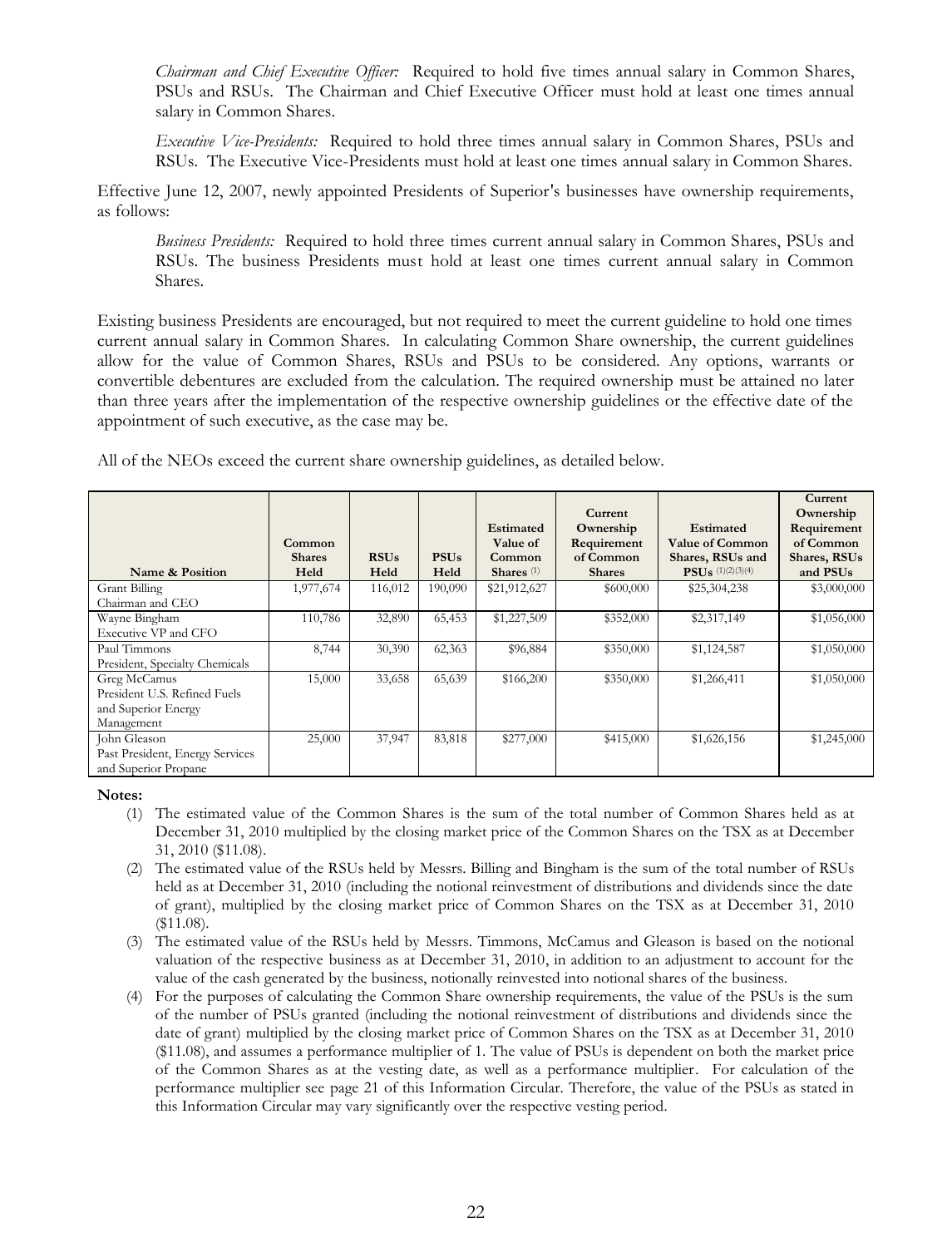## **Performance Graph**

The following graph illustrates changes from December 31, 2005 to December 31, 2010, in cumulative return to Shareholders of an investment in the Common Shares of the Corporation compared to the cumulative total return on the Standard & Poors/TSX Composite Total Return Index ("**TSX Composite**") and the cumulative total return on the Standard & Poors/TSX Capped Industrial Index ("**TSX Capped Industrial**"), assuming the reinvestment of cash distributions and/or dividends.



|                              | Dec. 31, 2005 | Dec. 31, 2006 | Dec. 31, 2007 | Dec. 31, 2008 | Dec. 31, 2009 | Dec. 31, 2010 |
|------------------------------|---------------|---------------|---------------|---------------|---------------|---------------|
| <b>SPB</b>                   | 100           |               | 61            | 71            | 106           | 92            |
| <b>TSX Composite</b>         | 100           | 117           | 129           | 86            | 117           | 137           |
| <b>TSX Capped Industrial</b> | 100           | 116           | 131           | 96            | 122           | 142           |

The rate of cumulative return depicted in the above performance graph is not indicative of the historical value of the Corporation nor does it effectively convey the significant accomplishments achieved by the NEOs during the period covered by the graph. As unitholders of the Fund felt the impact of reduced trust unit prices in 2005, significant effort was directed towards adapting Superior's strategies to improve the operating performance of its businesses. No bonuses were paid to the corporate NEOs in respect of 2005 performance.

In April 2006, Superior initiated a comprehensive strategic review process intended to maximize unitholder value and, in connection therewith, Mr. Billing took on the role of Chief Executive Officer in addition to serving as Chairman of the Fund. In 2006, management successfully executed on several main elements of the strategic plan and continued to make significant strides in executing its strategic plan over the subsequent two years, including the completion of the Conversion on December 31, 2008. In 2009, Superior successfully completed several strategic growth initiatives, despite the general economic downturn that prevailed throughout most of the year. The full impact of the recession and record warm weather impacted Superior's businesses in 2010. NEO salaries were frozen along with most management positions and bonus levels were minimal with a few exceptions where significant achievements were rewarded.

LTIP programs form a significant part of executive compensation. Due to the link between the value of RSUs/PSUs and fluctuations in the market price of the Common Shares, the underlying value of the LTIP awards tends to correspond with Superior's cumulative total return over the five year period represented by the graph. The trend in executive compensation is generally in line with broad industry compensation trends for those industries that Superior serves. It also reflects the progress made in adjusting the strategy and positioning the Corporation for long-term sustainable growth.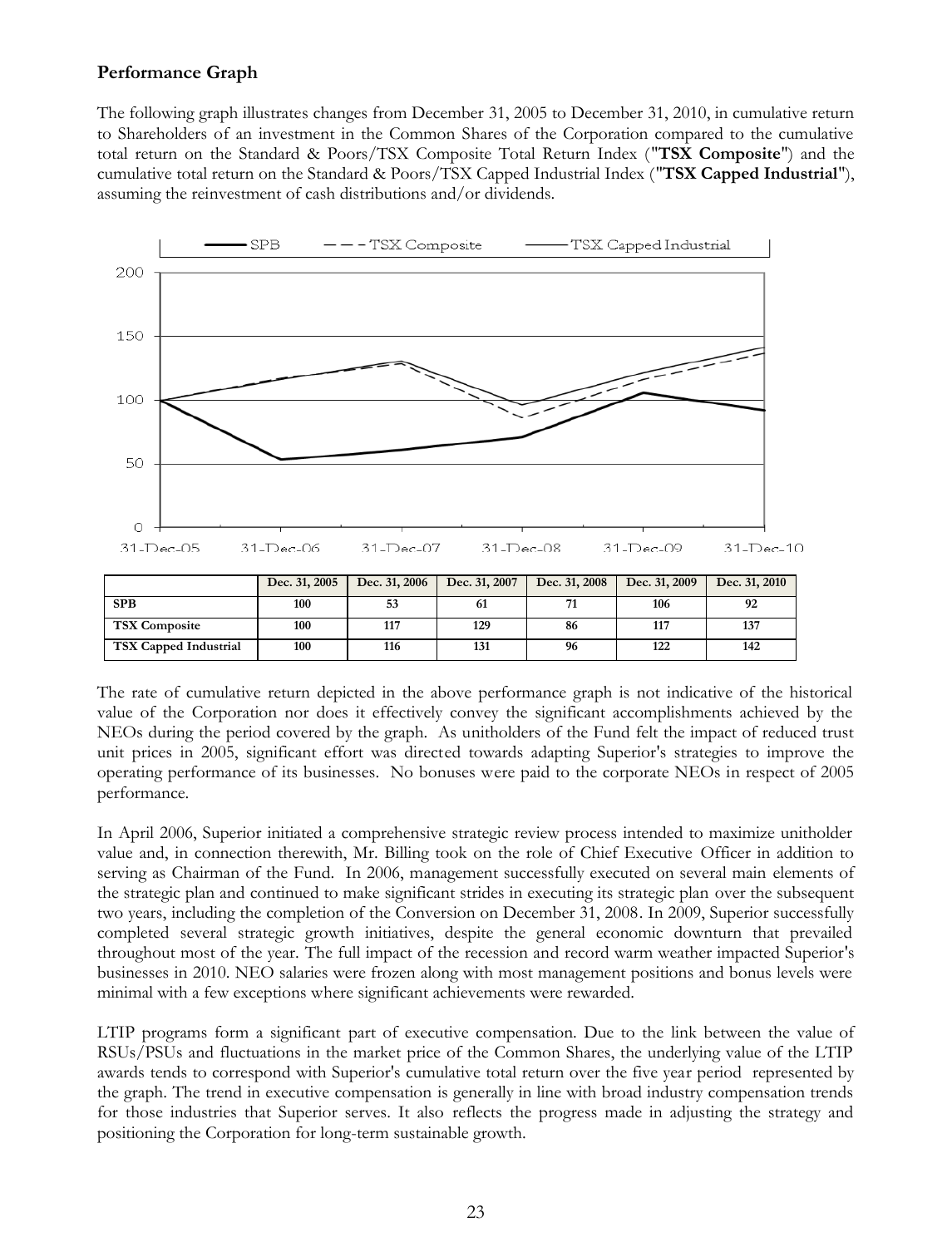### **Summary Compensation Table**

The following table sets out a summary of the NEOs executive compensation for the three years ended December 31, 2010, 2009 and 2008.

|                                                                                                     |                      |                               |                                                       |                                            | <b>Plan Compensation</b>                                     | <b>Non-Equity Incentive</b>                  |                                   |                                     |                                     |
|-----------------------------------------------------------------------------------------------------|----------------------|-------------------------------|-------------------------------------------------------|--------------------------------------------|--------------------------------------------------------------|----------------------------------------------|-----------------------------------|-------------------------------------|-------------------------------------|
| Name and<br>Principal<br>Position                                                                   | Year                 | Salary<br>$($ \$)             | <b>Share-Based</b><br>Awards (\$)                     | Option-<br><b>Based</b><br>Awards<br>$($)$ | Annual<br>Incentive<br>Plans<br>$($ \$ $)($ <sup>1</sup> $)$ | Long-<br>Term<br>Incentive<br>Plans<br>$($)$ | Pension<br>Value<br>$($ \$ $)(2)$ | All Other<br>Compensation<br>$($)$  | Total<br>Compensation<br>$($)$      |
| <b>Grant Billing</b><br>Chairman and<br>Chief Executive<br>Officer                                  | 2010<br>2009<br>2008 | 600,000<br>600,000<br>600,000 | 1,200,000(4)(5)<br>1,200,000(4)(5)<br>1,200,000(4)(5) | ×,                                         | 300,000<br>$Nil^{(3)}$<br>450,000                            |                                              | 11,225<br>11,000<br>10,500        | $^{-(8)}$<br>$^{-(8)}$<br>$^{-(8)}$ | 2,111,225<br>1,811,000<br>2,260,500 |
| Wayne Bingham<br><b>Executive Vice-</b><br>President and<br>Chief Financial<br>Officer              | 2010<br>2009<br>2008 | 352,000<br>352,000<br>340,000 | 352,000(4)<br>352,000(4)<br>375,000(4)                |                                            | 125,000<br>100,000<br>240,000                                |                                              | 11,225<br>11,000<br>10,500        | $^{-(8)}$<br>$^{-(8)}$<br>$^{-(8)}$ | 840,225<br>815,000<br>965,500       |
| Paul Timmons<br>President,<br>Specialty<br>Chemicals                                                | 2010<br>2009<br>2008 | 350,000<br>350,000<br>337,500 | 350,0007<br>350,0007<br>340,0007                      |                                            | 200,000<br>50,000<br>202,500                                 |                                              | 26,000<br>51,000<br>72,000        | $^{-(8)}$<br>$^{-(8)}$<br>$^{-(8)}$ | 926,000<br>801,000<br>952,000       |
| Greg McCamus<br>President, U.S.<br>Refined Fuels and<br>Superior Energy<br>Management               | 2010<br>2009<br>2008 | 350,000<br>350,000<br>340,000 | 350,000(7)<br>350,0007<br>340,0007                    |                                            | 100,000<br>280,000                                           |                                              | 11,225<br>11,000<br>10,500        | (8)<br>$^{-(8)}$<br>$^{-(8)}$       | 811,225<br>991,000<br>690,500       |
| John Gleason<br>Past President,<br><b>Energy Services</b><br>and Superior<br>Propane <sup>(6)</sup> | 2010<br>2009<br>2008 | 415,000<br>415,000<br>400,000 | 415,000 (7) (6)<br>415,0007<br>440,0007               |                                            | Nil <sup>(6)</sup><br>65,000<br>60,000                       |                                              | $\overline{a}$                    | $^{-(8)}$<br>$^{-(8)}$<br>$^{-(8)}$ | 830,000<br>895,000<br>900,000       |

#### **Notes:**

- (1) The reported amounts represent bonuses which are based on prior year performance, but paid in the first quarter of the current year (2010 bonuses are based on the achievement of goals in 2010, but paid in the first quarter of 2011). See "Annual Bonus Program – 2010 Bonus Program Payouts".
- (2) The benefit provisions of Superior's pension and savings plan provide employees with a defined contribution benefit pension/savings plan option. Superior matches an employee's contribution under this plan from 4% to 8% of base salary. The plan is available to employees generally, except for employees of the Specialty Chemicals and Construction Products Distribution businesses. The Specialty Chemicals business has a similar plan matching up to 3.5% of base salary.
- (3) Mr. Billing declined to accept his 2009 bonus award, in light of the overall financial performance of the Corporation.
- (4) Includes Superior RSUs and PSUs. The grant date fair market value of the Superior RSUs and PSUs is based on the market price of the Common Shares (as calculated under the terms of the LTIP) on the grant date. Using the market price of the Common Shares as the grant date fair market value is seen as being an effective way to determine the fair market value of the Superior RSUs and PSUs as such information is constantly being updated. See "Compensation Discussion and Analysis - Long-Term Incentive and Retention Programs" for additional information relating to the Corporation's RSUs and PSUs.
- (5) Pursuant to Mr. Billing's executive employment agreement, all annual grants under the LTIP are to be equal to 200% of salary in PSUs and RSUs.
- (6) Mr. Gleason resigned from his position as President, Energy Services and Superior Propane, effective December 31, 2010. Pursuant to the terms of his employment agreement (See "Employment Contract"), no 2010 bonus amount was payable and pursuant to the terms of the LTIP all rights to receive LTIP amounts were forfeited.
- (7) Includes Superior PSUs, Business PSUs and Business RSUs. Refer to note 4 above for details regarding the methodology employed to calculate the grant date fair market value of the Superior PSUs. The grant date fair market value of the Business RSUs and PSUs is based on the most recently completed quarterly notional value of the business which takes into account, among other factors, the previous twelve months of cash flow for the business as well as a relative valuation of Superior Common Shares. This methodology of determining the grant date fair market value of the Business RSUs and PSUs is employed because the relevant information can be best collected on a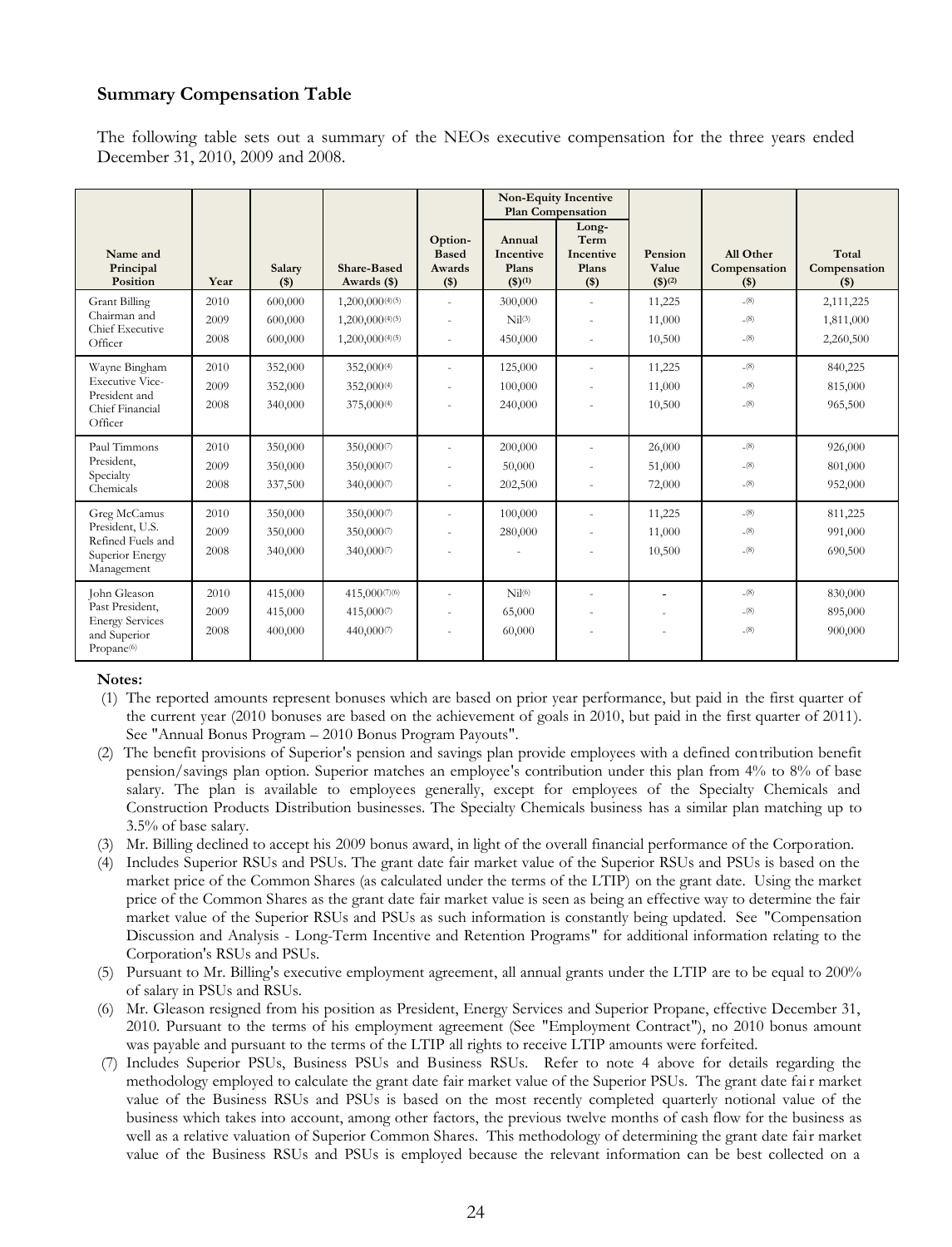quarterly basis. See "Compensation Discussion and Analysis - Long-Term Incentive and Retention Programs" for additional information relating to the RSUs and PSUs.

(8) Perquisites and other personal benefits did not exceed \$50,000 or 10% of the total of the annual salary of the NEO for the financial year.

#### **NEO Outstanding Share-Based and Option-Based Awards**

The following table sets forth information with respect to the outstanding awards granted under the LTIP to the Corporation's NEOs as of December 31, 2010, which includes awards granted prior to January 1, 2010.

|                                                                        |                                                                                | <b>Option-Based Awards</b>            | <b>Share-Based Awards</b>    |                                                                    |                                                                                               |                                                                                                                            |
|------------------------------------------------------------------------|--------------------------------------------------------------------------------|---------------------------------------|------------------------------|--------------------------------------------------------------------|-----------------------------------------------------------------------------------------------|----------------------------------------------------------------------------------------------------------------------------|
| Name                                                                   | Number of<br><b>Securities</b><br>Underlying<br>Unexercised<br>Options<br>(# ) | Option<br>Exercise<br>Price<br>$(\$)$ | Option<br>Expiration<br>Date | Value of<br>Unexercised<br>In-the-Money<br><b>Options</b><br>$($)$ | Number<br>of Shares<br>or Units<br>of Shares that<br><b>Have Not</b><br><b>Vested</b><br>(# ) | Market or<br>Payout<br>Value of<br><b>Share-Based</b><br><b>Awards That</b><br><b>Have Not</b><br><b>Vested</b><br>$($ \$) |
| <b>Grant Billing</b><br>Chairman and Chief<br><b>Executive Officer</b> |                                                                                |                                       |                              |                                                                    | 116,012 RSUs                                                                                  | 1,285,413(1)                                                                                                               |
|                                                                        |                                                                                |                                       |                              |                                                                    | 190,090 PSUs                                                                                  | 2,106,197(2)                                                                                                               |
| Wayne Bingham<br><b>Executive Vice-</b><br>President and Chief         |                                                                                |                                       |                              |                                                                    | 32,890 RSUs                                                                                   | 364,421(1)                                                                                                                 |
| Financial Officer                                                      |                                                                                |                                       |                              |                                                                    | 65,453 PSUs                                                                                   | 725,219(2)                                                                                                                 |
| Paul Timmons<br>President, Specialty                                   |                                                                                |                                       |                              |                                                                    | 30,390 RSUs                                                                                   | 336,721(3)                                                                                                                 |
| Chemicals                                                              |                                                                                |                                       |                              |                                                                    | 62,363 PSUs                                                                                   | 690,982(4)                                                                                                                 |
| Greg McCamus<br>President, U.S. Refined                                |                                                                                |                                       |                              |                                                                    | 33,658 RSUs                                                                                   | 372,931(3)                                                                                                                 |
| Fuels and Superior<br><b>Energy Management</b>                         |                                                                                |                                       |                              |                                                                    | 65,639 PSUs                                                                                   | 727,280(4)                                                                                                                 |
| John Gleason<br>Past President, Energy                                 |                                                                                |                                       |                              |                                                                    | 37,947 RSUs(5)                                                                                | 420,453(3)(5)                                                                                                              |
| Services and Superior<br>Propane                                       |                                                                                |                                       |                              |                                                                    | 83,818 PSU <sub>s</sub> (5)                                                                   | 928,703(4)(5)                                                                                                              |

#### **Notes:**

- (1) Based on the closing market price of the Common Shares on the TSX on December 31, 2010 of \$11.08 per Common Share. The number of RSUs disclosed take into consideration the notional reinvestment of distributions and dividends from the date of grant until December 31, 2010.
- (2) Based on the closing market price of the Common Shares on the TSX on December 31, 2010 of \$11.08 per Common Share. The value of the PSUs is the sum of the number of PSUs granted, in addition to the notional reinvestment of distributions and dividends from the date of grant until December 31, 2010. The value is then multiplied by a performance multiplier. The calculation provided assumes a performance multiplier of 1. The value of Superior PSUs upon actual vesting is dependent on both the market price of the Common Shares as at the vesting date, as well as a performance multiplier. For calculation of the performance multiplier see page 21 of this Information Circular. The value of the PSUs as stated in this Information Circular may vary significantly over the respective vesting period. See "Compensation Discussion and Analysis - Long-Term Incentive Plan" for details regarding the PSUs.
- (3) Based on a notional market price of Common Shares of the business on December 31, 2010. The number of RSUs disclosed take into consideration the notional reinvestment of distributions and dividends from the date of grant, until December 31, 2010.
- (4) Based on the closing market price of the Common Shares on the TSX on December 31, 2010 of \$11.08 per Common Share. The value of the Superior PSUs is the sum of the number of PSUs granted, in addition to the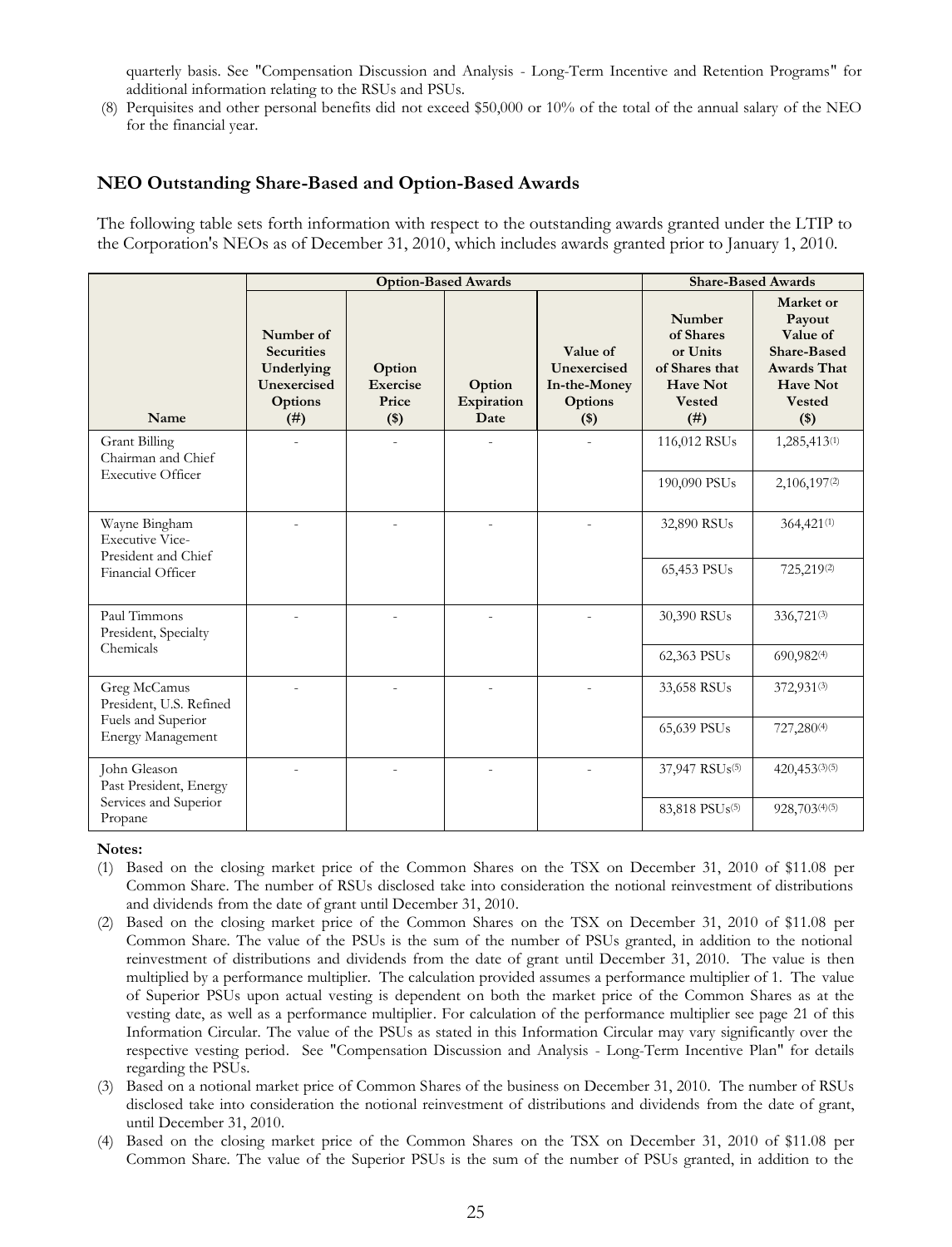notional reinvestment of distributions and dividends from the date of grant until December 31, 2010. The value is then multiplied by a performance multiplier. The value of the Business PSUs granted to the NEO is the sum of the number of Business PSUs granted, in addition to the notional reinvestment of distributions and dividends since the date of grant multiplied by a notional market price of common shares of the business on December 31, 2010 which is then multiplied by a performance multiplier. The calculation provided assumes a performance multiplier of 1. The value of Superior PSUs and Business PSUs upon actual vesting is dependent on both the market price of the Common Shares/notional market price of common shares of the business, as the case may be, as at the vesting date, as well as a performance multiplier. For calculation of the performance multiplier see page 21 of this Information Circular. The value of the PSUs as stated in this Information Circular may vary significantly over the respective vesting period. See "Compensation Discussion and Analysis - Long-Term Incentive Plan" for details regarding the PSUs.

(5) Mr. Gleason resigned from his position as President, Energy Services and Superior Propane, effective December 31, 2010. Pursuant to the terms of the LTIP, all rights to receive LTIP amounts were forfeited.

## **NEO Incentive Plan Awards - Value Vested or Earned During the Year**

The following table sets forth information with respect to the value of awards granted to NEOs pursuant to the LTIP that have vested during the year ended December 31, 2010 and bonuses paid to NEOs in respect of achievements attained over the same period.

| Name                                                                               | <b>Option-Based Awards -</b><br><b>Value Vested During Year</b><br>$(\$)$ | <b>Share-Based Awards -</b><br><b>Value Vested During Year</b><br>$(3)^{(1)}$ | Non-Equity Incentive Plan<br>Compensation-<br><b>Value Earned During Year</b><br>(3)(2) |
|------------------------------------------------------------------------------------|---------------------------------------------------------------------------|-------------------------------------------------------------------------------|-----------------------------------------------------------------------------------------|
| Grant Billing<br>Chairman and Chief Executive<br>Officer                           |                                                                           | 630,330                                                                       | 300,000                                                                                 |
| Wayne Bingham<br>Executive Vice-President and<br>Chief Financial Officer           |                                                                           | 441,143                                                                       | 125,000                                                                                 |
| Paul Timmons<br>President, Specialty Chemicals                                     |                                                                           | 465,378                                                                       | 200,000                                                                                 |
| Greg McCamus<br>President, U.S. Refined Fuels<br>and Superior Energy<br>Management |                                                                           | 1,023,927                                                                     | 100,000                                                                                 |
| John Gleason<br>Past President, Energy Services<br>and Superior Propane            |                                                                           | 499,269                                                                       | Nil                                                                                     |

**Notes:**

(1) Consists of the cash payouts made, as applicable to each NEO, in respect of the following, on an aggregate basis:

- (a) For Superior RSUs, the final 33.3% granted in 2007, the second 33.3% granted in 2008, and the first 33.3% granted in 2009. Superior RSUs are granted at the market price of the Common Shares (as calculated under the terms of the LTIP) on the day of grant and their value upon vesting is dependent on the market price of the Common Shares (as calculated under the terms of the LTIP) in addition to the notional reinvestment of dividends over the three year vesting period. For the purposes of this table, the value of the Superior RSUs is based on the number of RSUs that have vested (including the notional reinvestment of distributions and dividends since the date of grant) multiplied by the market price of the Common Shares on the TSX (as calculated under the terms of the LTIP) on the date of vesting.
- (b) For Superior PSUs, the PSUs granted in 2007, which vested in 2010, had a performance multiplier of two. PSUs vest on the third anniversary of the date of grant. The value of the PSUs is the sum of the number of PSUs granted (including the notional reinvestment of distributions and dividends since the date of grant) multiplied by the closing market price of Common Shares on the TSX (as calculated under the terms of the LTIP) as at the vesting date and multiplied by the performance multiplier. For the calculation of the performance multiplier, see page 21 of this Information Circular; and
- (c) Business RSUs are issued based on a notional valuation for each business and adjustments are made to simulate the reinvestment of dividends based on the cash generated by the business. See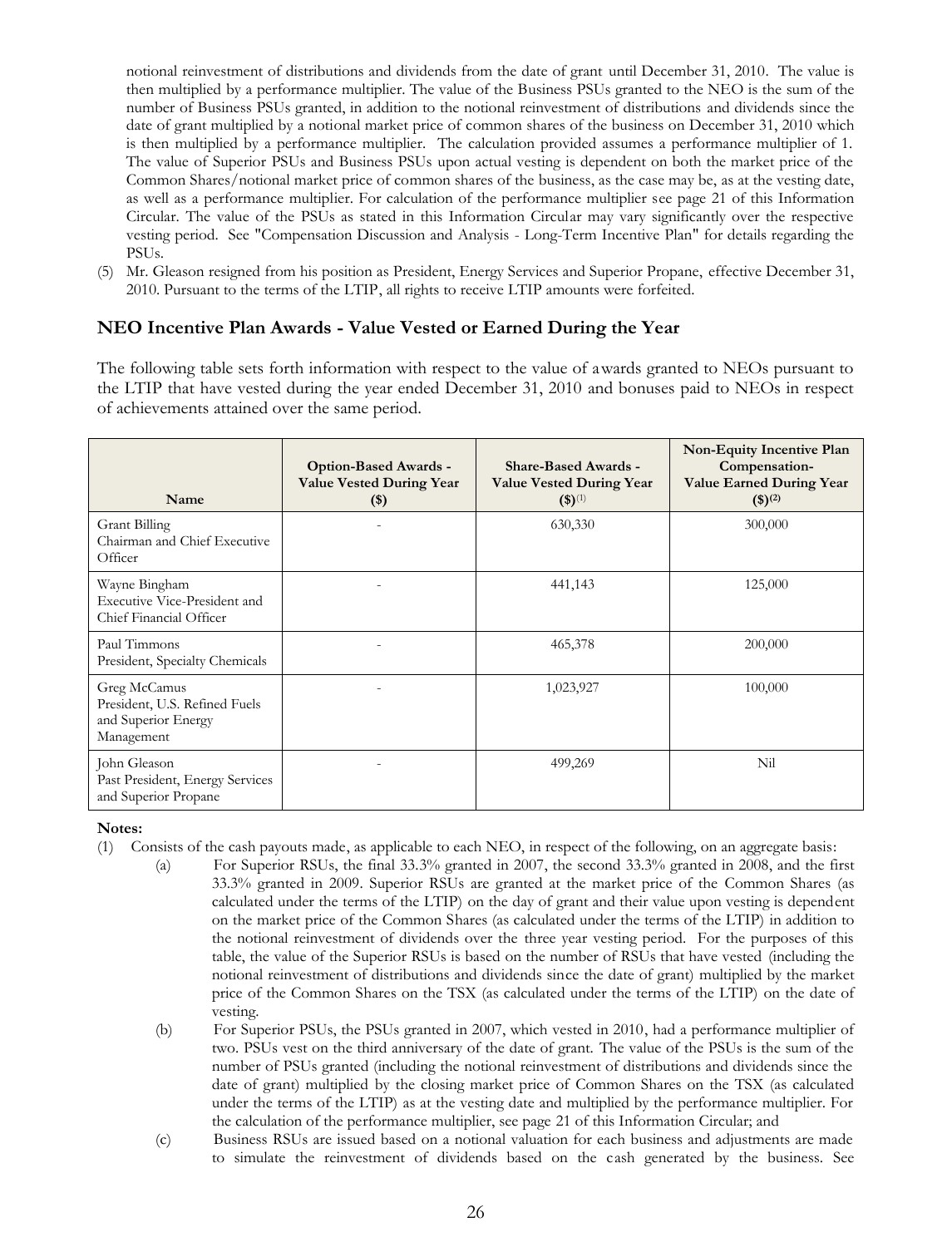"Compensation Discussion and Analysis - Long-Term Incentive Plan" for details regarding the Business RSUs.

(2) Bonuses are based on prior year performance, but paid in the first quarter of the current year (2010 bonuses are based on the achievement of goals in 2010, but paid in the first quarter of 2011).

#### **Defined Benefits Plans**

Mr. Timmons is the only NEO who participates in a defined benefit pension plan. The following table sets forth information with respect to the pension plans that provide for payments or benefits at, following, or in connection with the retirement of Mr. Timmons, President of Specialty Chemicals and ERCO Worldwide, excluding defined contribution plans.

|              | Number   | Annual Benefits<br>Payable |            |                |                           |              |            |
|--------------|----------|----------------------------|------------|----------------|---------------------------|--------------|------------|
|              | of       |                            |            | Accrued        |                           |              | Accrued    |
|              | Years    | $(\blacktriangleright)$    |            | Obligation     |                           | $Non-$       | Obligation |
|              | Credited |                            |            | at Start of    | Compensatory              | Compensatory | at Year    |
|              | Service  | At year                    | At Age     | Year           | Change                    | Change       | End        |
|              | (# )     | End <sup>(1)</sup>         | $65^{(2)}$ | $(\mathbb{S})$ | $\left( \text{\$}\right)$ |              | $(\$)$     |
| Paul Timmons | 29.5     | 183,000                    | 206,000    | 1,861,000      | 26,000                    | 255,000      | 2,142,000  |
| President,   |          |                            |            |                |                           |              |            |
| Specialty    |          |                            |            |                |                           |              |            |
| Chemicals    |          |                            |            |                |                           |              |            |

#### **Notes:**

- (1) Includes both the registered defined benefit entitlement of \$74,000 as well as an ERCO unfunded supplemental pension of \$109,000.
- (2) Includes both the registered defined benefit entitlement of \$84,000 as well as an ERCO unfunded supplemental pension of \$122,000.

Obligations at the beginning of the year are calculated using the same assumptions and methods as were used for financial statement reporting purposes for preparing the Corporation's financial statements for the year ended December 31, 2009; specifically this includes use of a discount rate of 6.0% per annum, a salary scale of 3.5% and the projected unit credit cost method pro-rated by service. Obligations at the end of the year are calculated using the same assumptions and methods as were used for financial statement reporting purposes for preparing the Corporation's financial statements for the year ended December 31, 2010; specifically this includes use of a discount rate of 5.25% per annum, a salary scale of 3.25% and the projected unit credit cost method pro-rated by service. The compensatory change includes the service cost for 2010 as well as any increases or decreases in pension liability that the plan experienced due to salary increases being different than assumed. Non-compensatory changes include all other effects, mainly changes in liability due to changes in assumptions.

The annual retirement benefit is equal to the sum of: (i) 1.25% of the best average earnings up to and including the final three-year average yearly maximum pensionable earnings ("**YMPE**") (average is \$46,133 at December 31, 2010); and (ii) 1.875% of the best average earnings in excess of the three-year average YMPE, multiplied by the number of years and completed months of credited service. Earnings or remuneration for defined benefit pension purposes consist of base salary. Normal retirement is at age 65, however retirement is allowed as early as age 55. An unreduced pension is payable if retirement is after age 60 with 25 or more years of service, or after attainment of age 65. Early retirement reductions apply if a retirement occurs prior to meeting these requirements. Mr. Timmons became eligible for an unreduced pension on his 60th birthday. The normal form of pension pays a pension for the life of the member, and is guaranteed for the first 60 monthly payments. There is no maximum applied to credited services, nor is there any offset or reduction at age 65 due to Canada Pension or Old Age Security.

## **Defined Contribution Plans**

The following table sets forth information with respect to the pension plans that provide for payments or benefits at, following, or in connection with retirement of certain of the NEOs of Superior, excluding defined benefit plans. The NEOs of the Specialty Chemicals business and Superior Propane do not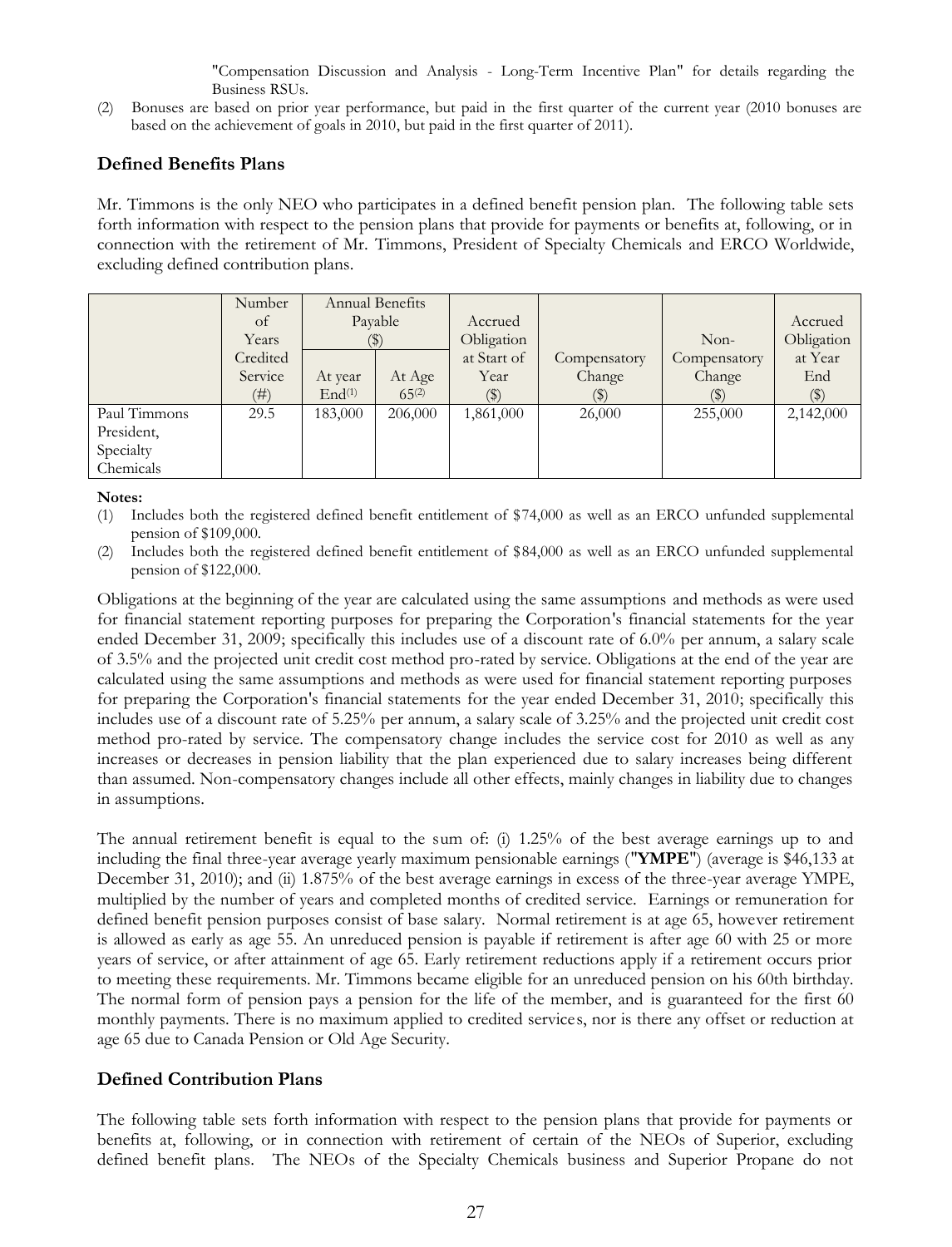participate in defined contribution plans. The disclosure in the following table was prepared by using the same assumptions and methods used for financial statement reporting purposes under the accounting principles used to prepare the Corporation's financial statements.

| Name                                                                                           | Accumulated<br>Value at Start<br>of Year<br>$(\$)$ | Compensatory<br>$($ \$) | Non-Compensatory<br>(\$) | Accumulated<br>Value at<br><b>Year End</b><br>$($ \$) |
|------------------------------------------------------------------------------------------------|----------------------------------------------------|-------------------------|--------------------------|-------------------------------------------------------|
| <b>Grant Billing</b><br>Chairman and Chief Executive<br>Officer                                | 230,322                                            | 11,225                  | 36,722                   | 278,270                                               |
| Wayne Bingham<br>Executive Vice-President and Chief<br>Financial Officer                       | 71,026                                             | 11,225                  | 15,560                   | 97,811                                                |
| Paul Timmons $(1)$<br>President, Specialty Chemicals                                           |                                                    |                         |                          |                                                       |
| Greg McCamus <sup>(2)</sup><br>President, U.S. Refined Fuels and<br>Superior Energy Management | 93,301                                             | 11,225                  | 21,673                   | 126,199                                               |
| John Gleason <sup>(3)</sup><br>President, Energy Services and<br>Superior Propane              |                                                    |                         |                          |                                                       |

**Notes:**

(1) Mr. Timmons does not participate in a defined contribution plan. Mr. Timmons does, however, participate in a non-registered savings plan administered by ERCO Worldwide pursuant to which ERCO Worldwide contributed \$12,250 to Mr. Timmons' account in 2010.

(2) Mr. McCamus participates in a non-registered savings plan administered by Superior Energy Management ("**SEM**") pursuant to which SEM contributed \$16,775 to Mr. McCamus' account in 2010.

(3) Mr. Gleason does not participate in a defined contribution plan. Mr. Gleason does, however, participate in a nonregistered savings plan administered by Superior Propane pursuant to which Superior Propane contributed \$11,225 to Mr. Gleason's account in 2010.

All NEOs for whom values are provided in the above table participate in the Superior Propane employee pension plan (the "**Pension Plan**"). The Pension Plan is a registered pension plan governed by provincial/federal pension legislation and the *Income Tax Act* (Canada). All full-time and part-time employees of Superior Propane working at least 20 hours a week may participate in the Pension Plan on the first day of the month following the commencement of their employment. All employees must begin to make contributions to the program no later than the first day in January which follows their 39<sup>th</sup> birthday. NEOs can contribute from 1% to 8% of their base pay earnings (which include base pay, vacation pay, statutory holiday pay and short term disability pay and excludes overtime pay, taxable benefits and incentive compensation). For NEOs, Superior provides an 8% company-matched contribution on the first 8% of base pay. The money purchase limits for contributions to the Pension Plan is the lesser of 18% of the current year's compensation or \$21,000. All contributions to the Pension Plan are vested immediately and no withdrawals are allowed from the Pension Plan while the employee is employed by Superior. The Pension Plan defines retirement as any date subsequent to the date that the employee reaches an age of 55 and no later than December 1st of the year in which the employee reaches age 69.

## **Employment Contracts**

Of the NEOs, Messrs. Billing, Bingham, McCamus, and Gleason have Employment Agreements with Superior (each an "**Employment Agreement**"). Should any of the other NEOs be removed from their current positions at Superior for reasons other than for cause, it is anticipated that they would receive compensation in connection with general industry practice.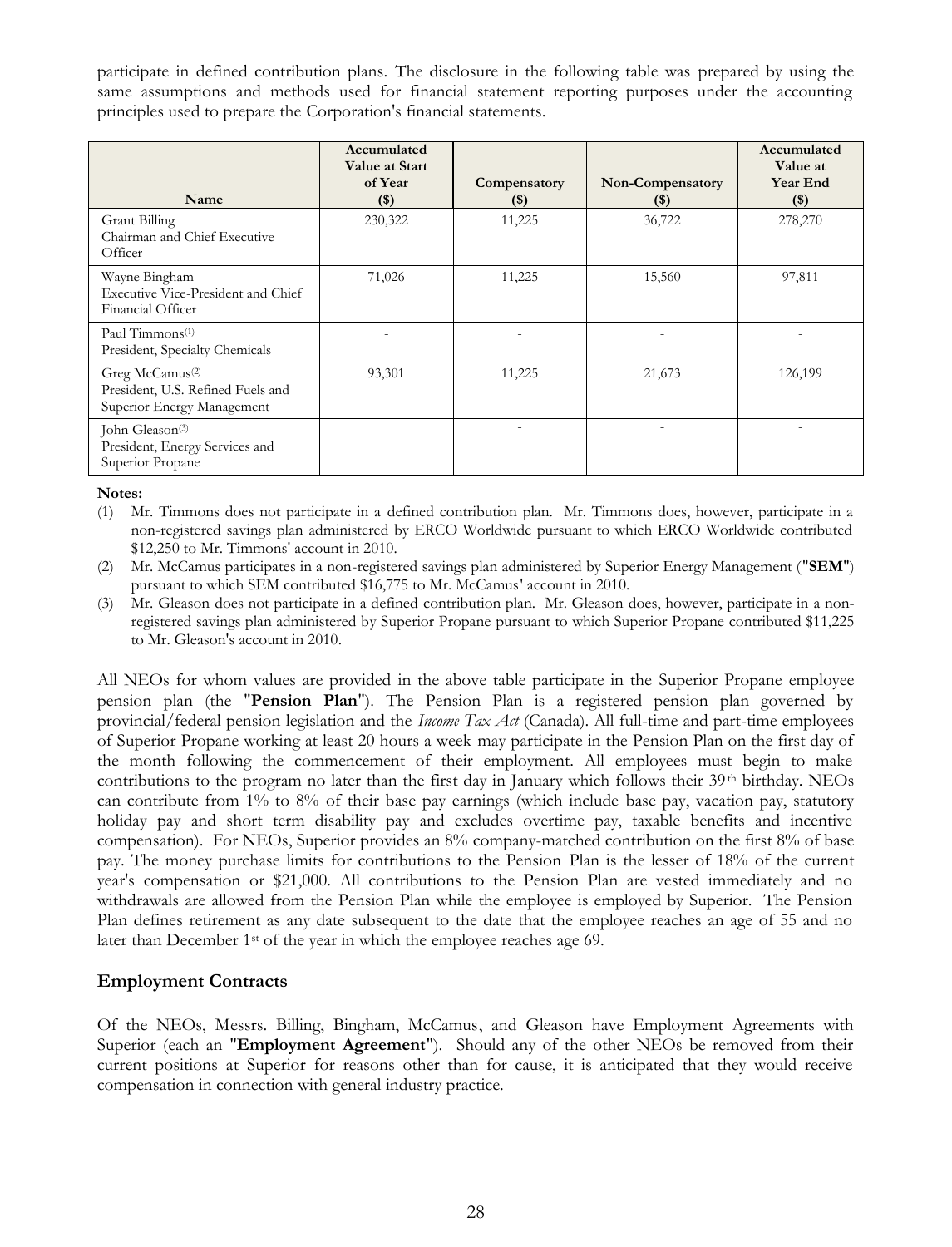## *Mr. Grant Billing*

Mr. Billing is party to an Employment Agreement dated July 1, 2006 with the General Partner and Superior. Under the Employment Agreement, Mr. Billing receives an annual salary of \$600,000 (as at the da te of such Employment Agreement), is entitled to receive an annual bonus (provided he meets the required performance criteria), is entitled to participate in the pension plan and receive any and all fringe benefits, coverages and other perquisites made available from time to time to Superior's senior officers and executives. For more information on the amount of Mr. Billing's salary and bonus paid, please refer to the "Summary Compensation Table".

The Employment Agreement provides that Mr. Billing is entitled to receive an annual bonus of between 0% and 100% of his current annual salary, based on whether Mr. Billing satisfies the performance criteria set forth in the goal document prepared for him for the given year. In addition, the Employment Agreement provided for the grant of 104,357 RSUs and 69,572 PSUs to Mr. Billing in respect of 2006 and 2007. Under the terms of the Employment Agreement, Mr. Billing was not entitled to any further grants under the LTIP until January 1, 2008, after which all annual grants under the LTIP would be equal to 200% of Mr. Billing's salary.

Pursuant to the terms of the Employment Agreement, Mr. Billing is subject to extensive confidentiality provisions whereby for the duration of his employment and at any time thereafter, he has, subject to certain limited exceptions set forth in the agreement, agreed to hold all confidential information in confidence and to comply with the policies established by Superior in connection with such information. Any breach of the confidentiality provisions set forth in the Employment Agreement will constitute grounds for termination of Mr. Billing for Cause (as defined below).

### *Mr. Wayne Bingham*

Mr. Bingham is party to an Employment Agreement dated October 11, 2006 with the General Partner. Pursuant to the terms of the Employment Agreement, Mr. Bingham's initial annual salary was \$325,000 (as at the date of such Employment Agreement) and has subsequently increased to \$352,000 since that time. In addition, the terms of the Employment Agreement provide that Mr. Bingham is entitled to receive an annual bonus (provided he meets the required performance criteria), is entitled to participate in the pension plan and receive any and all fringe benefits, coverages and other perquisites made available from time to time to Superior's senior officers and executives. For more information on the amount of Mr. Bingham's salary and bonus paid, please refer to the "Summary Compensation Table".

Mr. Bingham's Employment Agreement provides that he is entitled to receive an annual bonus of between 0% and 100% of his current annual salary, based on whether Mr. Bingham satisfies the performance criteri a set forth in the goal document prepared for him for the given year. In addition, Mr. Bingham was also provided with a LTIP grant of 9,259 RSUs and 22,222 PSUs (as at the date of such Employment Agreement). Under this LTIP grant, Mr. Bingham was advanced PSUs with a value of \$100,000 and as such, his 2007 LTIP grant was reduced by the amount of the advance.

Pursuant to the terms of the Employment Agreement Mr. Bingham is subject to extensive confidentiality provisions whereby for the duration of his employment and at any time thereafter, he has, subject to certain limited exceptions set forth in the agreement, agreed to hold all confidential information in confidence and to comply with the policies established by Superior in connection with such information. Any breach of the confidentiality provisions set forth in the Employment Agreement will constitute grounds for termination of Mr. Bingham for Cause (as defined below).

## *Mr. Greg McCamus*

Mr. McCamus is party to an Employment Agreement dated September 6, 2005 with SEM, a business of the General Partner. Under the Employment Agreement, Mr. McCamus's initial annual salary was \$300,000 (as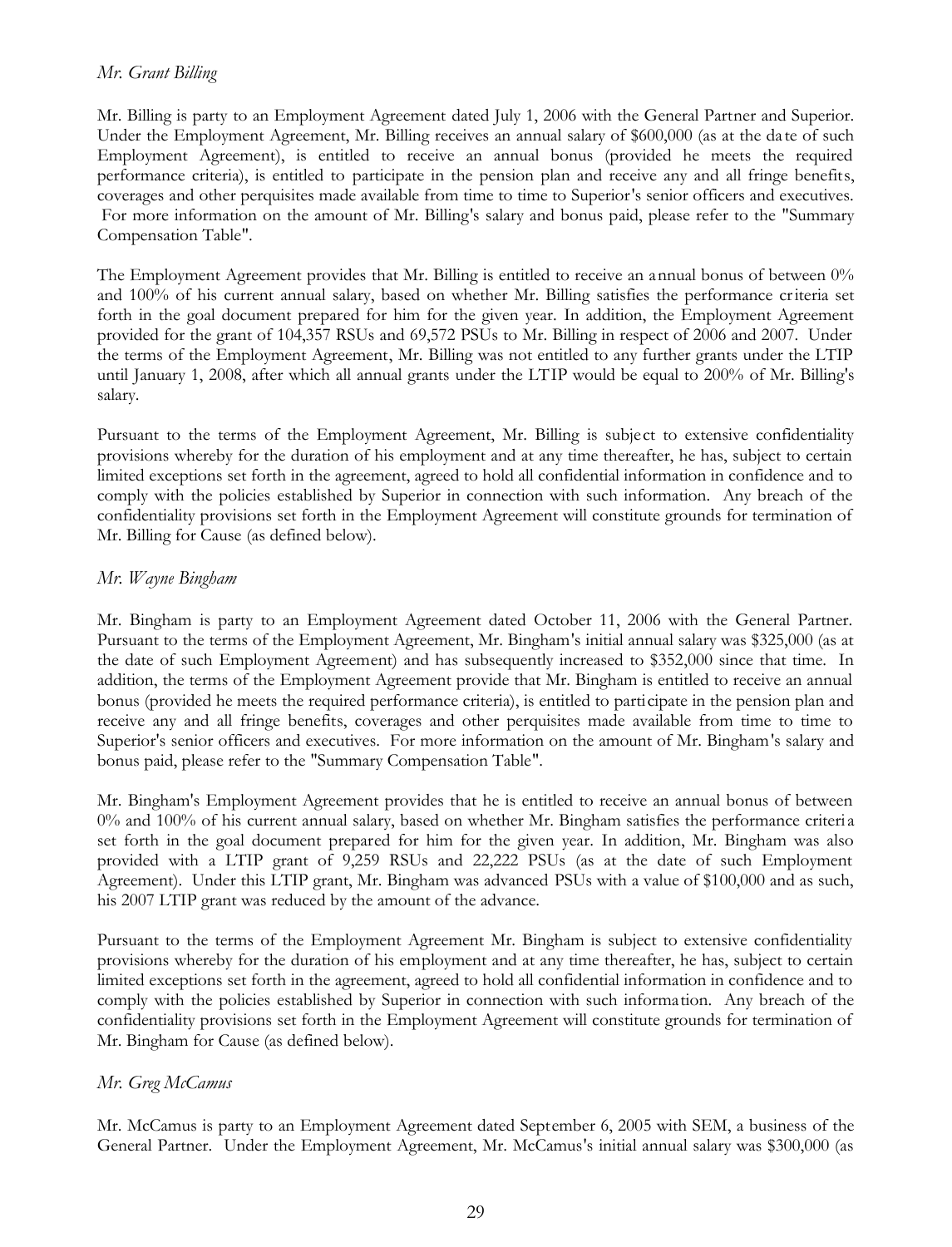at the date of such Employment Agreement), and has subsequently increased to \$350,000 since that time. Mr. McCamus' Employment Agreement provides that he is entitled to participate in the annual bonus program, the pension plan and in any and all other incentive compensation plans and to receive any and all fringe benefits, coverages and other perquisites made available from time to time to Superior's senior executives. For the amount of salary and bonus paid to Mr. McCamus, please refer to the "Summary Compensation Table".

The Employment Agreement contains both confidentiality and non-compete provisions whereby Mr. McCamus agreed that for the duration of his employment and for a term of 12 months immediately following the date of termination, Mr. McCamus will not provide services to any entity in Canada or the United States which competes, directly or indirectly, or is engaged in activities which are substantially the same as the business carried on by Superior, its subsidiaries or businesses. In addition, Mr. McCamus is prohibited from soliciting any employee of Superior, its subsidiaries or businesses with the view of having that employee resign his or her employment to accept employment with any other entity.

## *Mr. John Gleason*

Mr. Gleason is party to an Employment Agreement dated April 11, 2005 with the General Partner. Pursuant to the terms of the Employment Agreement, Mr. Gleason's initial annual salary was \$275,000 (as at the date of such Employment Agreement), and has subsequently increased to \$415,000 since that time. Mr. Gleason is also entitled to receive an annual bonus (provided he meets the required performance criteria), is entitled to participate in the pension plan and in any and all other incentive compensation plans and to receive any and all fringe benefits, coverages and other perquisites made available from time to time to Superior's senior executives. For the amount of salary and bonus paid to Mr. Gleason, please refer to the "Summary Compensation Table".

The Employment Agreement contains both confidentiality and non-compete provisions whereby Mr. Gleason agreed that for the duration of his employment and for a term of 12 months immediately following the date of termination, Mr. Gleason will not be employed in an executive or other leadership position by any entity in Canada or the United States which competes, directly or indirectly, or is engaged in activities which are substantially the same as the business carried on by Superior, its subsidiaries or businesses. In addition, Mr. Gleason is prohibited from soliciting any employee of Superior, its subsidiaries or businesses with the view of having that employee resign his or her employment to accept employment with any other entity. Furthermore, during the 12 month period, Mr. Gleason agreed, subject to certain limited exceptions set forth in the agreement, to hold all confidential information in confidence.

## **Termination of Employment and Change of Control**

Pursuant to and in accordance with the terms of their respective Employment Agreements, the employment of a NEO may be terminated upon the occurrence of certain events.

Superior may at any time terminate the employment of the NEO:

- (a) with cause is defined to include, but is not limited to, the continued failure of the NEO to perform his duties in accordance with the terms of his employment after receiving notice of such failure, a breach of any term of the Employment Agreement including confidentiality provisions, the conviction of the NEO of an indictable offence, fraud or a violation of securities laws or regulation or fraud, theft or willful misconduct by the NEO that relates to or affects Superior or the NEO's employment with Superior (each or any of them referred to as an event constituting "**Cause**"); or
- (b) at any time without Cause.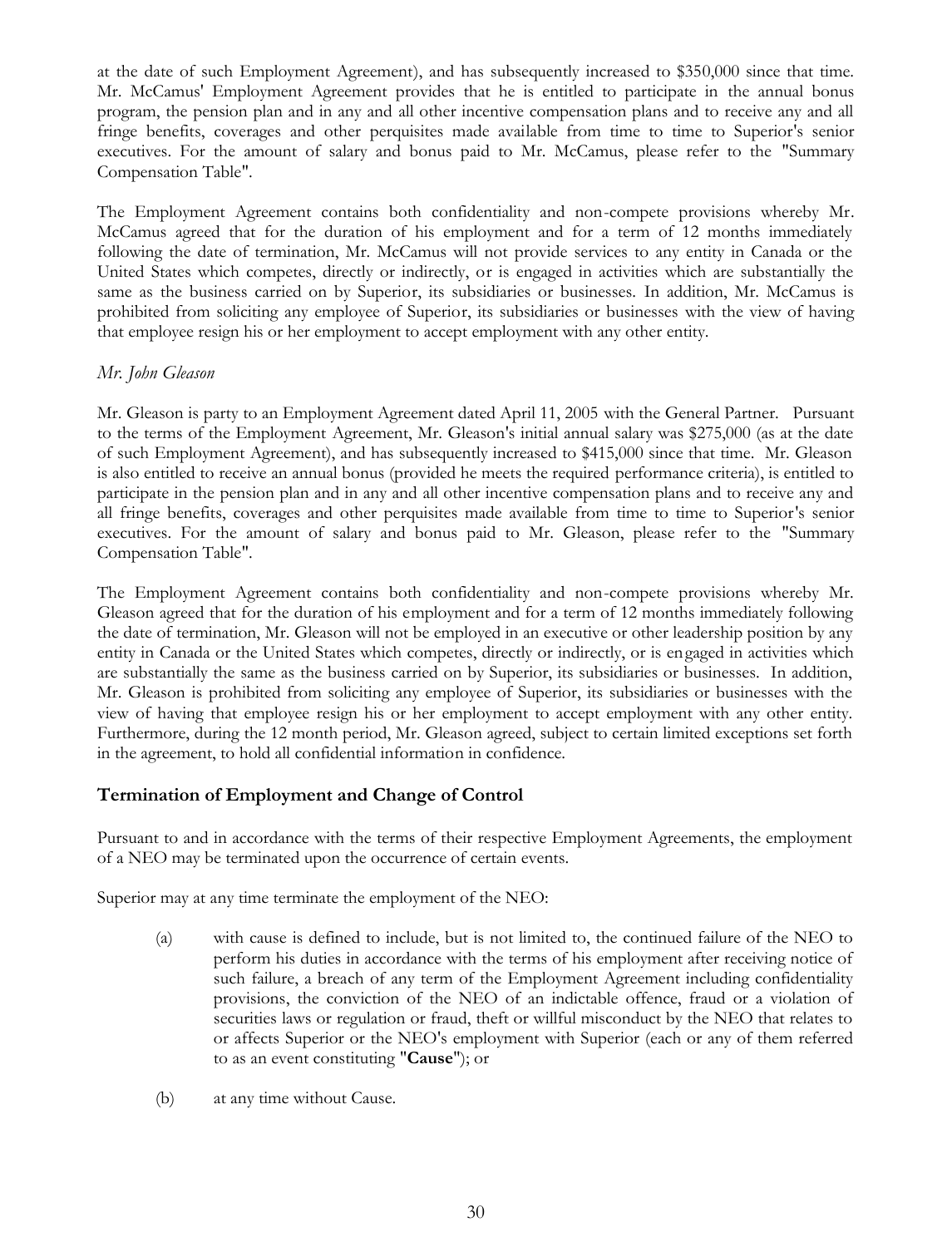Alternatively, the NEO may terminate his employment with Superior:

- (a) upon written notice setting forth the circumstances for which he is terminating such employment including, but not limited to, a material change in the NEO's position, duties, title or office, reduction in annual salary or other such benefits, a transfer to an area that does not also contain the executive offices of Superior (unless by mutual agreement) and harassment designed to cause the NEO to resign (each or any of them referred to as an event constituting "**Good Reason**"); or
- (b) at any time without Good Reason.

In circumstances whereby Superior terminates the employment of the NEO for Cause or the NEO elects to terminate his employment with Superior without Good Reason ("**Termination For Cause**"), the NEO is entitled to (subject to variances in individual Employment Agreements as set forth below):

- (a) the amount, if any, of earned but unpaid annual salary up to and including the date of termination;
- (b) the amount of any declared but unpaid bonus; and
- (c) all outstanding vacation pay and expense reimbursements.

In circumstances whereby Superior terminates the employment of the NEO without Cause or the NEO elects to terminate his employment with Superior with Good Reason ("**Termination Without Cause**"), the NEO is entitled to (subject to variances in individual Employment Agreements as set forth below):

- (a) the amount, if any, or earned but unpaid annual salary up to and including the date of termination;
- (b) the amount of any declared but unpaid bonus;
- (c) all outstanding vacation pay and expense reimbursements; and
- (d) termination pay according to the terms of the Employment Agreement upon receipt of an executed release (the "**Termination Amount**").

Assuming that (a) the date of termination is the last day of the most recently completed financial year of Superior; and (b) any allowable vacation has been taken in full, the following sets forth estimates of the payments owed to the NEOs pursuant to the terms of their respective Employment Agreements. The Corporation's practice is to declare and pay bonuses in the first quarter of a given year in respect of the prior year's performance. As such, having assumed that the date of termination is the last day of the most recently completed financial year, bonuses in respect of 2010 performance have not been included in the estimate of the payments owed to the NEOs pursuant to the terms of their respective Employment Agreements as such bonuses were not declared until February, 2011. No bonus amounts would have been owed to any of the NEOs on December 31, 2010 in respect of 2010 performance. In addition, pursuant to the LTIP, there would be no payments due and owing to any of the NEOs in respect of RSUs as at the assumed date of termination. In addition, the estimates set forth below with respect to the payments owed to each of the NEOs in respect of PSUs assume a performance multiplier of 1. Finally, the LTIP generally provides that in the event of a "takeover bid transaction" which is defined as a takeover bid transaction or other transaction which results in the Common Shares of Superior ceasing to be listed and posted for trading on the TSX, that is completed pursuant to an offer made generally to the holders of Common Shares to acquire, directly or indirectly, the outstanding Common Shares and which is in the nature of a "takeover bid" as defined in the *Securities Act* (Alberta) and, where the Common Shares are listed and posted for trading on a stock exchange, is not exempt from the formal bid requirements of the *Securities Act* (Alberta), and includes a statutory plan of arrangement which results in the shares of Superior ceasing to be listed and posted for trading on the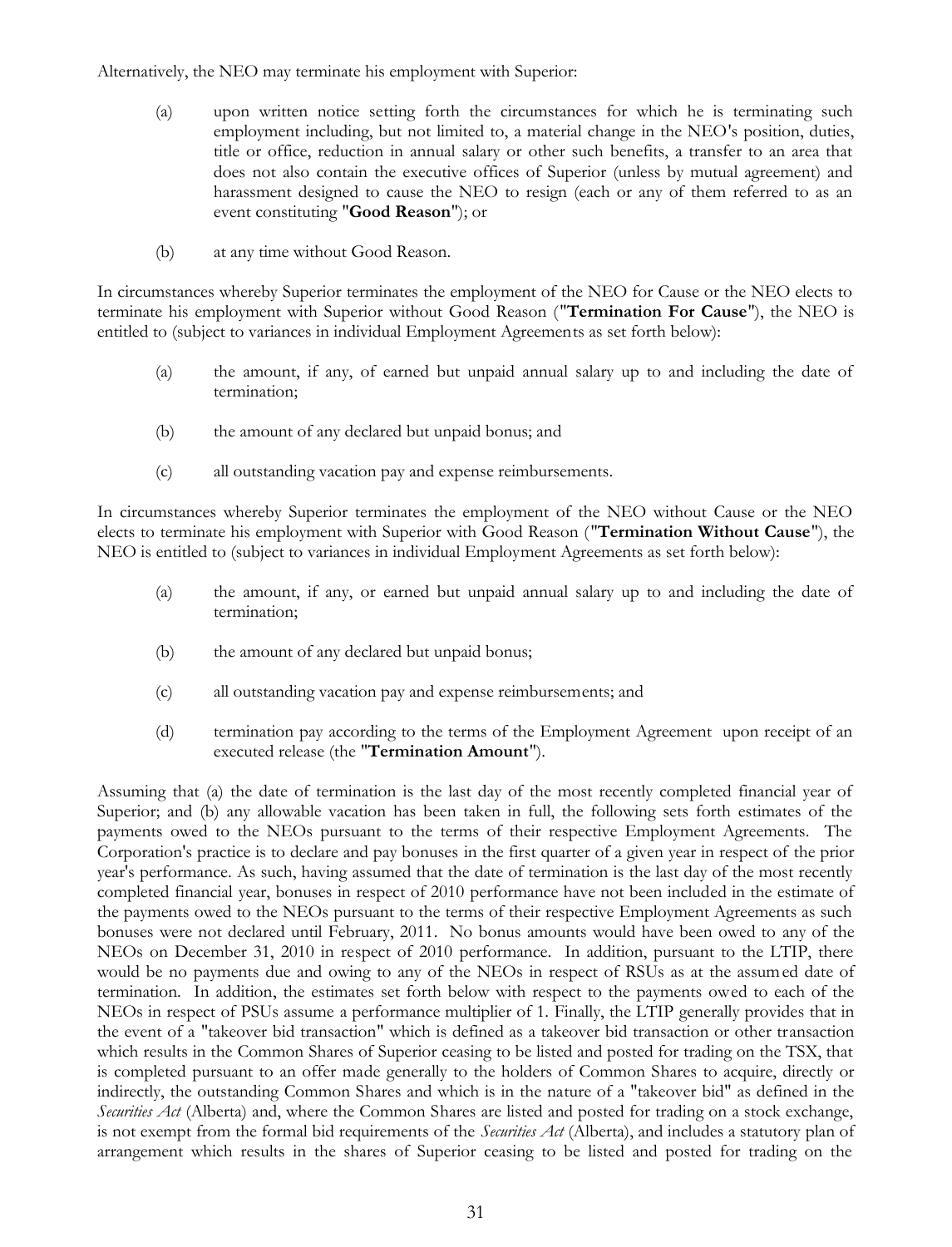Exchange, that is completed pursuant to applicable corporate law ("**takeover bid transaction**"), all existing awards of PSUs or RSUs accelerate and vest immediately prior to completion of such transaction.

### *Mr. Grant Billing*

Pursuant to the terms of Mr. Billing's Employment Agreement, upon an event of Termination For Cause, Mr. Billing is entitled to receive, and Superior is obligated to pay (a) the amount, if any, of earned but unpaid annual salary up to and including the date of termination and (b) any incurred but unpaid expense reimbursements (in each case, less applicable withholdings and deductions).

Upon an event of Termination Without Cause, Mr. Billing is entitled to receive, and Superior is obligated to pay (a) the amount, if any, of earned but unpaid annual salary up to and including the date of termination, (b) any incurred but unpaid expense reimbursements and (c) upon receipt of an executed release, the Termination Amount equal to an aggregate payment of \$1,650,000 (calculated as Mr. Billing's annual salary plus his annual bonus times two and for greater clarity, the annual bonus shall be equal to the greater of (i) the annual bonus received in the previous year prior to the date of termination and (ii) the average of the annual bonus awarded in the two years prior to the date of termination) (in each case, less applicable withholdings and deductions). In addition, Mr. Billing would be entitled to receive an aggregate payment of approximately \$1,522,857 in respect of PSUs issued to him prior to the assumed date of termination of December 31, 2010, such amount having been pro-rated to reflect the length of time Mr. Billing was employed during the three year period over which the PSUs vest in accordance with the provisions of the LTIP.

In the event of (a) the acquisition and/or exercise of direct or indirect control over 20% of the issued and outstanding voting securities or securities having the right to acquire voting securities of Superior (the "**Voting Securities**"), excluding the acquisition of direct or indirect control over 20% of the Voting Securities by a holder who does not exercise any votes to elect a member of the Board of Directors of Superior other than the directors nominated by Superior or (b) a change of three or more of the members of the Board of Directors of Superior which is initiated, other than by management of Superior, through a proxy solicitation process (a "**Change of Control**"), Superior shall pay to Mr. Billing, upon receipt of an executed release, the Termination Amount as calculated above for an aggregate payment of \$1,650,000. In addition, pursuant to the LTIP, Mr. Billing would be entitled to receive an aggregate payment of approximately \$1,522,857 representing the value attributable to PSUs that had vested in accordance with the LTIP prior to the assumed date of termination of December 31, 2010, such amount having been pro-rated to reflect the length of time Mr. Billing was employed during the three year period over which the PSUs vest in accordance with the provisions of the LTIP. If the Change of Control also constituted a takeover bid transaction, Mr. Billing would be entitled to receive an aggregate payment of \$3,391,610 rather than \$1,522,857, representing the value attributable to PSUs and RSUs that had accelerated and vested in accordance with the LTIP prior to the assumed date of the takeover bid transaction of December 31, 2010. If neither Superior nor Mr. Billing exercise the option to terminate employment, the employment of Mr. Billing shall continue in accordance with the terms of the Employment Agreement or on such other terms as mutually agreed upon.

Should Mr. Billing retire from Superior after June 30, 2008, Superior shall pay to Mr. Billing (a) the amount, if any, of earned but unpaid annual salary up to and including the date of termination, (b) any incurred but unpaid expense reimbursements and (c) the Termination Amount equal to an aggregate payment of \$1,650,000 (as calculated above) (in each case, less applicable withholdings and deductions). In addition, pursuant to the LTIP, Mr. Billing would be entitled to receive an aggregate payment of approximately \$1,522,857 representing the value attributable to PSUs that had vested in accordance with the LTIP prior to the assumed date of termination of December 31, 2010, such amount having been pro-rated to reflect the length of time Mr. Billing was employed during the three year period over which the PSUs vest in accordance with the provisions of the LTIP.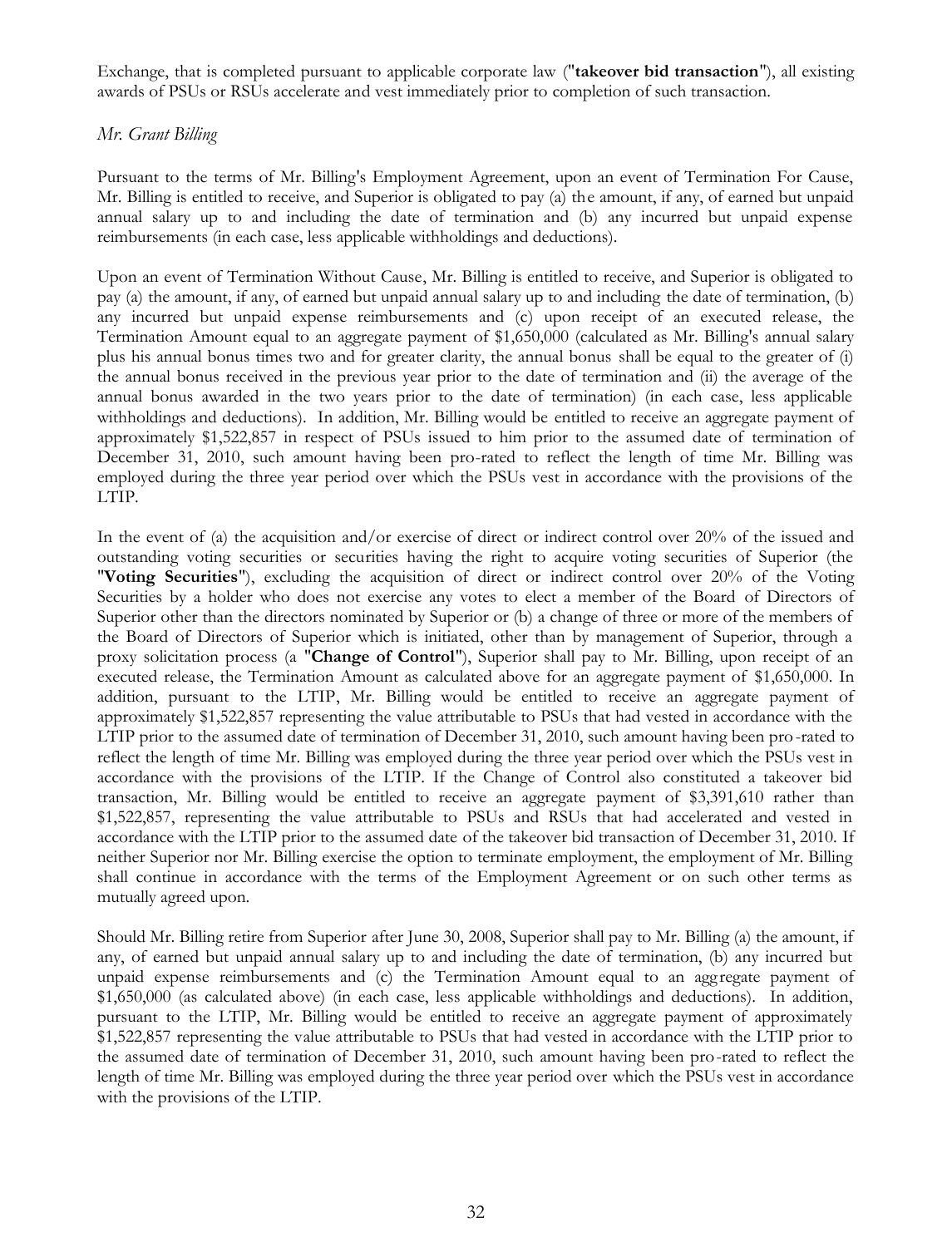#### *Mr. Wayne Bingham*

Pursuant to the terms of Mr. Bingham's Employment Agreement, upon an event of Termination For Cause, Mr. Bingham is entitled to receive, and Superior is obligated to pay (a) the amount, if any, of earned but unpaid annual salary up to and including the date of termination and (b) any incurred but unpaid expense reimbursements (in each case, less applicable withholdings and deductions).

Upon an event of Termination Without Cause, Mr. Bingham is entitled to receive, and Superior is obligated to pay (a) the amount, if any, of earned but unpaid annual salary up to and including the date of termination, (b) any incurred but unpaid expense reimbursements and (c) upon receipt of an executed release, the Termination Amount equal to an aggregate payment of \$704,000 (calculated as two times Mr. Bingham's annual salary) (in each case, less applicable withholdings and deductions). In addition, pursuant to the LTIP, Mr. Bingham would be entitled to receive an aggregate payment of approximately \$357,795 in respect of PSUs issued to him prior to the assumed date of termination of December 31, 2010, such amount having been pro-rated to reflect the length of time Mr. Bingham was employed during the three year period over which the PSUs vest in accordance with the provisions of the LTIP.

In the event of a Change of Control, Superior shall pay to Mr. Bingham, upon receipt of an executed release, the Termination Amount as calculated above for an aggregate payment of \$704,000. In addition, pursuant to the LTIP, Mr. Bingham would be entitled to receive an aggregate payment of approximately \$357,795 representing the value attributable to PSUs that had vested in accordance with the LTIP prior to the assumed date of termination of December 31, 2010, such amount having been pro-rated to reflect the length of time Mr. Bingham was employed during the three year period over which the PSUs vest in accordance with the provisions of the LTIP. If the Change of Control also constituted a takeover bid transaction, Mr. Bingham would be entitled to receive an aggregate payment of \$1,089,640 rather than \$357,795, representing the value attributable to PSUs and RSUs that had accelerated and vested in accordance with the LTIP prior to the assumed date of the takeover bid transaction of December 31, 2010. If neither Superior nor Mr. Bingham exercise the option to terminate employment, the employment of Mr. Bingham shall continue in accordance with the terms of the Employment Agreement or on such other terms as mutually agreed upon.

#### *Mr. Paul Timmons*

Mr. Timmons is not party to an employment agreement, however, Mr. Timmons is a beneficiary under a defined benefit plan and participates in Superior's LTIP. For details of his retirement benefits, see "Defined Benefits Plans". Pursuant to the terms of the LTIP, upon an event of Termination Without Cause or retirement, Mr. Timmons would be entitled to receive an aggregate payment of approximately \$300,556 in respect of PSUs issued to him prior to the assumed date of termination of December 31, 2010, such amount having been pro-rated to reflect the length of time Mr. Timmons was employed during the three year period over which the PSUs vest in accordance with the provisions of the LTIP. In the event of a takeover bid transaction, Mr. Timmons would be entitled to receive an aggregate payment of \$1,027,703 rather than \$300,556 representing the value attributable to PSUs and RSUs that had accelerated and vested in accordance with the LTIP prior to the assumed date of the takeover bid transaction of December 31, 2010.

## *Mr. Greg McCamus*

Pursuant to the terms of Mr. McCamus's Employment Agreement, upon an event of Termination For Cause or as a result of the death or Complete Disability of Mr. McCamus, he is entitled to receive, and Superior is obligated to pay (a) the amount, if any, of earned but unpaid annual salary up to and including the date of termination and (b) any amounts required to be paid by law (in each case, less applicable withholdings and deductions).

Upon an event of Termination Without Cause, Mr. McCamus is entitled to receive, and Superior is obligated to pay, conditional upon the receipt of a fully executed release from Mr. McCamus, (a) the amount, if any, of earned but unpaid annual salary up to and including the date of termination, (b) any incurred but unpaid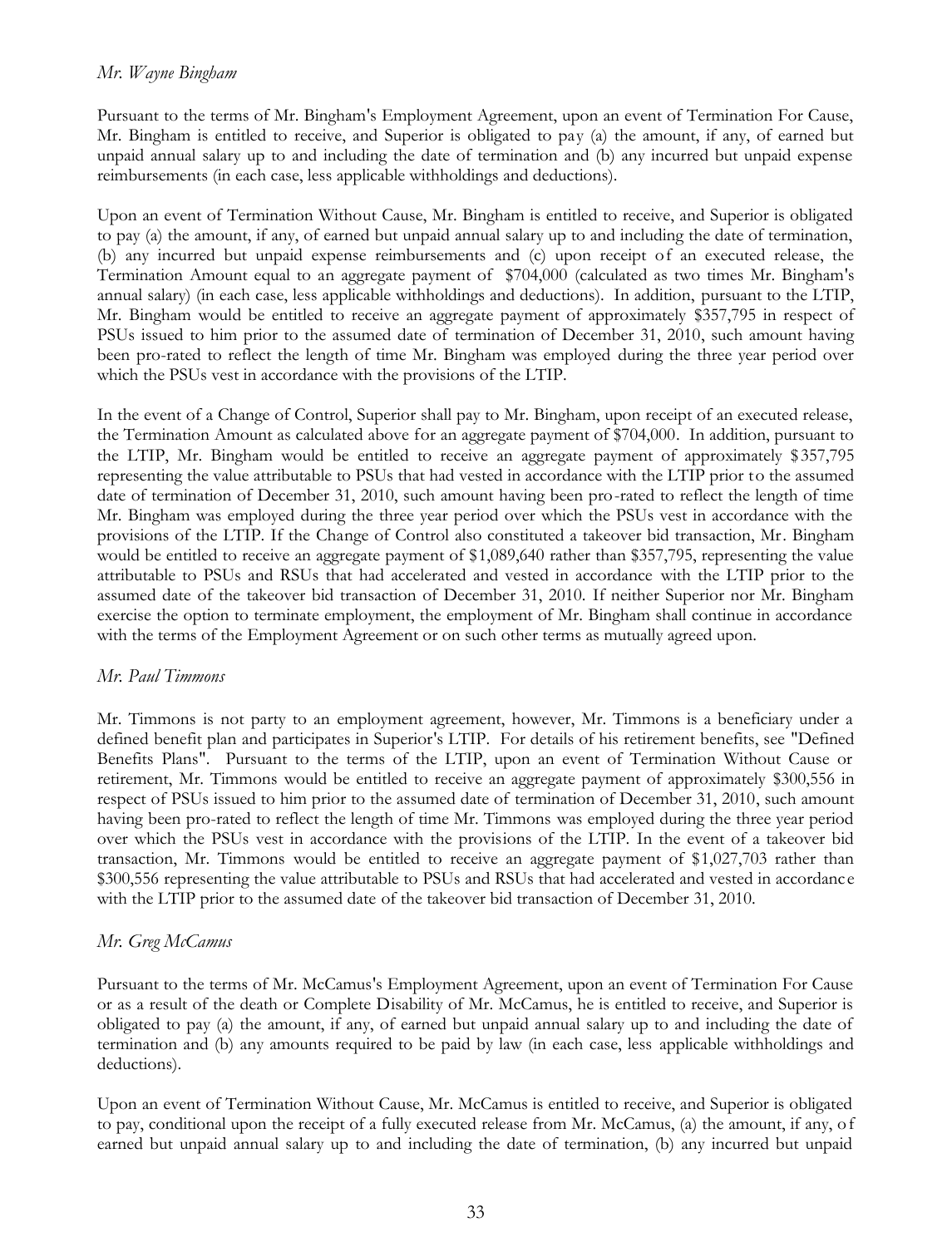expense reimbursements and (c) the Termination Amount equal to an aggregate payment of \$577,500 (calculated as 18 months of Mr. McCamus's then current annual salary plus 10% of the Termination Amount as compensation for the loss of employment benefits) (in each case, less applicable withholdings and deductions). In addition, Mr. McCamus would be entitled to receive an aggregate payment of approximately \$305,398 in respect of PSUs issued to him prior to the assumed date of termination of December 31, 2010, such amount having been pro-rated to reflect the length of time Mr. McCamus was employed during the three year period over which the PSUs vest in accordance with the provisions of the LTIP. In the event of a takeover bid transaction, Mr. McCamus would be entitled to receive an aggregate payment of \$1,100,210 rather than \$305,398 representing the value attributable to PSUs and RSUs that had accelerated and vested in accordance with the LTIP prior to the assumed date of the takeover bid transaction of December 31, 2010.

### *Mr. John Gleason*

Mr. Gleason resigned from his position as President, Energy Services and Superior Propane, effective December 31, 2010. Pursuant to the terms of his employment agreement, no termination payments or 2010 bonus amounts were payable and pursuant to the terms of the LTIP upon voluntary resignation, all rights to receive LTIP amounts were forfeited.

## **PART IV: CORPORATE GOVERNANCE PRACTICES**

The Corporation is committed to maintaining high standards of corporate governance and continually assesses its governance practices against evolving policies, practices and requirements.

This Statement of Corporate Governance Practices has been approved by the Governance and Nominating Committee of the Board of Directors of the Corporation. The Board has determined that Superior's corporate governance practices are aligned with the Canadian Securities Administrators' ("**CSA**") disclosure standards. Set forth below is a description of certain corporate governance practices of the Corporation, as required by National Instrument 58-101 – *Disclosure of Corporate Governance Practices* ("**NI 58-101**"), adopted by the CSA.

## **Board of Directors**

The Board is responsible for administrating the affairs of the Corporation in accordance with the requirements of the *Canada Business Corporations Act* (the "**CBCA**").

The Board is responsible for the stewardship of the Corporation. Its role is to provide effective leadership and oversight of Superior. Superior has officers and employees responsible for the day -to-day management and conduct of the businesses of Superior and the implementation of the strategic plan approved by the Board. Fundamentally, the Board seeks to ensure that the Corporation conducts its business with honesty and integrity, with a view to creating sustainable and long-term value and profitable growth. Supported by its committees, the Board's processes are designed to achieve an appropriate degree of independence from management; to oversee succession planning; to consider, approve and monitor the Corporation's strategic, operating, capital and financial plans; to monitor safety and the environment as it applies to Superior's businesses; and to monitor the risk management framework, including the integrity of internal financial and management systems. The duties and responsibilities of the Board are set out in a written mandate of the Board which can be found on the Corporation's website at *www.superiorplus.com.* and on SEDAR at *www.sedar.com* [and, upon re](www.sedar.com)quest, a copy will be provided promptly and free of charge to any Shareholder of the Corporation.

The Board is comprised of ten members, all of who possess extensive business and board experience and high standards of ethics. Of the ten members, nine are independent with Grant Billing, Chairman and Chief Executive Officer, being the sole management director. Since 2003, Peter Green has served as lead director (the "**Lead Director**") of Superior to strengthen the independence of the Board from management.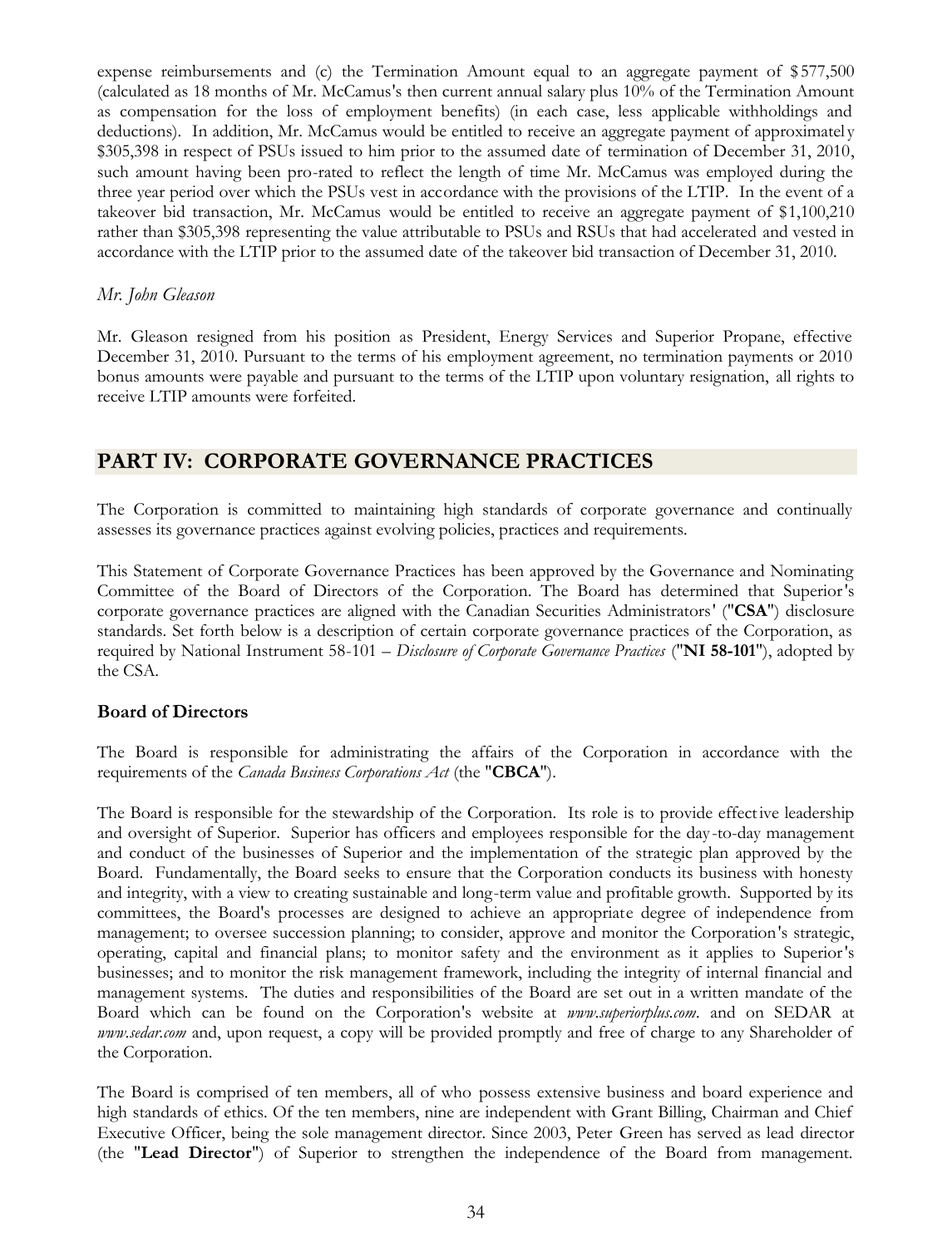Currently, the Lead Director also serves as Chair of the Governance and Nominating Committee. Key duties of the Lead Director include acting as liaison between management and the Board, reviewing conflict of interest issues that may arise, leading the annual Board effectiveness evaluation process, and chairing incamera meetings of the Board, without management present, at each Board meeting. Position descriptions of the Chairman and Chief Executive Officer and the Lead Director delineate their roles and responsibilities. To locate the complete text of these position descriptions, see "Position Descriptions" below.

The Board, with the assistance of the Governance and Nominating Committee, has assessed the independence of each director. For more information on the assessment and director independence, see "Independence of Board and Committee Members" on page 9. To ensure directors exercise independent judgment in considering transactions and agreements, at the beginning of each Board meeting, the directors are asked if there are any independence or conflict of interest issues that may compromise independent judgment. If, at any meeting, a director has a material interest in a matter being considered, such director would not be present for discussions relating to the matter and would not participate in a vote on the matter. Following each and every meeting, the Board and the committees conduct in-camera sessions, at which nonindependent directors and management are not in attendance. For a summary of the Board and committee meetings held in 2010 and for the attendance record for each director, see page 11 of the Information Circular. Only independent directors serve on committees of the Board and all independent members currently participate in at least one standing committee.

Currently, certain directors of Superior serve on board of directors of other public companies. For further information, see "Other Public Company Directorships/Committee Appointments" and "Interlocking Directorships" on page 10 of the Information Circular.

The Board has not implemented a mandatory retirement policy for the respective Directors of the Board.

## **Committees of the Board**

To assist the Board with its fiduciary responsibilities, the Board is supported by three standing committees; an Audit Committee, a Governance and Nominating Committee, and a Compensation Committee. In 2007, the Board formed advisory committees for each of the businesses, composed of three independent directors, and senior corporate management. The Board does not have any other standing committees. For further information, see "Advisory Committees" on page 9 of the Information Circular. All members of the Audit Committee, Governance and Nominating Committee and the Compensation Committee are independent.

The mandate of the Board, as well as the mandates of the Audit Committee, the Governance and Nominating Committee, and the Compensation Committee of the Corporation are posted on the Corporation's website at *www.superior[plus.com](www.superiorplus.com)*.

## **Audit Committee**

## *Composition and Qualifications*

The Audit Committee of the Board consists of four directors, Mr. Smith (Chair), Ms. Best, and Messrs. Green and Valentine, all of whom are "financially literate", and "independent" within the meaning of the Audit Committee Rule. In considering criteria for the determination of financial literacy, the Board looks at the ability to read and understand a balance sheet, an income statement and a statement of cash flow of a public entity. Mr. Smith is a chartered financial analyst with almost 30 years experience in the investment banking, investment research and management industry. His experience includes investment research, mergers and acquisitions, project finance, privatization and corporate finance. Mr. Smith is a corporate director and was managing director and founding partner of Enterprise Capital Management Inc. Ms. Best is a chartered accountant with over 30 years experience. Ms. Best is a corporate director and consultant. Previously, she served as Executive Vice-President, Risk Management and Chief Financial Officer for the Calgary and Alberta Health Region where she was responsible for all finance functions, including financial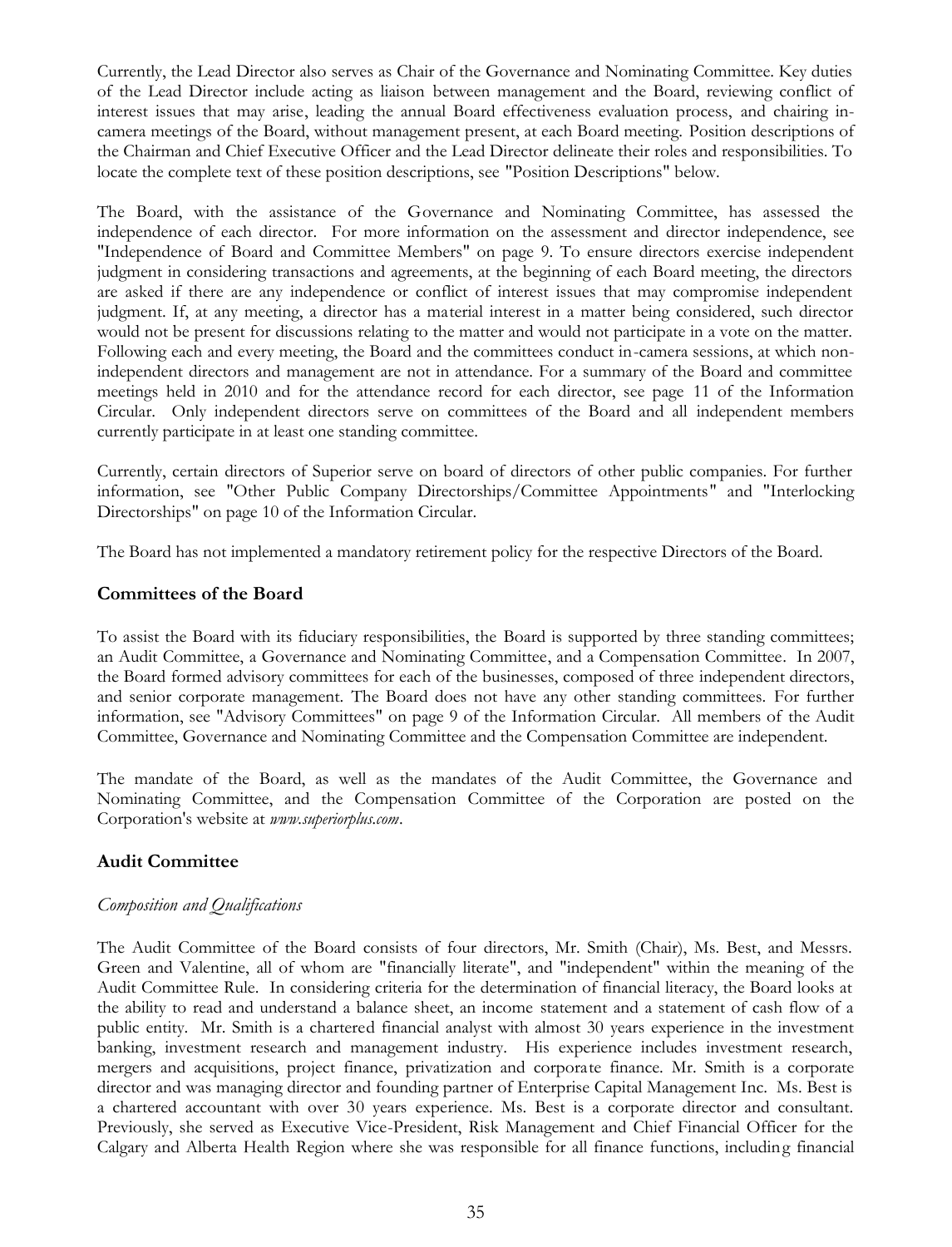operations, budgeting, forecasting and planning, business support for operating and corporate portfolios, performance reporting, business planning and treasury management. Ms. Best was a chartered accountant at Ernst & Young for nineteen years, the last ten years as Corporate Audit Partner. Mr. Green is a chartered accountant and international business advisor with over 30 years of experience in senior executive roles, including 25 years as Chief Executive Officer or Chief Operating Officer of international companies. Mr. Valentine is a consultant and corporate director. Mr. Valentine is a chartered accountant, served as Auditor General of Alberta from 1995 to 2002 and held various senior accounting, audit and advisory positions with KPMG LLP over a 38-year period. He served as a member of the Accounting Standards Committee and the Public Sector Accounting Standards Board of the Canadian Institute of Chartered Accountants. Mr. Valentine also served as senior advisor to the CEO, Calgary Health Region and senior advisor to the Dean of Medicine, University of Calgary until 2007.

#### *Responsibilities and Terms of Reference*

The Audit Committee reviews with management and the external auditors, and recommends to the Board for approval, the annual and interim financial statements of the Corporation, the reports of the external auditors thereon and related financial reporting, including management's discussion and analysis and financial press releases. The Audit Committee reviews and oversees, in conjunction with the external auditors and management, audit plans and procedures and meets with the auditors independent of management at each quarterly meeting. The Audit Committee is responsible for reviewing auditor independence, approving all non-audit services, reviewing and making recommendations to the Board on internal control procedures and management information systems. In addition, the committee is responsible for assessing and reporting to the Board on financial risk management positions and monitoring the processes and compliance with respect to National Instrument 52-109 "Certification of Disclosure in Issuer's Annual and Interim Filings" requirements. The mandate of the Audit Committee is posted on the Corporation's website at *www.superiorplus.co[m.](www.superiorplus.com)*

### **Governance and Nominating Committee**

The Governance and Nominating Committee of the Corporation consists of three independent directors: Messrs. Green (Chair), Engbloom, and Findlay. The Governance and Nominating Committee has the overall responsibility for reviewing the corporate governance practices and assessing the functioning and effectiveness of the Board, its committees and individual members. It is also responsible for recommending suitable candidates to the Board and for maintaining plans for orderly succession of directors to keep the Board balanced in terms of skills and experience. In addition, the Governance and Nominating Committee oversees continuous education programs for Board members and effective orientation and education programs for new directors. In fulfilling its mandate, the Governance and Nominating Committee has developed and conducts an annual effectiveness survey designed to assess the effectiveness of the Board, its committees and individual directors. It also monitors developments in corporate governance issues and best practices among major Canadian companies and other business organizations to be satisfied that the Corporation continues to carry out high standards of corporate governance. The mandate of the Governance and Nominating Committee can be found on the Corporation's website at *www.superiorplus.com.*

#### **Compensation Committee**

The Compensation Committee consists of three independent directors: Messrs. Gish (Chair), MacDonald and Mirosh. The Compensation Committee has the overall responsibility for the Corporation's human resources policies and procedures, including its compensation and incentive programs and its pension policies and practices. It reviews the adequacy and form of compensation for directors and senior management and assesses senior management's performance and succession plans. For further information regarding the activities and recommendations of the Compensation Committee, see "Director Compensation" and "Executive Compensation" sections of the Information Circular.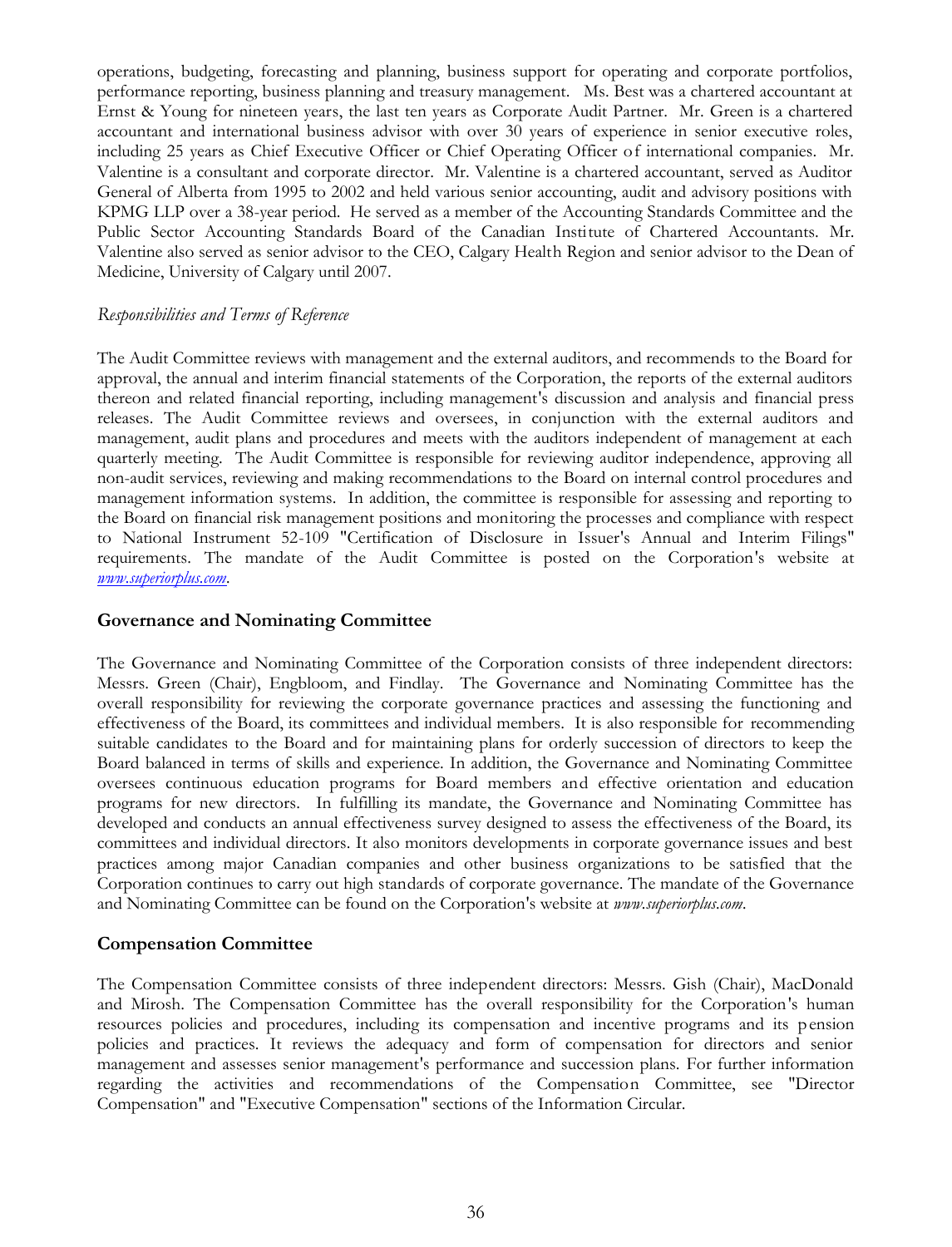The Compensation Committee has not retained any compensation consultant or advisor to assist in determining compensation for any of the Corporation's directors or officers in the most recently completed financial year; however, the Compensation Committee did review broad Canadian industry surveys prepared by human resources consultants in determining the appropriate range of total compensation for directors and NEOs. The mandate of the Compensation Committee can be found on the Corporation's website at *www.superiorplus.co[m.](www.superiorplus.com)*

## **Position Descriptions**

The Board has developed written position descriptions for the Chairman and Chief Executive Officer, the Lead Director, and for the Chair of each of the Audit Committee, the Governance and Nominating Committee and the Compensation Committee. The complete text of these position descriptions can be found on the Corporation's website at *www.superi[orplus.com](www.superiorplus.com)*.

## **Orientation and Continuing Education**

The Corporate Governance and Nominating Committee is responsible for overseeing the orientation processes and/or education programs for new directors, as well as for the continuous education for Board members so that individuals may maintain and enhance their skills and abilities as directors, and to improve their knowledge of the Corporation and its businesses.

### *Orientation:*

- The Chairman and Chief Executive Officer and the Lead Director discuss with new directors the role of the Board, their committees, governance, integrity and corporate values and the contribution individual directors are expected to make.
- Senior management provides orientation and education on operations, the strategic plan, the financial position, risks and risk management processes and current issues facing Superior's businesses.
- Trips to operating sites are arranged for directors.
- An information binder has been developed for new directors, containing the Corporation's constating documents, public disclosure documents and policies and guidelines, as well as Board information, including Board and committee mandates, meeting dates, remuneration and indemnification, and relevant business and operational information. The information binder is updated, as required.

#### *Continuing Education:*

- Directors are surveyed annually, in conjunction with the performance evaluation, to determine areas that would assist them in maximizing effectiveness. This information serves as a basis for developing an annual continuing education program.
- Board or Advisory Committee meetings are conducted from different locations to allow directors to tour Superior's plants and facilities.
- Presentations are made to the Board at all regularly scheduled board meetings to educate and keep them informed of changes within Superior and in regulatory and industry requirements and standards.
- Specific information on risks, commodity pricing, supply and demand and the current business commercial environment is regularly provided and discussed.
- Advisory Committees for each of Superior's businesses have been formed to better allow directors to review and consider financial and operating performance, strategic plans and communication strategies for each respective business.
- The Governance and Nominating Committee reviews information on available educational opportunities and ensures directors are aware of those opportunities.
- External parties are invited to present to the Board and committees topics of specific interest.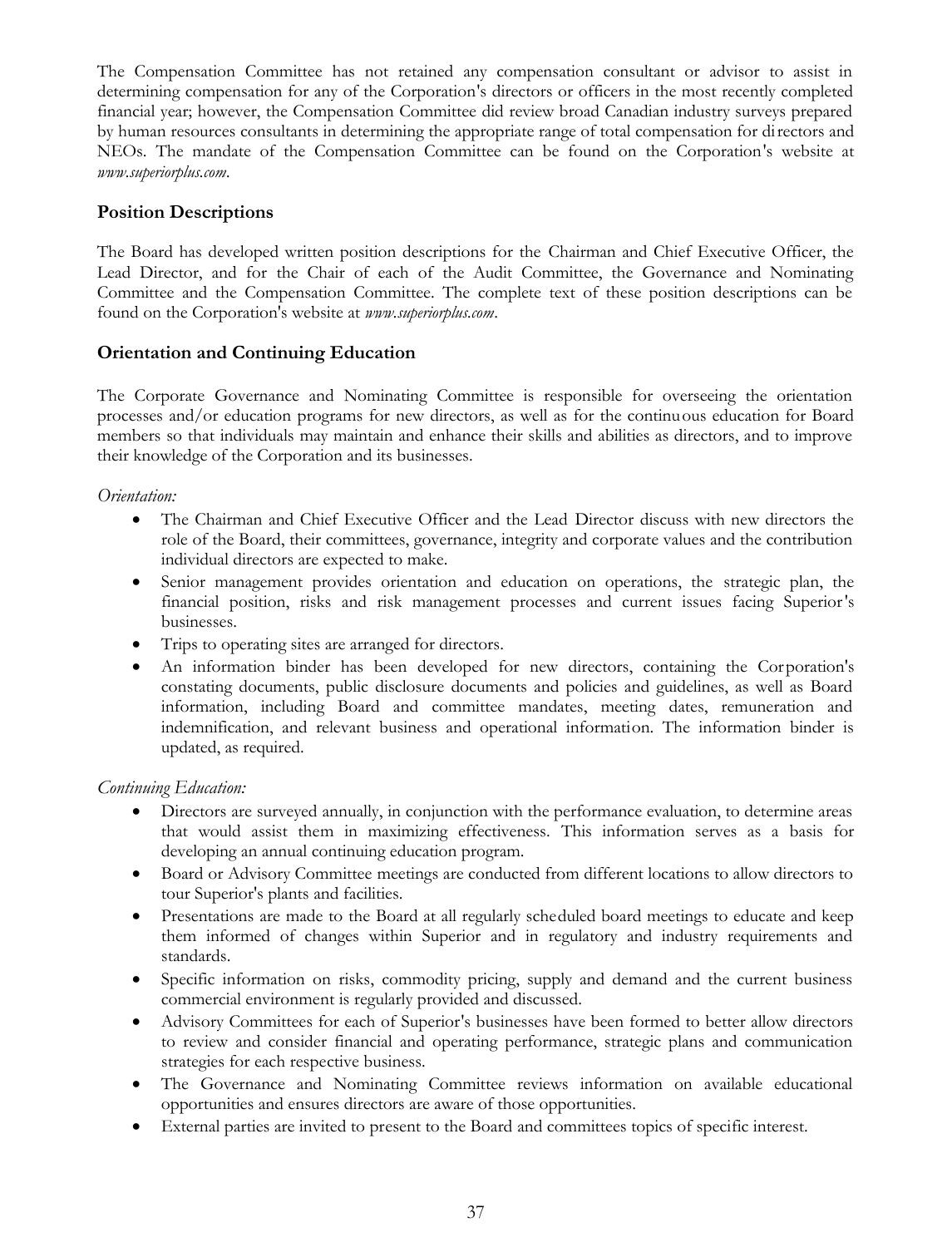- Superior offers membership in the Institute of Corporate Directors ("**ICD**") to all members of the Board.
- Superior pays for director education.

Ms. Best and Mr. Valentine have completed a Directors Education Program and hold the ICD.D designation.

## **Ethical Business Conduct**

The Corporation's ethics efforts have strong support by the Board. The Chairman and Chief Executive Officer is responsible for fostering a corporate culture that promotes ethical conduct and integrity of the Corporation as well as ensuring that appropriate processes and rules are in place and observed so that ethical conduct and integrity is achieved in practice.

On August 9, 2005, Superior Plus Inc. adopted a written Code of Business Conduct and Ethics (the "**Code**"). The Code was amended on November 8, 2006, adopted by the Corporation in connection with the Conversion, and last reviewed in November, 2010. The Code supplements the Corporation's existing principles and value statements designed to promote honesty and integrity across its operating businesses. The Code addresses the following issues (a) conflicts of interest, including transactions and agreements in respect of which a director or executive officer has a material interest; (b) protection and proper use of corporate assets and opportunities; (c) confidentiality of corporate information; (d) fair dealing with the Corporation's Shareholders and Superior's customers, suppliers, competitors and employees; (e) compliance with laws, rules and regulations; and (f) reporting of any illegal or unethical behaviour. The Code applies to all directors, officers, employees and consultants of the Corporation. Superior has a process in place by which employees certify on an annual basis their familiarity with and adherence to the principles of the Code and to any other of the Corporation's policies, including the Communication and Disclosure Policy and Practices, Insider Trading and Whistleblower policies. Results of annual certifications and any incidents of noncompliance are reported through the respective committees to the Board. The Code encourages employees to seek advice or report concerns without fear of retribution through the Whistleblower Policy, the administration of which is outsourced for greater anonymity. A waiver of the Code for directors, officers, employees and consultants may be granted only by the Board and must promptly be disclosed, as required by applicable rules and regulations. The Code is available on the SEDAR website at *www.sedar.com* and on the Corporation's website at *www.superiorplus.com*[. The Insid](www.superiorplus.com)er Trading, Communication and Disclosure Policy and Practices and the Whistleblower Policy are also available on the Corporation's website.

The Board has not granted any waiver of the Code in favour of a director or executive officer during 2010. No material change report pertaining to conduct departing from the Code was required to be filed in 2010 or at any time prior thereto.

To ensure directors exercise independent judgment in considering transactions and agreements, at the beginning of each Board meeting, the directors are asked if there are any independence or conflict of interest issues that may compromise independent judgment. If at any Board meeting a director or executive officer has a material interest in a matter being considered, such director or officer would not be present for discussions relating to the matter and would not participate in any vote on the matter.

## **Nomination of Directors**

The Governance and Nominating Committee is responsible for assisting the Board in identifying suitable director candidates and for maintaining plans for orderly succession of directors to keep the Board balanced in terms of skills and experience. The Committee annually reviews a skills matrix, outlining the various skills and areas of expertise which were determined to be essential to the Board, and updates it as necessary. This matrix is then used as a basis in recruiting new members to the Board. The Committee has the authority to hire outside consultants to assist in identifying and screening qualified candidates. The Board will also consider whether a new nominee can devote sufficient time and resources to their duties as a director.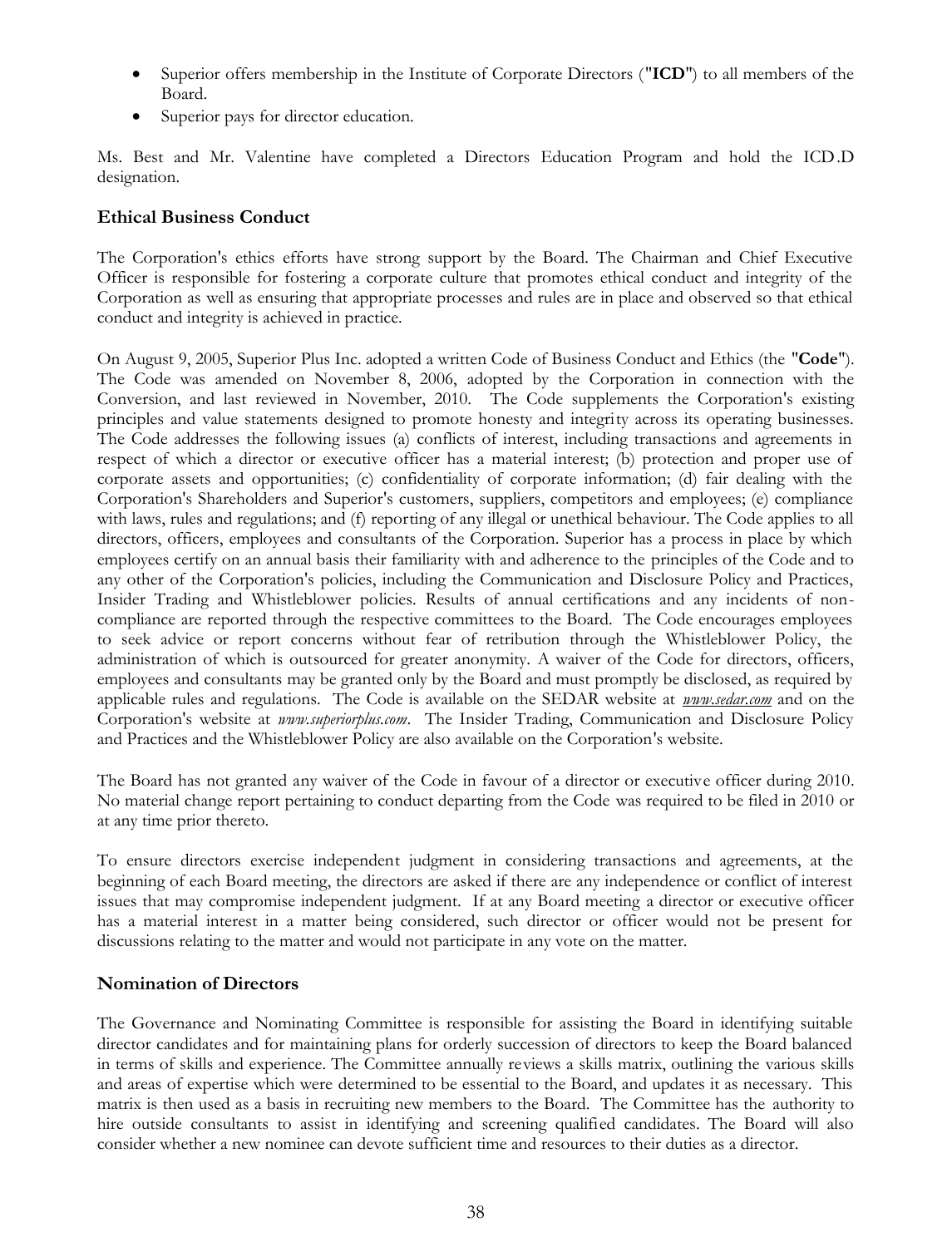### **Board Assessments**

The Governance and Nominating Committee leads a full annual evaluation of the effectiveness and performance of the Board, all Board Committees and individual directors. The Committee has developed an annual board effectiveness survey which includes an individual director self-evaluation questionnaire and guide and evaluation of peer performance. The evaluation uses confidential director questionnaires which encourage candid and constructive commentary. The assessment mechanism is led by the Chair of the Committee, who is also the Lead Director. He tabulates, analyzes and reports the results to the Committee and the Board, after periodically conducting an interview with each director. Confidentiality of individual director comments is maintained.

The results of the last evaluation completed in November of 2010, indicated that the Board was the appropriate size and possessed the necessary competencies to efficiently discharge its duties and responsibilities. In consideration of age of several of the directors, the Governance and Nominating Committee has commenced a director nomination process to facilitate an orderly replacement.

## **PART V: OTHER MATTERS**

### **Indebtedness of Directors and Executive Officers**

None of the directors or executive officers of the Corporation, nor any proposed nominee as a director of the Corporation, nor any associate or affiliate of any one of them, is or was indebted, directly or indirectly, to Superior at any time since the beginning of the year ended December 31, 2010.

#### **Interest of Informed Persons in Material Transactions**

No informed person of the Corporation, nor any proposed nominee for the election as a director of the Corporation, nor any associate or affiliate of any of them, has or had, at any time since the beginning of the year ended December 31, 2010, any material interest, direct or indirect, in any transaction or proposed transaction that has materially affected or would materially affect the Corporation.

#### **Shareholder Proposals**

Shareholders who comply with the applicable provisions of the CBCA are, subject to certain conditions in the CBCA, entitled to have Superior include in its Information Circular any matter that the person proposes to raise at an annual meeting. Any Shareholder who intends to make such a proposal to be considered by Superior for the 2012 annual meeting must arrange for Superior to receive the proposal at is principal executive office no later than December 20, 2011. Shareholders should consult their legal advisors for more information.

#### **Communication with the Board**

Shareholders who would like to communicate directly with the Board should direct their communication to: Grant D. Billing, Chairman and Chief Executive Officer or Peter A.W. Green, Lead Director, Superior Plus Corp., 840 - 7th Avenue SW, Suite 1400, Calgary, Alberta, T2P 3G2.

#### **Additional Information**

Copies of this Information Circular, the Corporation's Annual Report which contains the financial statements, MD&A and the auditor's report thereon for the Corporation's most recently completed financial year, any interim financial statements of the Corporation subsequent to those statements contained in the